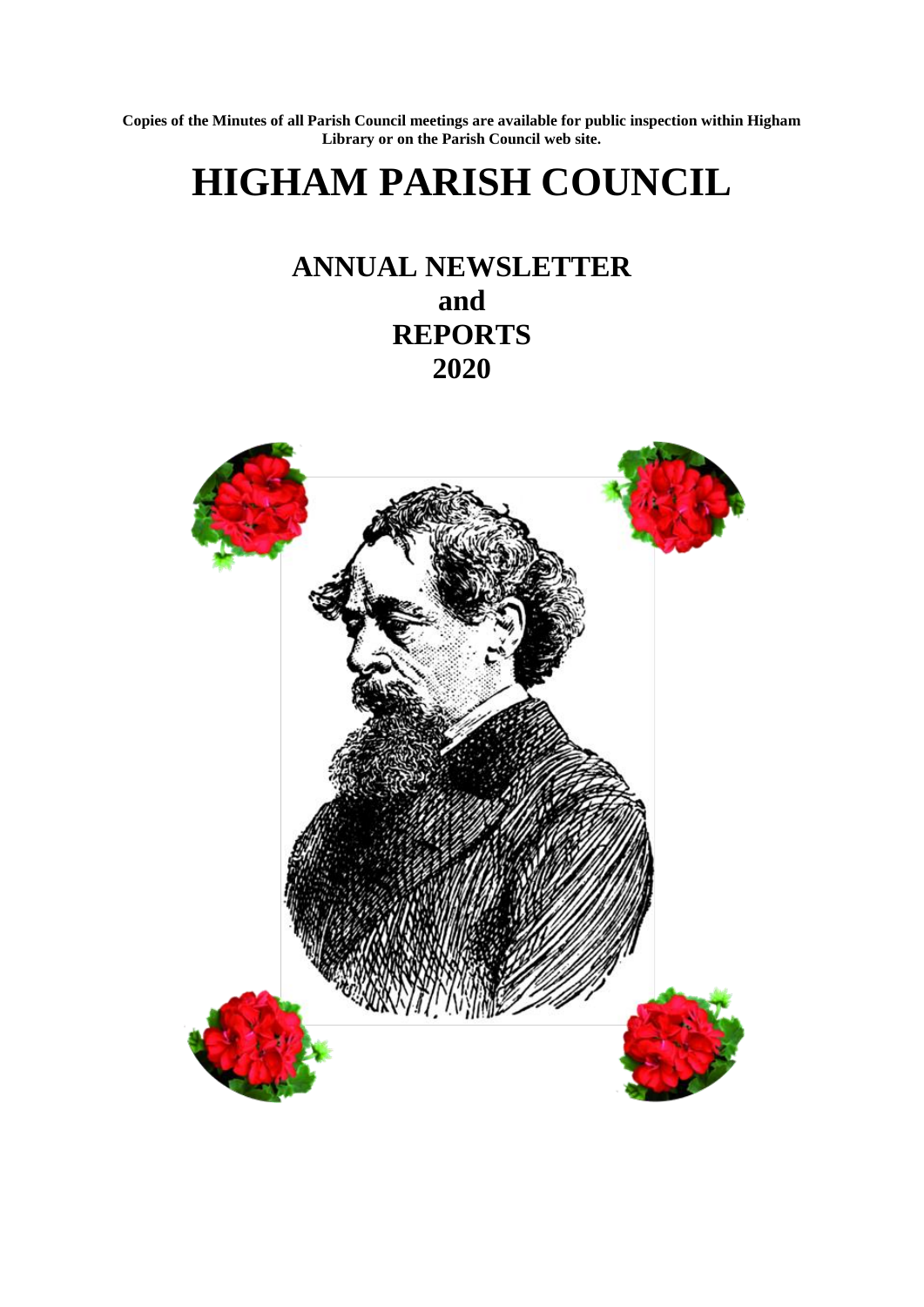| <b>PARISH COUNCILLORS</b>           |                                                                    |                 |  |
|-------------------------------------|--------------------------------------------------------------------|-----------------|--|
| <b>Chairman:</b><br>Cllr. John Grey | Cllr.Grey@higham-kent-pc.gov.uk                                    |                 |  |
| <b>Vice Chairman:</b>               |                                                                    |                 |  |
| Cllr. Amanda Mendzil                | Cllr.Mendzil@higham-kent-pc.gov.uk                                 |                 |  |
| Cllr. Anne Carroll                  | Cllr.Carroll@higham-kent-pc.gov.uk                                 |                 |  |
| Cllr. Rob Gilby                     | Cllr.Gilby@higham-kent-pc.gov.uk                                   |                 |  |
| Cllr. Pam Holmes                    | Cllr.Holmes@higham-kent-pc.gov.uk                                  |                 |  |
| Cllr. Alan Howard                   | Cllr.Howard@higham-kent-pc.gov.uk                                  |                 |  |
| Cllr. Liz Jeffery                   | Cllr.Jeffery@higham-kent-pc.gov.uk                                 |                 |  |
| Cllr. David Martin                  | Cllr. Martin@higham-kent-pc.gov.uk                                 |                 |  |
| <b>Cllr.</b> Stewart Mackie         | Cllr.Mackie@higham-kent-pc.gov.uk                                  |                 |  |
| Cllr. Les Pearton                   | Cllr.Pearton@higham-kent-pc.gov.uk                                 |                 |  |
| Cllr. Sue Sparks                    | <u>Cllr.Sparks@higham-kent-pc.gov.uk</u>                           |                 |  |
| <b>BOROUGH COUNCILLORS</b>          |                                                                    |                 |  |
| Cllr. Les Pearton                   | Michele<br>Cottages,<br>16<br>Higham, Rochester,<br>Kent<br>ME37JZ | 01474<br>822080 |  |
| Cllr. Harold Craske                 | Pepper Hill, Northfleet,<br>6                                      | 01474           |  |
|                                     | Gravesend, Kent DA11 8EY                                           | 567590          |  |
| <b>COUNTY COUNCILLOR</b>            |                                                                    |                 |  |
| Cllr. Bryan Sweetland               | 52 Downs Road, Istead Rise,                                        | 07976           |  |
|                                     | Gravesend, Kent DA13 9HG                                           | 309171          |  |
| <b>MEMBER OF PARLIAMENT</b>         |                                                                    |                 |  |
| Adam Holloway, MP                   | c/o House of Commons,                                              |                 |  |
|                                     | London SW1A 0AA                                                    |                 |  |
| <b>CLERK TO THE PARISH COUNCIL</b>  |                                                                    |                 |  |
| Mrs Linda Carnall                   | 24 Chilton Drive, Higham,<br>Rochester, Kent ME3 7BW               | 01474<br>822642 |  |
|                                     |                                                                    |                 |  |
|                                     | E-mail: enquiries@higham-kent-pc.gov.uk                            |                 |  |
|                                     | Web site: www.higham-kent-pc.gov.uk                                |                 |  |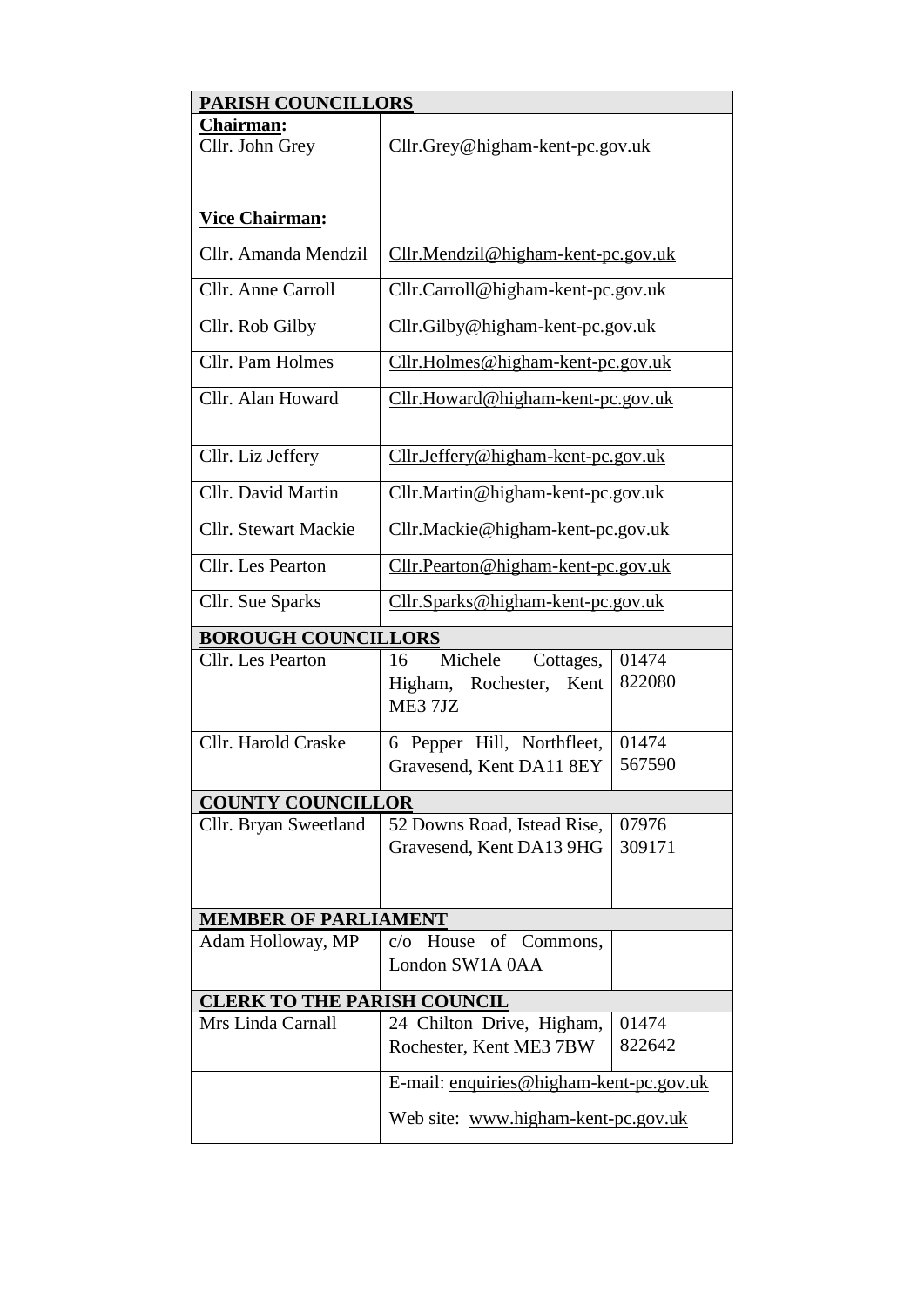#### **PLEASE NOTE**

*The copy material in this newsletter was requested in January 2020 and so the contents do not reflect the current situation following the declaration of a national emergency by the Government in an attempt to stop the spread of Coronavirus Covid - 19.*

#### **CHAIRMAN'S LETTER**

#### Dear Friends,

As I re-draft the start of my first Chairman's letter to you all, the Government has just declared a 'National Emergency' to try and stop the spread of the Coronavirus Covid – 19 and, as a result, we have seen the closure of most of the public buildings within our village which has had a huge impact on daily life as we know it. In addition, the introduction of 'social distancing' and 'self-isolation', as well as new restrictions on public gatherings of more than two individuals, has meant that both Parishioners and Parish Councillors alike are affected by these measures and we are unable to hold our 2020 Annual Parish Assembly or normal Parish Council Meetings as these restrictions are in place.

During the past year both Jennifer Papadopoulos and Pat Oakeshott retired from Higham Parish Council with 68 years of public service between them. Thank you to those of you who attended the most enjoyable Open House we held for them at the Village Club in June 2019 where all concerned enjoyed tea and cakes. Peter Allinson stood down from the Parish Council in December and I wish to thank him for all that he did for the village during his time as both Vice Chairman and Chairman of Higham Parish Council. Following the 2019 Parish Council elections we welcomed Stewart Mackie and Rob Gilby into our midst and, more recently, David Martin. We also welcomed our new accountancy provider, Emma Jeffrey, onto our team. Our long-serving Webmaster, Clive Stanley, retired at the end of 2019 having built our website in 2004 and maintained it for us since that time. I would like to thank Clive for his loyal service to our village and wish him all the best for the future. Who can forget the huge number of photographs that he took around our village during his time as Webmaster, especially those for the Tour de France and Olympic events.

When collecting together the copy material for this newsletter it came as a shock to discover that we had lost both the Higham Age Concern Luncheon Club and Women's Institute (WI) in recent months. I would like to pay tribute to both of these clubs and thank them both for the enormous contribution that they have made to village life. In particular, I would like to mention Barbara West (and her team of drivers, cooks and hostesses, including Cllr. Anne Carroll) who kept the Age Concern club going for almost forty years. It has become apparent that the loss of clubs such of these is due to a lack of people willing to come forward and take over the helm from those who are now 'ageing people'. I would particularly like to draw your attention to the appeal on pages 32 and 33 by the Memorial Hall Committee for people to come forward to serve as Trustees for the Memorial Hall. Please give this matter some thought and see if you could consider being one of a group of people who might take on this role otherwise this may be the next casualty within the village.

Please also give consideration to supporting our Village Club and Public Houses. If we do not use them, we may lose them.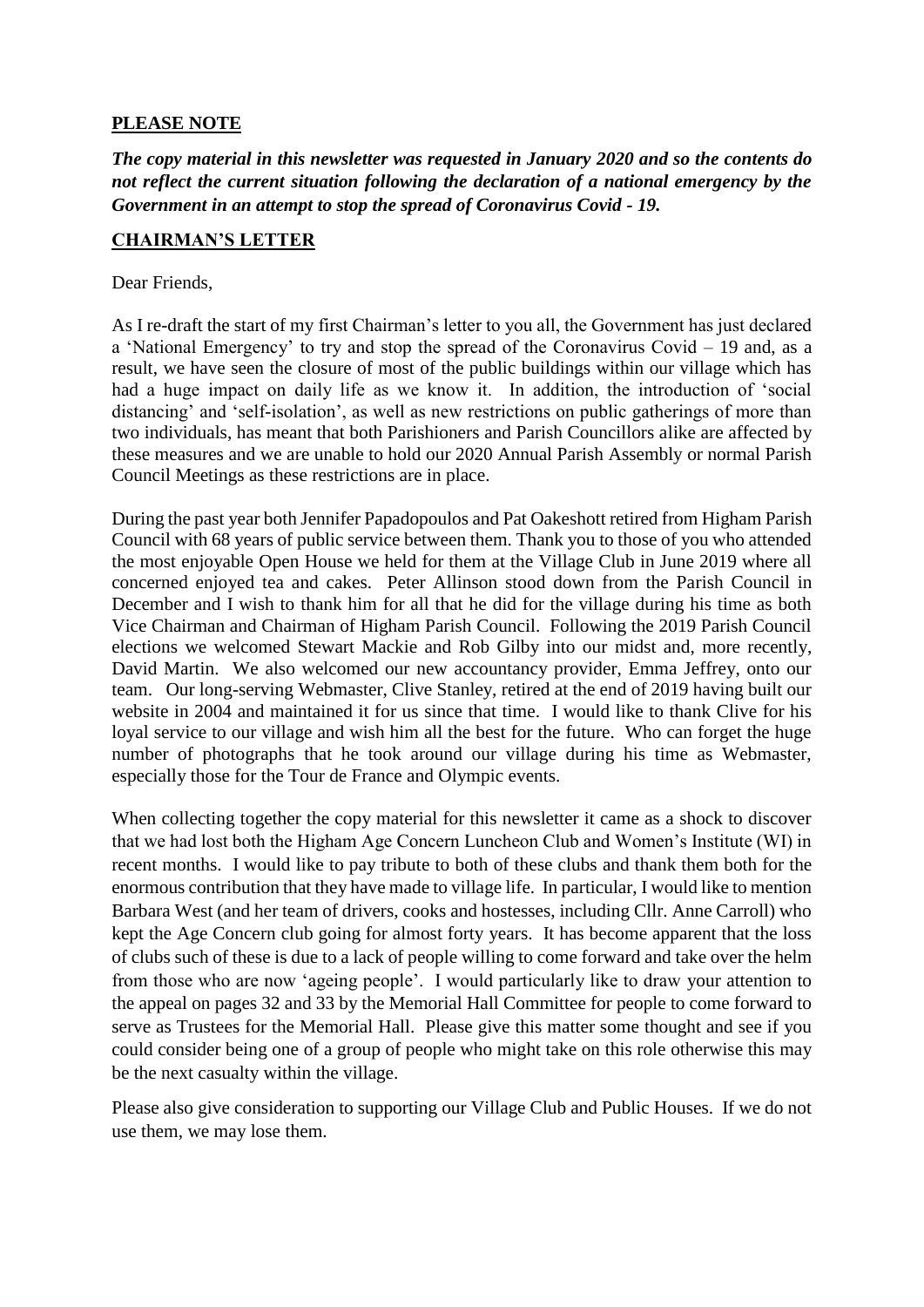It has been a busy year in the Parish with the continuing success of the Higham Library Extra scheme where the village is one of only three in Kent to pilot this new initiative. A controversial planning application for the re-development of the Nuralite site stirred many Parishioners to object to the proposal and a supplementary consultation for amendments to the proposed Lower Thames Crossing is currently underway. Fly tipping within the village continues to be a problem with frequent road closures needed to retrieve the debris. The Higham Village Sports Association has been successful in obtaining grant aid for its plans to re-develop the sports courts at the Recreation Ground and my Vice Chairman, Cllr. Amanda Mendzil, and her fund–raising team have secured grant funding of over £49,000 to replace the wooden play equipment on the Recreation Ground with an exciting new play scheme which is something I think we would all agree is long overdue.

Our Firework Display last year featured the theme of the  $50<sup>th</sup>$  anniversary of the first moon landing and was enjoyed by you all. I think that we must wait to see the outcome of our current fight against the Coronavirus, and what restrictions are in place, before we look too far ahead to this November.

Our Community Warden, Paul Hassell, continues to hold his Community Surgeries in Higham Library each month and the PCSOs now hold regular surgeries in Hayley's Tea Room which are advertised by a poster in the window.

In closing I would like to thank all those who support our village so well. My Parish Council team of Councillors, including our Clerk, Linda Carnall, our Kent County Councillor Bryan Sweetland and Borough Councillors Harold Craske and Les Pearton, Liz Jeffery for her reports for The Bridge and local press, the uniformed leaders within the village, the Youth Club volunteers and the Memorial Hall Committee headed of course by Keith Bradley and Peter Morriss.

Although they were not called upon this year a huge thank you goes out to our farmer friends who stand ready to offer their help in clearing our roads from snow.

My thanks to you all.

*John Grey* 

#### **LOWER THAMES CROSSING**

Highways England launched a supplementary consultation at the end of January with residents being given the opportunity to view and comment on a number of design changes. Consultation events were held in a number of locations, including Higham Library Car Park and Higham Train Station Car Park. The consultation closed on 25 March and we await the outcomes.

To keep up to date with developments on the crossing, check out the Parish Council and Highways England websites or join our mailing list:

[www.higham-kent-pc.gov.uk](http://www.higham-kent-pc.gov.uk/)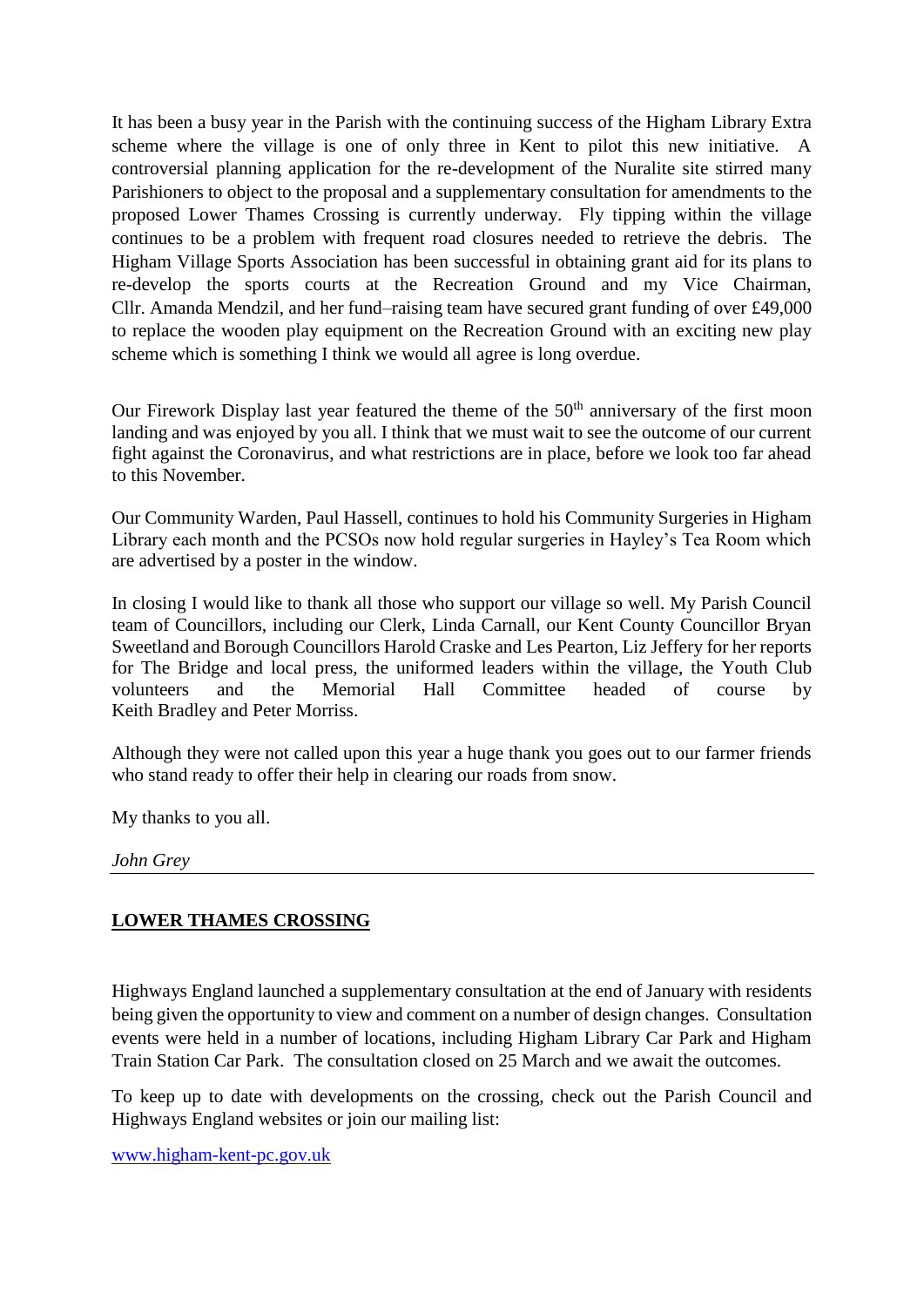#### [www.highwaysengland.co.uk](http://www.highwaysengland.co.uk/)

To join the mailing list – contact the Parish Clerk e-mail [highampc@hotmail.com](mailto:highampc@hotmail.com) or telephone 01474 822642.

*Sue Sparks*

**HIGHAM PARISH COUNCIL**

**Annual Parish Assembly**

**Thursday 9th April, 2020**

**Due to the announcement by the Government of new restrictions on public gatherings, to stop the spread of Coronavirus Covid-19, this meeting will not now take place.**

**Reports normally given at the Meeting can be found throughout this booklet.**

#### **FROM THE PARISH CLERK**

#### **CHARLES DICKENS AT GAD'S HILL**

It is often said that Charles Dickens had always wanted to live in Gad's Hill Place in Higham since he was a boy living in Chatham. His Father reportedly told him that if he were to be very persevering and were to work hard he might someday come to live in it. This dream did come true when in 1856 he wrote a cheque for £1,790 to buy Gad's Hill Place and 26 acres of land. The house itself cost £1,700 and the extra £90 was to buy an area of shrubbery land on the other side of the road where his Swiss Chalet was later situated. Dickens had planned the purchase as an investment but following the sale of his London house he moved to Gad's Hill permanently.

Dickens did not move into the house until 1857 and, as it had fallen into disrepair, he commenced a programme of improvements. This included removing the wooden panels from the front door and replacing them with glass to make the entrance hall lighter. He also removed alternate balustrades from the staircase and inserted wooden panels which were then hand painted by his daughter Katy and remain to this day. The snug ground floor room at the front of the building, overlooking the front lawn surrounded by his favourite red geraniums, became his study. He constructed dummy bookshelves to the back of the door so that when it was closed he was completely surrounded by books. He invented amusing titles for these – one was called 'Cat's Lives' and consisted of nine volumes. His study was always kept locked when he was not occupying it and no servants were allowed to enter.

Writing to a friend in 1858 Dickens described his 'little Kentish freehold' on the summit of Gad's Hill as a 'grave red brick house which I have added to and stuck bits upon in all manner of ways, so that it is pleasantly irregular'. He later described Gad's Hill Place in a Christmas Carol as 'a mansion of dull red brick, with a weathercock surmounted cupola on the roof, and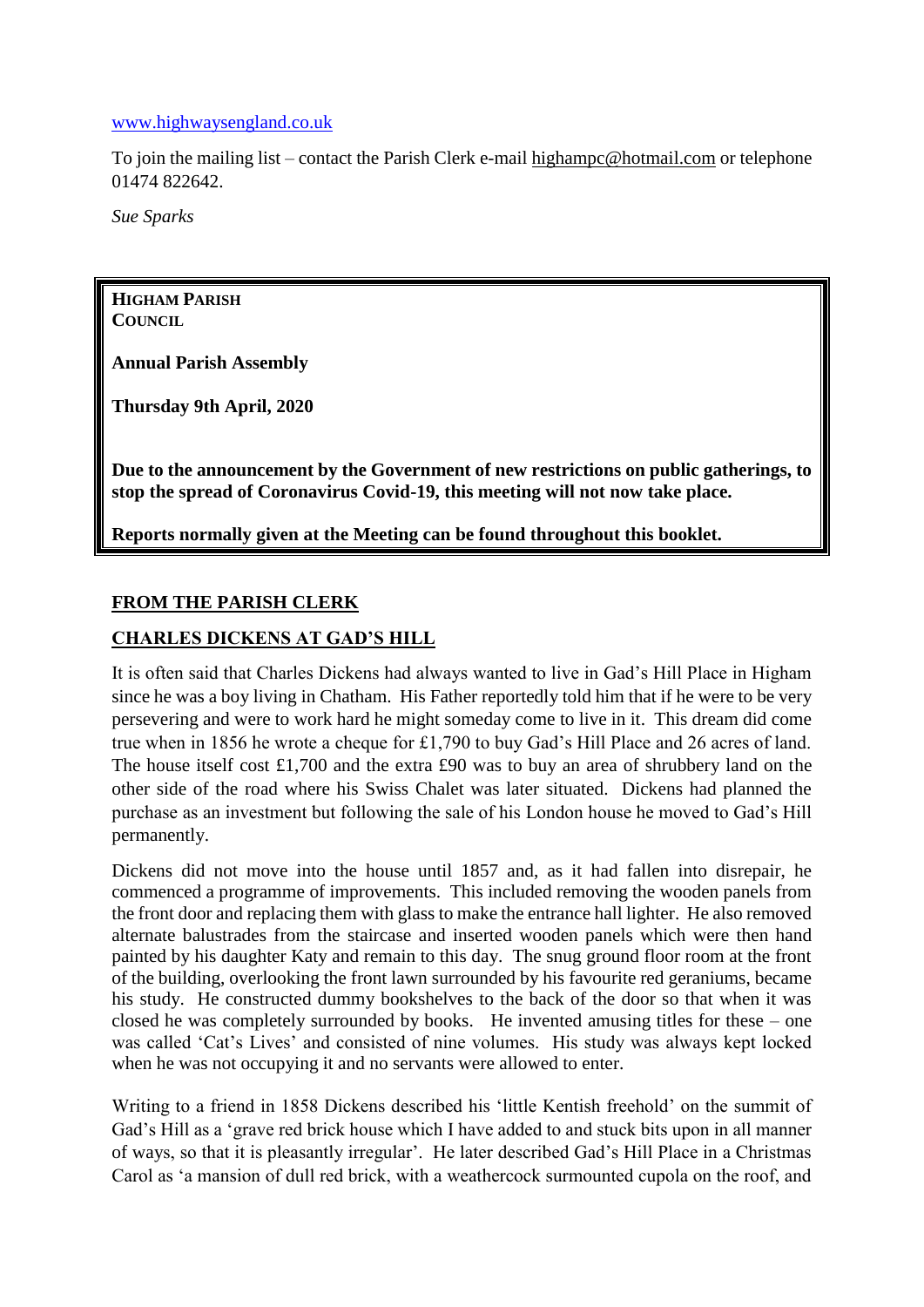a bell hanging in it'. In truth the house had to be extended to accommodate his large family. The drawing room was extended and this allowed him to add a conservatory to the rear of the dining room – an improvement which he only saw completed shortly before he died. He extended and converted the breakfast room into a billiards and smoking room and green and white tiles were thoughtfully added to the walls to stop them being marked by the ends of the billiards cues. He installed a large number of mirrors to walls and even doors at Gad's Hill as he liked to see how he appeared to others and used them to perform to whilst he perfected his readings for his next public performance.

One year at Christmas, Dickens received a present of a miniature Swiss Chalet from one of his friends. This arrived at Higham station in 94 pieces packed into 58 boxes. He erected this in the area of land that he owned on the other side of the road, which he referred to as The Wilderness, and for ease of access he had a tunnel constructed under the main road which remains to this day. It was in his Swiss Chalet in the summer months that he wrote his novels.

Charles Dickens was accepted locally and allowed local people to hold cricket matches in his meadow with him often acting as the umpire. On Boxing Day he held sports on 'Mr Charles Dickens's Cricket Field'. Once Hans Christian Anderson came to stay at Gad's Hill for a period of two weeks but caused great annoyance to Dickens when he decided to extend his visit to five.

Dickens died in the dining room at Gad's Hill on 9 June 1870 having suffered a stroke, leaving an unfinished novel entitled 'The Mystery of Edwin Drood'. During his time at Gad's Hill he had written some of the best of his works including 'A Tale of Two Cities', and 'Great Expectations'. Although he wished to be buried locally, he was buried in Poet's Corner at Westminster Abbey.

To mark the 150<sup>th</sup> anniversary of his death Higham Parish Council erected a new Dickens sign opposite Gad's Hill Place on the main road.

Gravesham Borough Council is planning a series of events to commemorate the  $150<sup>th</sup>$ Anniversary of Dickens' death this summer including both a play by the Dickens Theatre Company and tours of Gad's Hill. At the time of going to print these events had been postponed until later in the summer - see **[www.visitgravesend.co.uk/dickens-150](http://www.visitgravesend.co.uk/dickens-150)**

*Linda Carnall, Clerk to Higham Parish Council*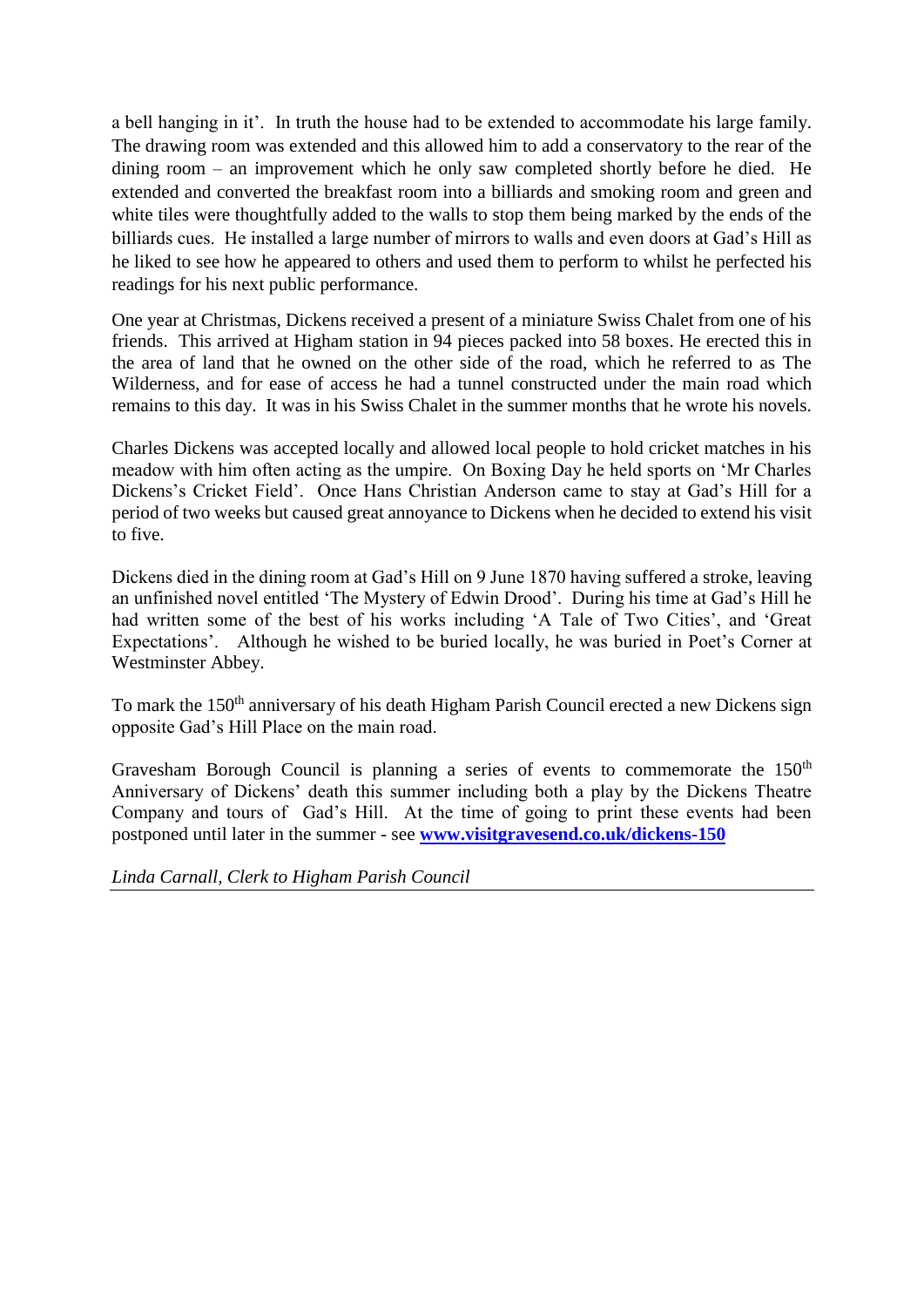# **FROM THE PARISH CLERK - SIMPLIFIED DRAFT STATEMENT OF ACCOUNTS**

| 2019/2020              | £           | <b>EXPENDITURE</b>       | £          |
|------------------------|-------------|--------------------------|------------|
| <b>INCOME</b>          |             |                          |            |
| <b>Balance B/Fwd</b>   | 120,981.16  | <b>Recreation Ground</b> | 7,550.00   |
| Precept 2019/2020      | 86,520.68   | General                  | 6,725.11   |
|                        |             | Administration           |            |
| <b>Allotment Rents</b> | 1,240.50    | Allotments               | 3,414.73   |
| <b>Other Receipts</b>  | 6.15        | Miscellaneous            | 17,601.76  |
|                        |             | <b>Expenses</b>          |            |
| Flexi A/C Interest     | 57.48       | Subscriptions<br>and     | 1,143.68   |
|                        |             | Fees                     |            |
| National<br>Savings    | 5.27        | Clerk's Salary, N.I.,    | 21,077.90  |
| a/c<br>Investment      |             | PAYE, LGPS<br>and        |            |
| Interest               |             | for<br>expenses          |            |
|                        |             | provision of office      |            |
| <b>VAT Reclaim</b>     | 3,609.89    | VAT Paid                 | 3,502.68   |
| Grants received        | 899.00      | Grants made              | 1,939.00   |
| Defibrillators         | 802.13      | CDC/Village Plan         | 5,485.37   |
| Playground project     | 14,071.72   |                          |            |
|                        | £228,193.98 |                          | £68,440.23 |

#### BALANCES IN HAND AS AT 31.3.2020

|                                                         | £           | £           |
|---------------------------------------------------------|-------------|-------------|
| Lloyds<br>Current<br>Account                            | 64,957.62   |             |
| <b>Barclays Community</b><br>Account                    | 36,279.98   |             |
| Flexi<br>Lloyds<br>Account                              | 57,850.90   |             |
| National<br><b>Savings</b><br><b>Investment Account</b> | 664.25      |             |
| Special<br>Lloyds<br>Projects Account                   | 1.00        |             |
|                                                         | £159,753.75 | £159,753.75 |
|                                                         |             | £228,193.98 |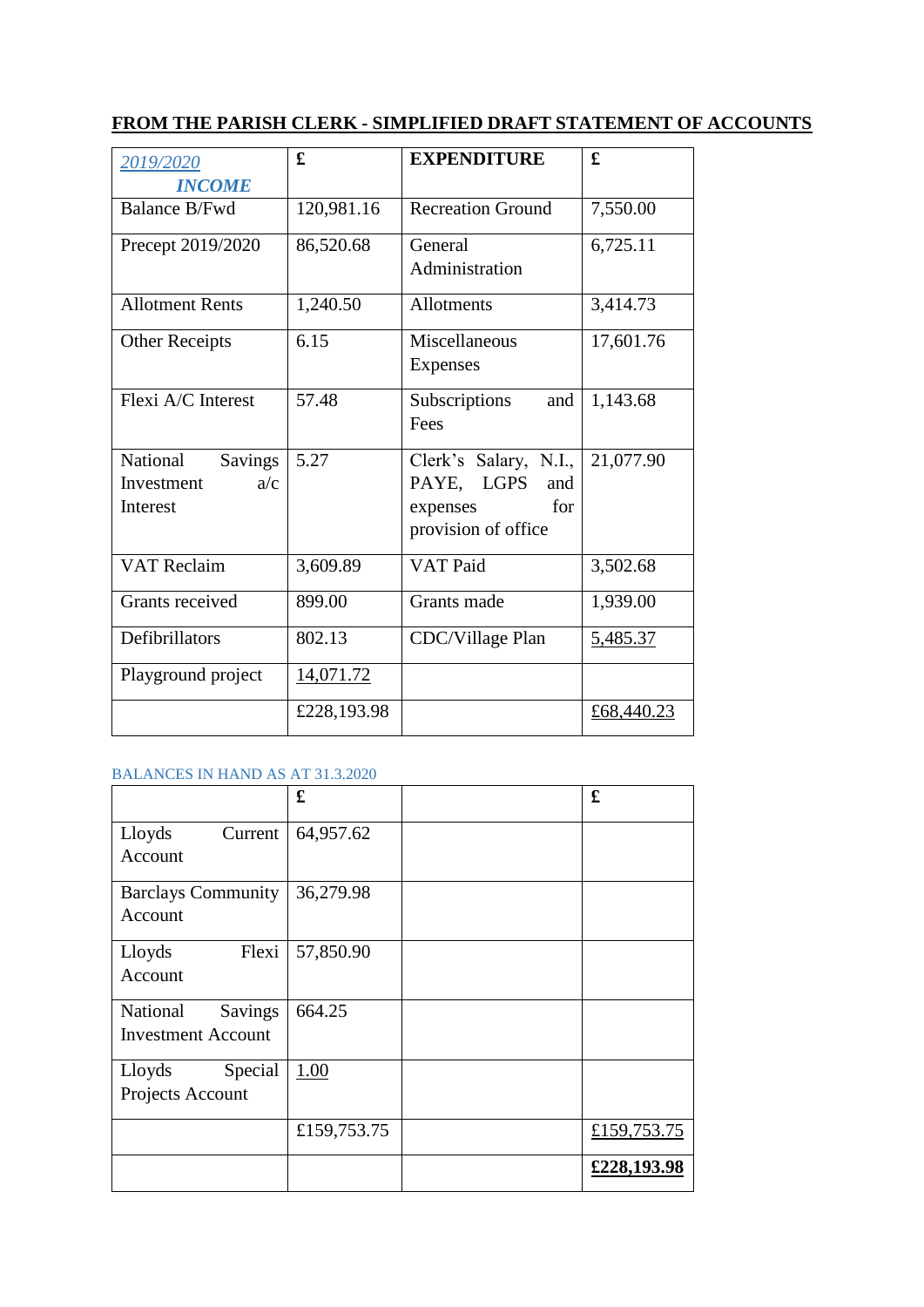The balance carried forward reflects the unused general and specific contingency funds, as well as funds for work carried out, and for which invoices are still awaited.

A copy of the audited accounts for the financial year ended 31.3.19 is available for public inspection in Higham Library.

#### **PROPOSED DATES FOR PARISH COUNCIL MEETINGS – 2020**

Please check on our website or Facebook page to see if these meetings will be going ahead in view of the government restrictions imposed on us at the present time.

| Monday, 6 April     |                                             |
|---------------------|---------------------------------------------|
| Monday, 18 May      | Annual Parish Council Meeting.              |
| Monday, 6 July      |                                             |
| Monday, 7 September |                                             |
| Monday, 19 October  |                                             |
| Monday, 23 November |                                             |
| Monday, 30 November | Garden competition prize-giving<br>with the |
|                     | Mayor of Gravesham.                         |
|                     |                                             |

**Members of the public are welcome to all meetings.**

## **DON'T FORGET!**

**Hard copies of the Agendas and Minutes of all our meetings are available within Higham Library, as well as on our web site, which is:**

**[www.higham-kent-pc.gov.uk](http://www.higham-kent-pc.gov.uk/)** 

**Dates for Proposed Parish Council meetings during 2020 are listed above. Members of the public are welcome to all meetings.**

*Our front cover this year commemorates the 150th anniversary of the death of Charles Dickens, our most famous Parishioner. The red geranium was his favourite flower.* 

*For details of celebrations to mark 'Dickens One Fifty' please go to [www.visitgravesend.co.uk/dickens-150](http://www.visitgravesend.co.uk/dickens-150)*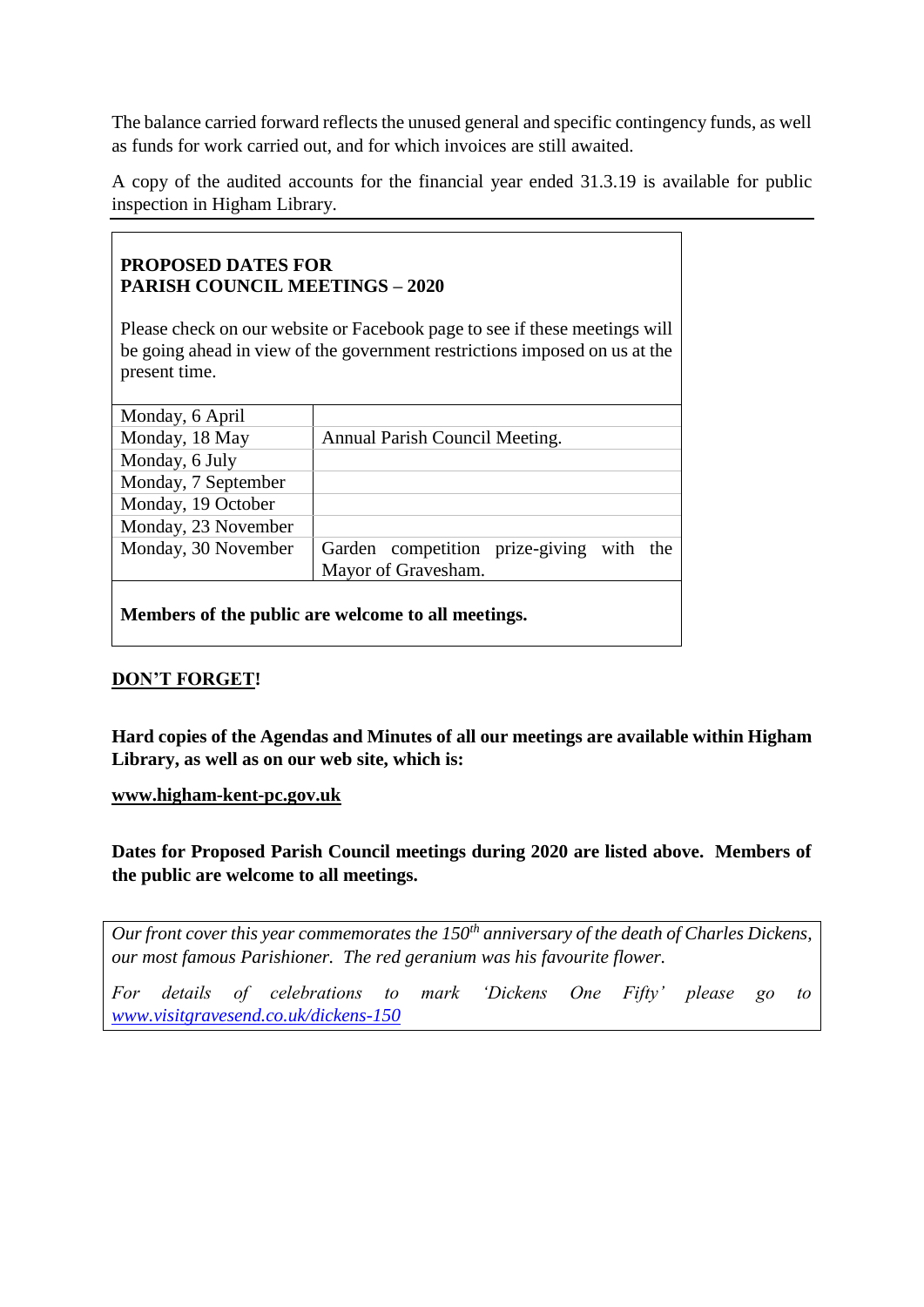# **KENT COUNTY COUNCILLOR REPORT**

It continues to be a very busy year at Kent County Council. At the moment we are just about to agree our budgets for 2020/21 and the council tax bill will be increased by 4% this year. That's a 2% increase in council tax, plus a 2% adult social services care charge which the government introduced a couple of years ago. County Council services have a major impact on local people's lives, through schools, roads and highways, social services for vulnerable children and adults and for elderly people and services that are important to families and their communities, such as libraries and country parks. You can read more about how your Council Tax is spent here:

#### **[www.kent.gov.uk/about-the-council/finance-and-budget/our-budget](http://www.kent.gov.uk/about-the-council/finance-and-budget/our-budget)**

**Fly Tipping update**: KCC has recently launched a campaign to highlight the damage unlicensed waste carriers can cause. As part of the Keep Kent Clean campaign, Kent County Council, together with the district and borough authorities, is urging residents to protect themselves from illegal waste carriers who often target householders with cheap rates to take their rubbish away. These unlicensed carriers often dump the waste along country lanes or farmers' fields, leaving the bill for removal and disposal with the council or landowner. However, if the waste is traced back to its original source, it can leave people with a fine of up to £400.

#### **If you notice a problem on a road or pavement including**:

- Street light faults.
- Potholes.
- Drainage.
- Traffic signal faults.
- Overgrown vegetation (including hedges and grass).

You can report it here... It's quick and easy...

#### **www.kent.gov.uk/roads-and-travel/report-a-problem**

To keep up to date with everything KCC is doing then take a look at our new News and Media Hub online at:

**[www.kccmediahub.net](http://www.kccmediahub.net/)**

*Bryan Sweetland*

*Kent County Councillor for Gravesham Rural*

E-mail: bryan.sweetland@kent.gov.uk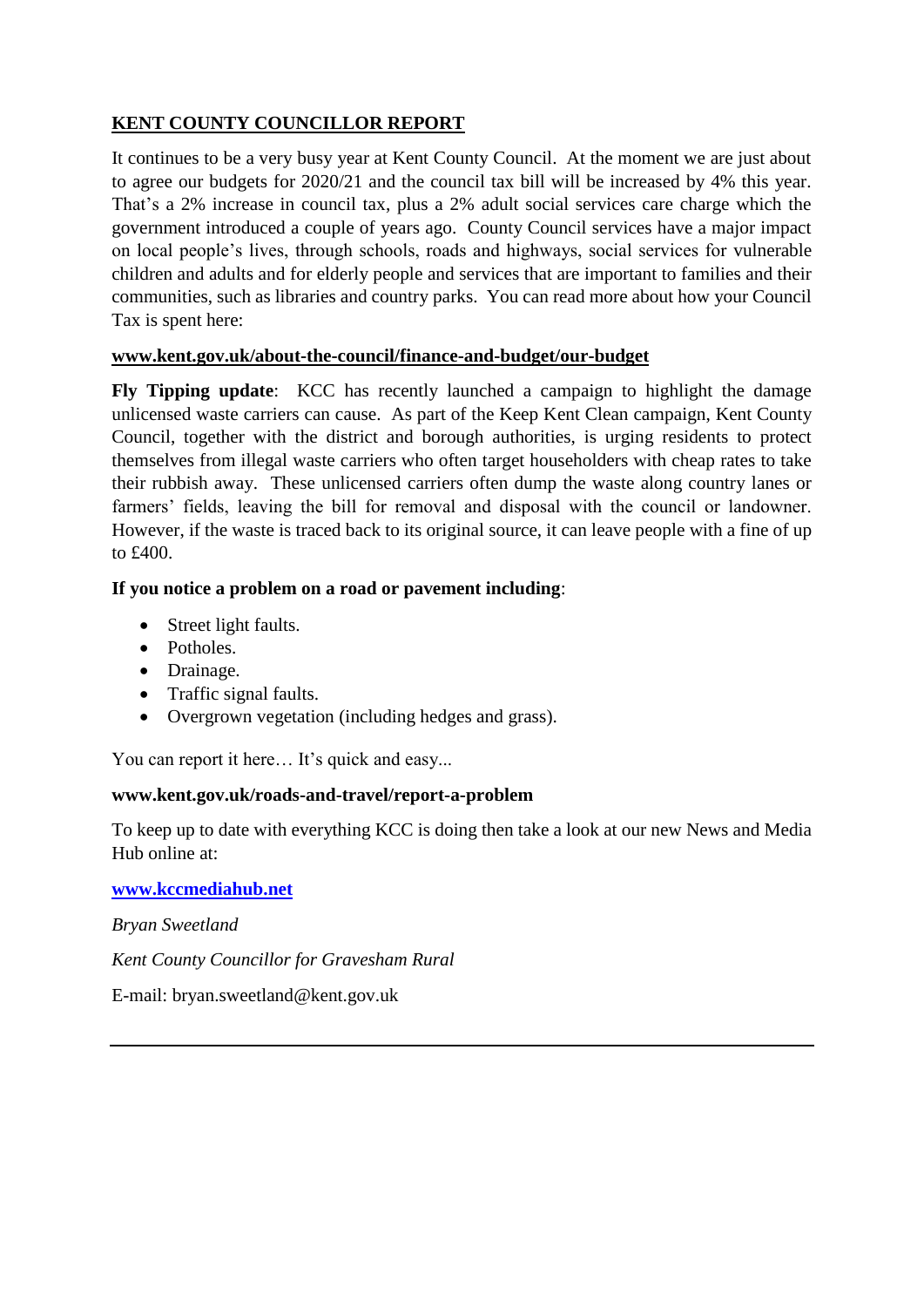#### **REPORT FROM HAROLD CRASKE - GRAVESHAM BOROUGH COUNCILLOR**

It can hardly be a year since the last Newsletter as so much has happened. Firstly, Les Pearton and I were greatly honoured to have been re-elected as your representatives on Gravesham Borough Council – for the third time. We really appreciate all the help we received from so many people during the election campaign. We pledge to continue to do all we can for you during our term of office.

I was further honoured when I was elected to the position of Vice-Chairman of the North Kent Marshes Drainage Authority. The joint Authority with Medway and some local farmers is responsible for the drainage and water management of our marshes from Denton to Allhallows. We are extremely lucky in that despite all the rain, the marshes have been so well managed by a small team of dedicated officers.

The Lower Thames Crossing debate rumbles on with even further amendments to the overall plan and yet more consultations. There has been an exhibition van at both the library and the station enabling residents to make their further views known. Gravesham Council is doing all it can to ensure that the crossing impacts as little as possible on residents and has, already, ensured some major changes to the route. There is still much more to be done.

Council Tax is a major worry for residents. Although the Borough has no influence on the KCC, Police Commissioner and Fire Service precepts, it has done all it can to lessen the impact on tax bills by producing a fair and balanced budget, supported by all parties. This means that the increase of the tax rate for Gravesham Council services will be less that 10p a week.

The Nuralite planning application is still under consideration by the Borough and, although I cannot comment on it (being Vice-Chairman of the Planning Board), I thank the Parish Council and so many residents for their constructive comments.

You are fortunate in having such an active Parish Council and in its members. They all do so much for the village in giving up their time to ensure the village is such a wonderful place to live.

Thank you all for supporting us in so many ways.

*Harold Craske, Elected Member for Higham, Gravesham Borough Council*

## **KENT ASSOCIATION OF LOCAL COUNCILS (KALC)**

Your Parish Council is a member of this organisation providing guidance, training and legal expertise on a range of subjects.

Meetings for the Parish representatives within Gravesham take place on a regular basis and discuss topics including policing matters, the Lower Thames Crossing, planning issues and the constant problem we have with fly-tipping. Usually two members of our Parish Council attend these meetings.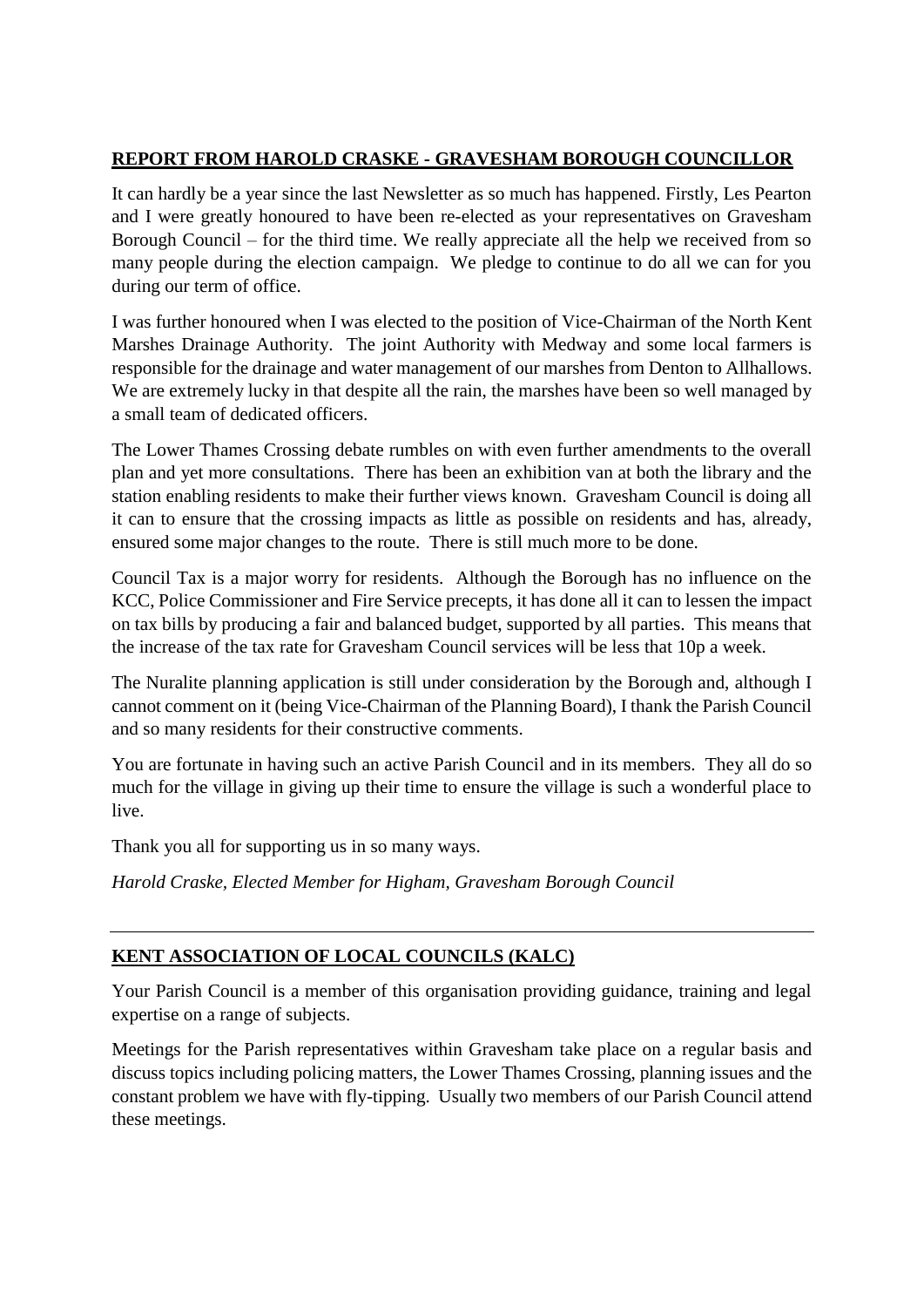Additionally, an annual conference takes place in Ditton where our Councillors are able to meet those of other Parishes within the county.

At the conference, some Parishes may put forward motions to be debated and if carried following a vote, are supported by KALC. These items may be for speed limits or traffic regulations for example.

A very useful and helpful organisation for our Council.

*Councillors John Grey (Chair) and Alan Howard*

#### **PLAYGROUND PROJECT**

I am delighted to announce that the Higham Playground Project Team has now raised **£49,071.72** towards the replacement of the wooden play equipment on the Recreation Ground.

The fund-raising team are: Councillor Amanda Mendzil.

Sylvia Rolfe.

Jeegna Patel.

Emma Aldous.

We would like to thank everyone who volunteered, contributed to and attended the Toy Sale.

We did have more fund-raising events planned for 2020, but due to Covid-19 these have had to be cancelled at the present time.

The breakdown of funds raised is as follows:

| Higham Parish Council     | £10,000.00 |
|---------------------------|------------|
| Awards for All            | £10,000.00 |
| Bryan Sweetland – KCC     | £2,500.00  |
| Toy sale                  | £226.76    |
| Waitrose green tokens     | £230.00    |
| Fireworks night donations | £1,014.96  |
| Quilting group            | £100.00    |
| Gravesham Borough Council | £25,000.00 |

A huge thank you to everyone who has helped, supported and donated. Playground Projects will be supplying the equipment and we are hoping to finalise the order in the next week or so.

Thank you for your continued support.

*Councillor Amanda Mendzil, Vice-Chair, Higham Parish Council*

#### **PLANNING COMMITTEE**

Yet another year gone by and it is still pleasing to see Residents' Planning Applications are plentiful and that so many wish to improve their homes rather than move on. I am happy to report that the majority of applications are approved by Higham Parish Council and recommended to Gravesham Borough Council who take our comments into consideration. Higham Parish Council does its best to support any application although this is not always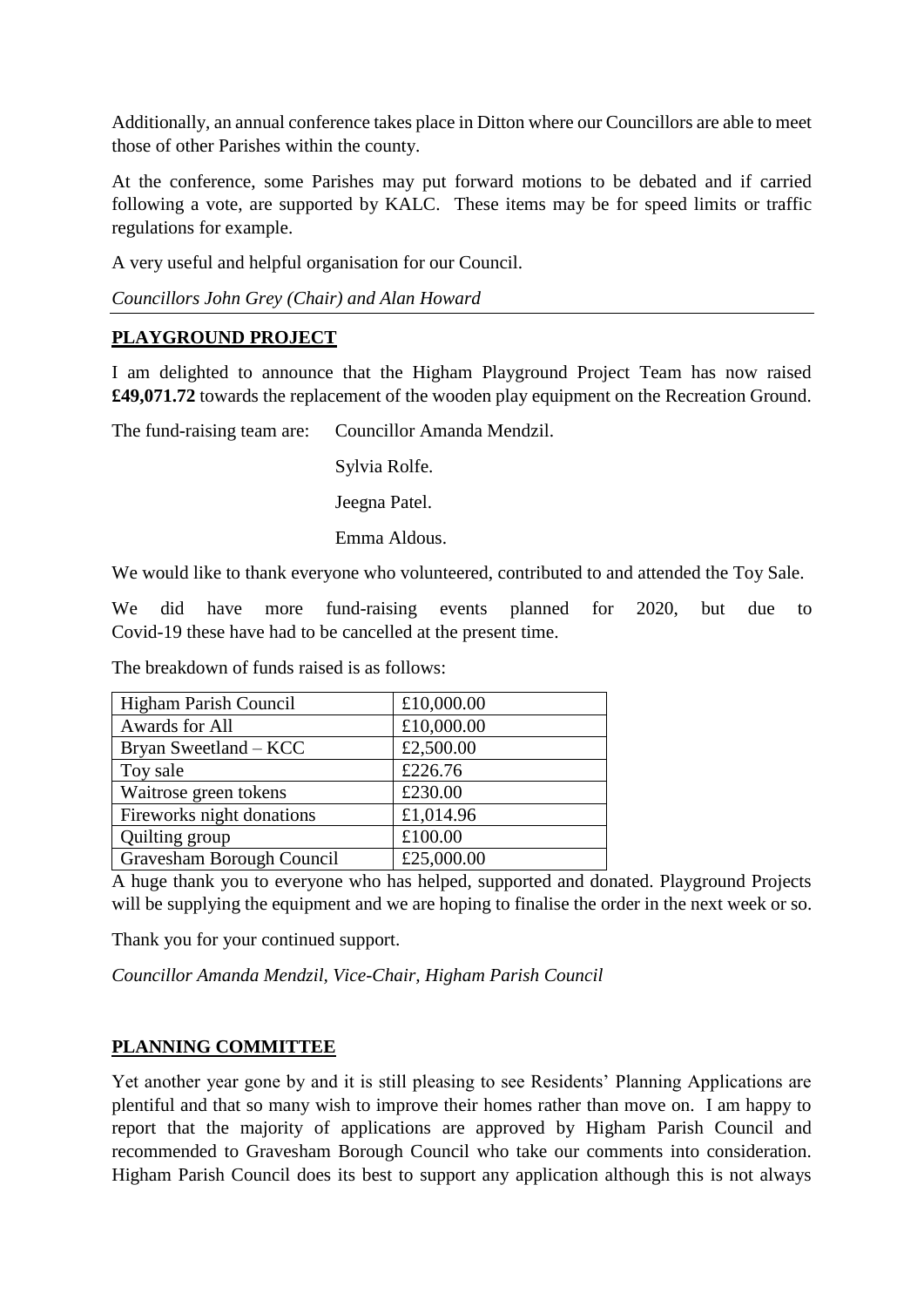possible if plans are not suitable for the neighbours or in keeping with the immediate area. Neither do we support applications infringing on green belt land as its retention is so precious to maintain the village ethos which is a continuing threat to being taken away from us. However, at the end of the day, it is the Borough Council that has the final say as to whether plans are approved or not even, unfortunately, if we recommend or have no objections. Please keep your applications coming in as, where possible, we welcome improvement and enhancement of the village especially for the benefit of the community but providing Higham village maintains its stature and roots without unnecessary and unbecoming expansion.

Unfortunately, on a negative note, we are currently experiencing the possibility of the blight of the Lower Thames Crossing. Whilst, statistics show that another crossing is inevitable, the impact to accommodate one in this area will have a tremendous impact on our countryside and neighbouring communities, not to mention the impact on our roads and infrastructure around and through the village. We are, therefore, carefully monitoring and responding to the constant changing of proposals and amendments from Highways England to this end.

And finally, on the note of roads and infrastructure, the proposed development of the Nuralite Site is also one of our top priorities to ensure that our community is not blighted by this application. Please be mindful that it is not just Lower Higham that will be affected for many years if this development goes ahead. The impact throughout the village and all routes in and out will also be experienced by Mid Higham and Upshire, Shorne, Cliffe Woods, Cliffe, Wainscott and possibly as far as Frindbury, Strood and Gravesend.

I urge you to please consider carefully the impact these two proposals will have on our village.

*Cllr Les Pearton*

# **RURAL HOUSING**

In early March a Rural Housing Needs Survey form was sent to every home within the Parish by Action with Communities in Rural Kent (ACRK) on behalf of Gravesham Borough Council. The Borough Council has a statutory duty to investigate housing needs and examine ways of meeting those needs. Best practice recommends that in rural areas, Housing Needs Surveys are carried out as part of a rolling programme, every five years. The responses to the Survey will be analysed by a Rural Housing Enabler from ACRK who will then provide a summary report to both the Borough Council and Higham Parish Council.

*Linda Carnall*

#### **PROBLEMS!**

If you should spot a street light not lit or a pothole developing in a road please personally report it direct to Kent Highways on 03000 418181 (Monday to Friday 09.00-17.00). Emergency out-of-hours issues only can be reported on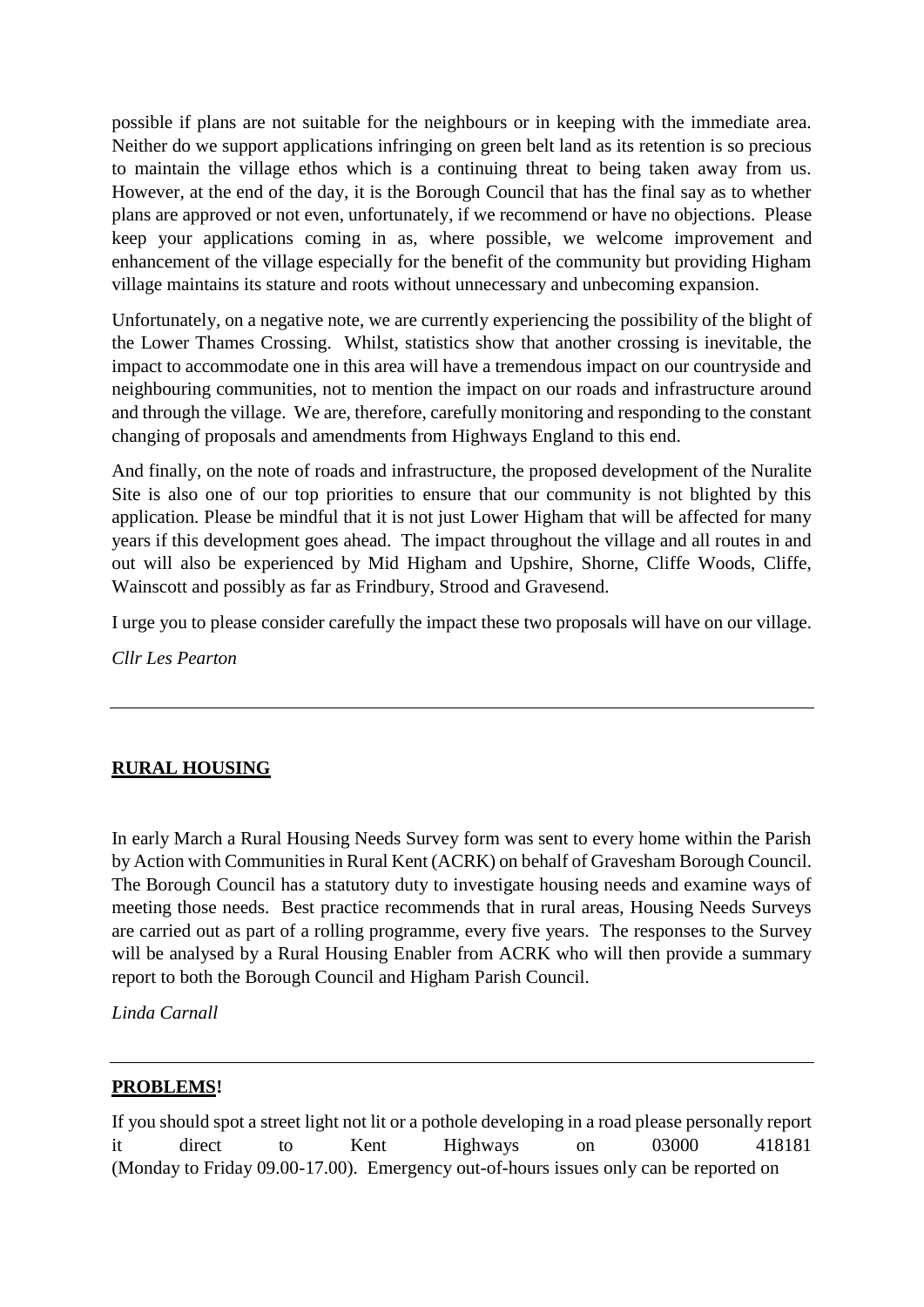03000 419191 (Monday to Friday 17.00-09.00 and all weekend). Please provide as much information as possible, for example, which property is the problem outside of, number on lamp standard, how deep the pothole is etc., as this means that it will be dealt with more quickly and a specific reference number will be given for you to check on progress.

Thank you.

# **THE SUN POND RESTORATION**

Higham Parish Council has for a long time had the desire to make the Sun Pond more attractive and to encourage more wildlife.

However, there are a lot of stumbling blocks in the way and any major works to 'landscape' the pond would cost a considerable amount, and one conservation charity advised us to 'leave it as it is – as it is a thriving pond'. As well as this, if Great Crested newts were to be found living there – the area could not be disturbed at all.

Taking this into consideration, the team of village gardening volunteers have worked on 29 February and 1 March to just tidy up the area between the roadway and the pond, cutting back brambles and making the view to the centre of the pond more distinguishable. Further maintenance will be scheduled for later in the Spring.

Higham Parish Council wish to thank the gardening volunteers who regularly have work parties to improve the village.

For more information on how to join in with this endeavour contact Linda Carnall, Parish Clerk.

*Councillor Liz Jeffery*

# **HIGHAM FOOTPATHS and RIGHTS OF WAYS**

I hope you have all had a happy year of walking or riding around Higham. There is not much to report on our excellent Rights of Ways around the village but we would like to express our thanks to the volunteers who give up hours of their time to keep the paths and bridleways clear.

The Parish Council would also like to thank Anne Waugh for her reports on Rights of Way in Higham, and for keeping an eye on these on our behalf over many years, which has been very much appreciated.

*Linda Carnall*

## **RECREATION GROUND**

Improvements have continued from last year's works. In December 2019 overgrown shrubs and small trees were cleared from around the edge of the Recreation Ground. During the spring, a lovely, surprising display of snowdrops emerged, having previously been hidden by the undergrowth. Volunteers are working on improving the cleared areas by removing weeds and leaves and keeping the Recreation Ground free of litter. Further works are planned for later in 2020 to ensure that our larger trees are safe and healthy.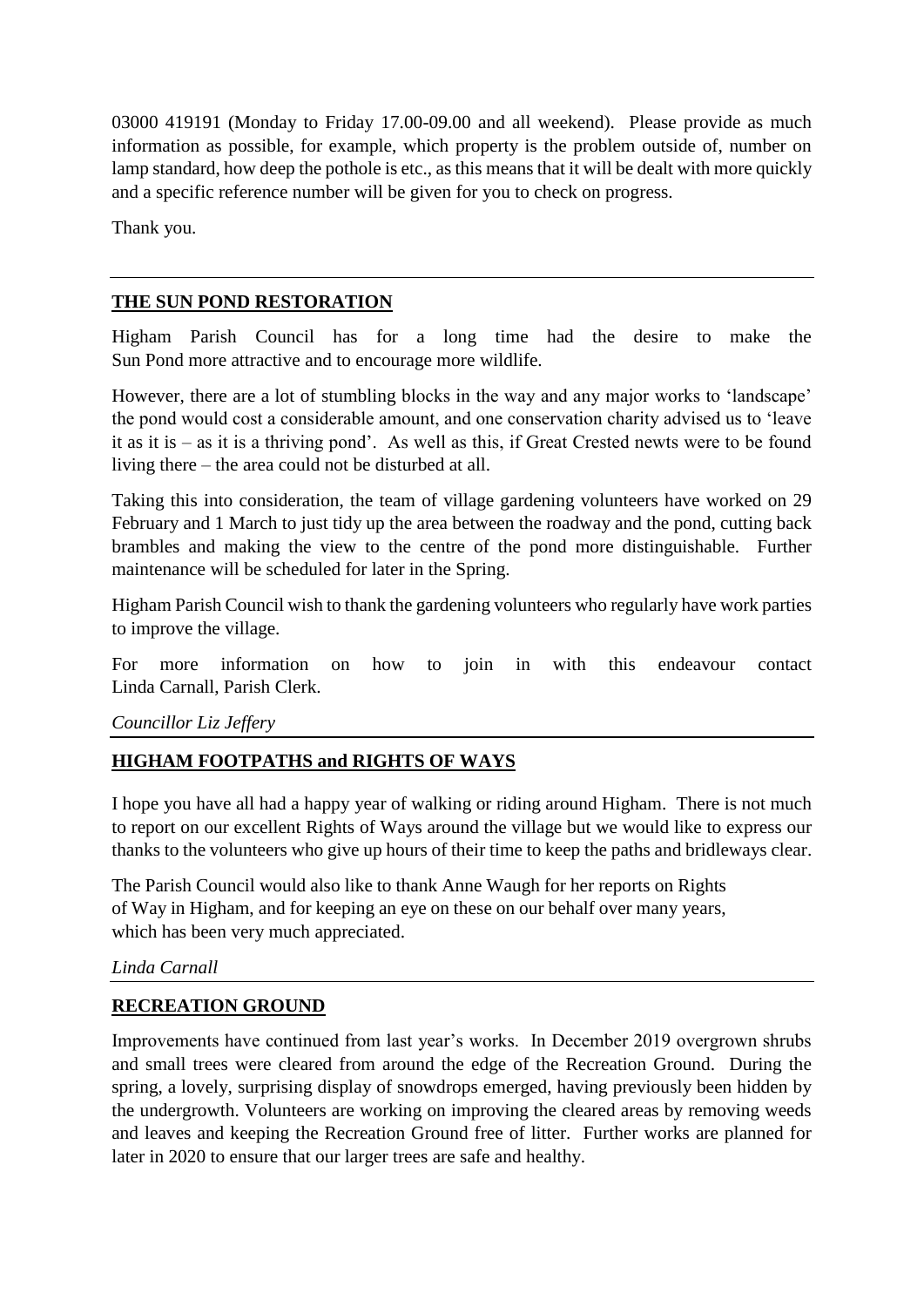If you would like to join the gardening and litter volunteers please contact the Parish Clerk email [highampc@hotmail.com](mailto:highampc@hotmail.com) or telephone 01474 822642.

*Councillor Sue Sparks*

## **ALLOTMENTS**

Working an allotment is a fantastic way to keep fit, enjoy fresh air, and grow nutritious fruit, herbs and vegetables or flowers. The cost of renting a plot is £25 per year, with the allotment year running from 1 April.

There are a number of vacant plots, so if you would like to visit the allotments and have a chat about how it all works, then do get in touch. Contact: The Parish Clerk e-mail [highampc@hotmail.com](mailto:highampc@hotmail.com) or telephone 01474 822642.

*Councillor Sue Sparks*

# **VILLAGE CORRESPONDENT**

Higham has a village correspondent who is your link to the local press in the Gravesham area. If your group or association has any news they wish to share please contact Councillor Liz Jeffery on 01474 747090 or by e-mail: [jefferyelizabeth18@googlemail.com](mailto:jefferyelizabeth18@googlemail.com)



If you see fly tipping in progress – phone 999 and report it to the Police.

If you find fly tipping – report it to Gravesham Borough Council **[www.gravesham.gov.uk/flytipping](http://www.gravesham.gov.uk/flytipping)** or phone 01474 337000.

If you are looking for someone to get rid of rubbish for you – follow these guidelines:

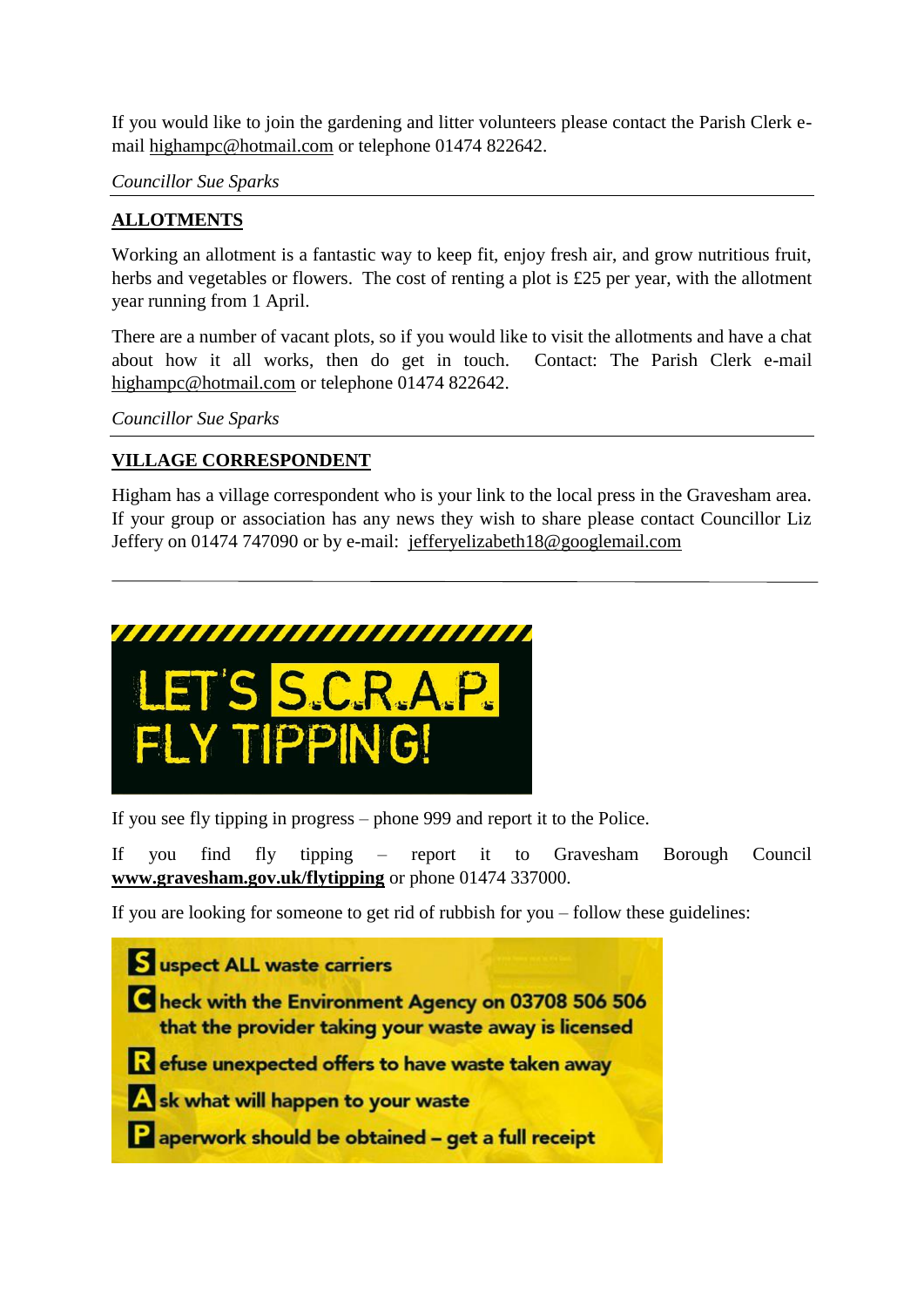# **DOGS**

Supplies of dog waste bags continue to be available for Higham residents from Higham Library.

DON'T FORGET AS LONG AS YOUR DOG WASTE IS IN A BAG IT CAN BE PLACED IN ANY RUBBISH BIN WITHIN THE VILLAGE.

#### BAG IT -- BIN IT!

#### **POWER CUT?**

#### **CALL 105**

105 is a new three-digit national power cut phone line that people can call to report, or get information about, power cuts if you find yourself without power during severe weather or other incidents. Instead of calling your energy supply company (that you pay your bills to) the new 105 number will put you straight through to your local electricity network operator (in the case of Higham this is UK Power Networks).

You can also call 105 with any welfare concerns related to a power cut, or if you are worried about the safety of over or underground electricity cables or substations.

You can call 105 from most landlines or mobile phones and calls are free of charge.

More information can be found at: **[www.powercut105.com](http://www.powercut105.com/)**

#### **VIRGIN CABLES BROADBAND CONNECTION SPEED**

If enough people register, then Virgin will consider laying cables, which would make a huge difference to the Broadband connection speed available in Higham. For more information, please go to:

#### **https://cablemystreet.virginmedia.com/#!/new-build**

It only takes a couple of minutes to register.

Thank you.

*Councillor Amanda Mendzil (Vice-Chair)*

#### **SNOW!!**

A big thank you to those residents who clear snow from their roads and pavements and help their neighbours the winter months.

We have a group of volunteers for our village Snow Team. They will respond to requests from residents – who need help clearing snow or getting shopping, as well as gritting some of the communal areas.

If you, or someone you know, needs help during snowy/icy weather – contact the Parish Council (highampc@hotmail.com or telephone 01474 822642 or message us via the Higham Parish Council Facebook page).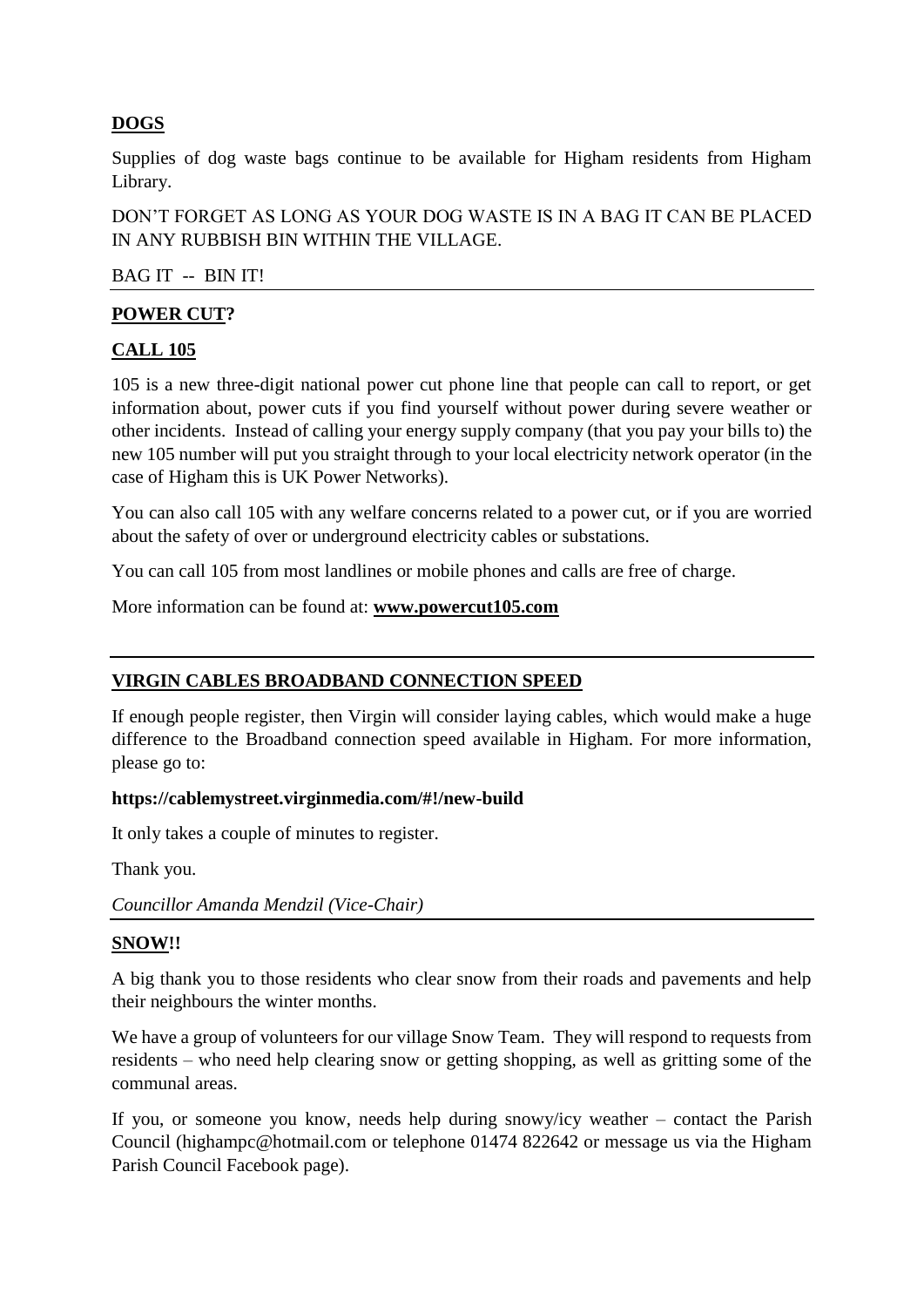Information about salt bins and gritting is on the Kent County Council website **www.kent.gov.uk** or contact the Parish Council (e-mail and telephone number above).

The Parish Council has installed some additional salt bins and has supplies of extra salt.

**The salt/grit in the KCC bins and the Parish Council bins is only for use on the village pavements and roads. Please do not use it for your own drives and paths.**

If you would like to volunteer for the Snow Team, please contact the Parish Clerk.

#### *Councillor Liz Jeffery*

#### **SNOW AND ICE – USEFUL INFORMATION**

When snow and ice are forecast... just a reminder that the salt bins in the village have been filled by KCC. The mixture in the bins is for use on village roads and pavements. Please do not use it on your home drives and paths.

Updates on weather and road conditions will be posted on the Parish Council Website or you can contact us via e-mail at: **[highampc@hotmail.com](mailto:highampc@hotmail.com)** or **telephone 01474 822642**.

Weather updates can be found at: **www.metoffice.gov.uk/public/weather/warnings**.

The Kent County Council Twitter account is a good source of information: **https://twitter.com/KentHighways**.

KCC Highways Traffic updates can be found at: **www.kenttraffic.info**

Cold weather advice at **[https://kccmediahub.net/cold-weather-warning-kent-urged-to](https://kccmediahub.net/cold-weather-warning-kent-urged-to-keep-warm-and-well745)[keep-warm-and-well745](https://kccmediahub.net/cold-weather-warning-kent-urged-to-keep-warm-and-well745)**

#### **THE SHAVES CHARITY**

The Trustees remain unchanged since our last report to you.

The asset of the charity is also the same as last reported, £6,239. No income has been earned or payments made.

We are in the process of removing the charity from the Charity Commissioners' Register. The Trustees met on 8 February 2020 to formalise this intention. We will then complete the removal by following the Charity Commissioners' procedure. The Trustees will also reconsider how best to use the capital asset, following the proposals made at a Trustee meeting on 11 August 2018 and reported to you last year.

*Les Baker (for the Trustees)* **PARISH WEBSITE**

When compiling the Higham Village Plan (which informs the Parish Councils work), we noted that parishioners had requested a website update and an improvement in the promotion and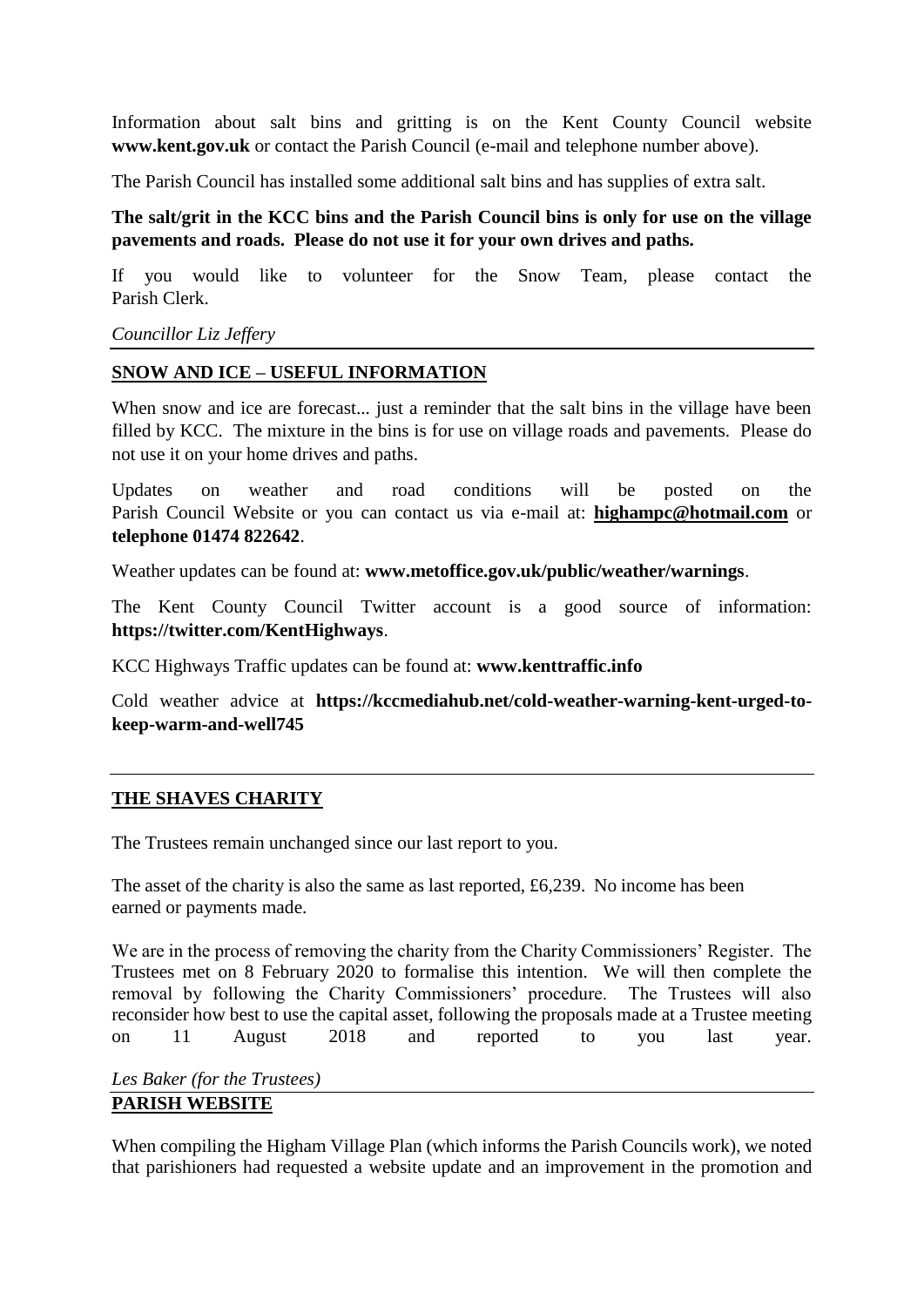advertising of events. Responding to these requests, I took on the challenge of designing and delivering a new website. We launched in November 2019 and since then have had many positive comments about its fresh new look and updated content.

The website has been designed as a 'go to' on-line source for information on local events and issues, village news, village photographs and information on village organisations. We also publish Parish Council meeting dates, minutes and agendas.

It also provides detailed information on the Lower Thames Crossing, the Nuralite planning application, reporting services, Councillor & Community Warden Surgeries, Gardens for Pleasure Competition and much, much more. Any village group or society is welcome to publish important information for the community. Why not take a look at the new Higham Parish Council website and make it your first port of call for local information:

#### **[www.higham-kent-pc.gov.uk](http://www.higham-kent-pc.gov.uk/)**

Let us know what you think – use our ['Contact Us'](https://higham-kent-pc.gov.uk/phone-numbers/) form to send us your comments.

In response to the Higham Village Plan, and in addition to our new website, we have also recently launched (January 2020) an updated Facebook page. The Parish Council use this to further advertise events, information and initiatives that we are involved with to reach an even wider audience. Take a look and find [Higham Parish Council on Facebook](https://www.facebook.com/Higham-Parish-Council-107674074113033)

Remember – you will be able to find a copy of this 2020 newsletter on our website (in our News section).

#### *Councillor Rob Gilby, Parish Webmaster*

#### **THANK YOU CLIVE!**

As a mark of our appreciation for his services in setting up our website and maintaining it as our Webmaster since 2004, the Parish Council gave Clive and his wife Judi a surprise visit to Bletchley Park, to mark his retirement, when they both attended our January Parish Council Meeting.

Bletchley Park, the home of British codebreaking, is considered to be the birthplace of modern information technology and also houses the National Museum of Computing. We all wish Clive a happy retirement and thank him once again for his support for our village.

#### **CROSSING POINTS AND FOOTPATHS**

*PARISHIONERS ARE RESPECTFULLY REQUESTED NOT TO OBSTRUCT MOBILITY SCOOTER CROSSING POINTS WITH DROPPED KERBS WITHIN THE VILLAGE BY PARKING OVER THEM AS THESE ARE NOW BEING MONITORED BY THE POLICE.*

*PLEASE TAKE CARE NOT TO OBSTRUCT THE FOOTPATH IN ANY WAY FOR OTHERS.*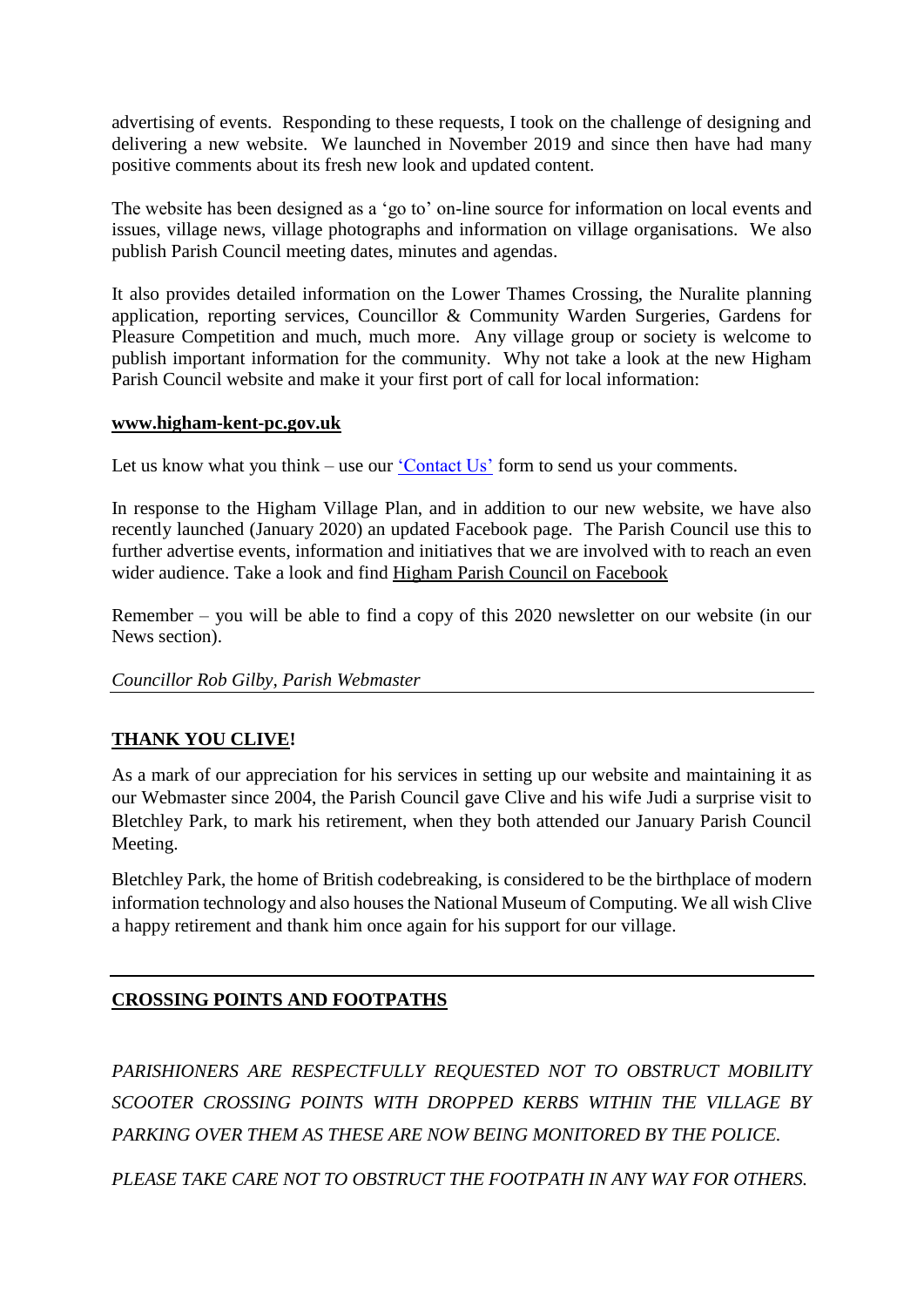## **NEW DICKENS SIGN**

We would like to thank local signwriter, Terry Morris, for producing our new Charles Dickens sign on the A226 in time for the  $150<sup>th</sup>$  anniversary of the writer's death on 9 June 2020.

#### **HIGHAM POPPY PROJECT**

Work by the Higham Knit and Natter group to make poppies for this project continues. The poppies will be stored each year and gradually more poppies will be made so that by 2025 we will have a fantastic display and memorial to all those who lost their lives in WWII.

 If you would like to make some poppies, we can provide instructions for knitting or crafting the flowers. We have some materials or you can use your own. Just get in touch with us  $$ email address below.

If you would like to get involved in the project in any other way or have some ideas please let us know.

Contact us via e-mail: [barbara.cousins@btinternet.com](mailto:barbara.cousins@btinternet.com)

#### **HIGHAM GARDENS FOR PLEASURE:**

#### **COMPETITION 2019**

This is an annual competition organised by Higham Parish Council and judged by the Area Plant Manager from the Millbrook Garden Company.

There are no entry forms for Parishioners to complete as every front garden in the village is considered when the judges tour the Parish looking for gardens that give the passer-by the most visual pleasure. In reaching a final decision the judges award points for colour, choice of plants and cultivation, and the overall design of the garden.

Last year marked the  $35<sup>th</sup>$  anniversary of the competition. The following prize-winners received their awards from The Mayor of Gravesham at a presentation held on Monday, 25 November 2019 in Higham Library.

**FIRST PRIZE – JOINT** (Silver Rose Bowl Trophy (share), Garden Gift Tokens and framed certificates) Anne and Robin Miles, 13 Highwoods Close. Margaret and Terry Greenshields, 'Courtlands', Crutches Lane.

#### **SECOND PRIZE – JOINT** (Garden Gift Tokens and framed certificates)

Josephine and Reginald Walter, 'Goldmohr', Elm Close, Telegraph Hill. Jacqueline and David Jarvis, 12 Hollytree Drive.

**THIRD PRIZE – JOINT** (Garden Gift Tokens and framed certificates) Lisa Ward, 30 Brice Road.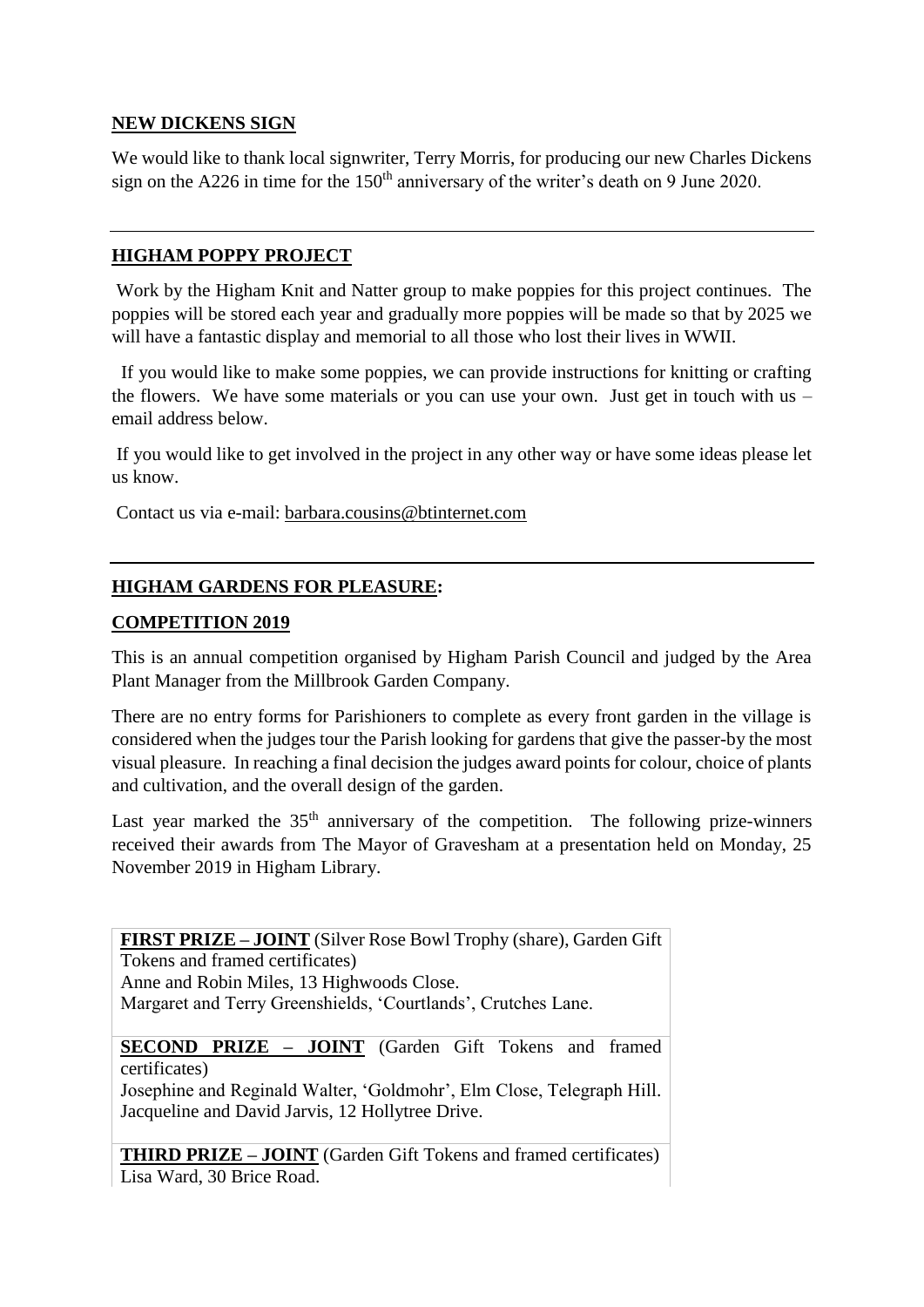Alison Sutherland, 'Blue Haze', 2 Carton Road.

**'HIGHLY COMMENDED'** (Garden Gift Token and framed certificate) John Thornton, 26 Chilton Drive.

**'BEST HANGING BASKET AND CONTAINERS' FIRST PRIZE – JOINT** (Garden Gift Tokens and framed certificates) Heather Golding and Trevor King, 'The Banks', Chequers Street. Jacqueline and Timothy Cousins, 9 Vicarage Row, School Lane.

## **BEST HANGING BASKET AND CONTAINERS'**

**SECOND PRIZE – JOINT** (Garden Gift Tokens and framed certificates) Shelley Ford and Andrew Ramsell, 45 Bull Lane. The Clout Family, 'Arnecliffe', Crutches Lane.

# **'BEST HANGING BASKET AND CONTAINERS'**

**THIRD PRIZE – JOINT** (Garden Gift Tokens and framed certificates) Sarah Wall, 5 Providence Cottages, Crutches Lane. Mary and Nigel Wright, 6 Providence Cottages, Crutches Lane.

## **'BEST HANGING BASKET AND CONTAINERS'**

**HIGHLY COMMENDED - JOINT** (Garden Gift Tokens and framed certificates) Rachel Burn and Bob Flood, 11 Irvine Road. Doreen and Anthony Williamson, 6 Ash Crescent. Mr and Mrs Hamer, 20 Beech Grove.

#### **HIGHPARKS MEDICAL PRACTICE**

Highparks Medical Practice continues to provide general medical services to its 15,500 patients at our four surgery sites in Cliffe Woods, Higham, Wainscott and Cliffe. We provide on the day appointments by calling your local surgery at 08.15hrs on the day to receive a call back from a GP who will allocate appointments appropriately. Routine appointments and telephone calls are available but you will need to book these in advance due to the volume of demand. When the demand for appointments has exceeded the capacity of the practice our staff are now offering patients GP appointments at local healthy living centres at Lordswood, Rainham and Rochester called the 'Local Hubs'. The doctors working from these locations will have access to your medical records and can prescribe medication as necessary. These appointments often become available outside of normal opening times in the evenings and at weekends so can be particularly useful for working families and children. If this is something that you would like to consider please enquire at your local surgery.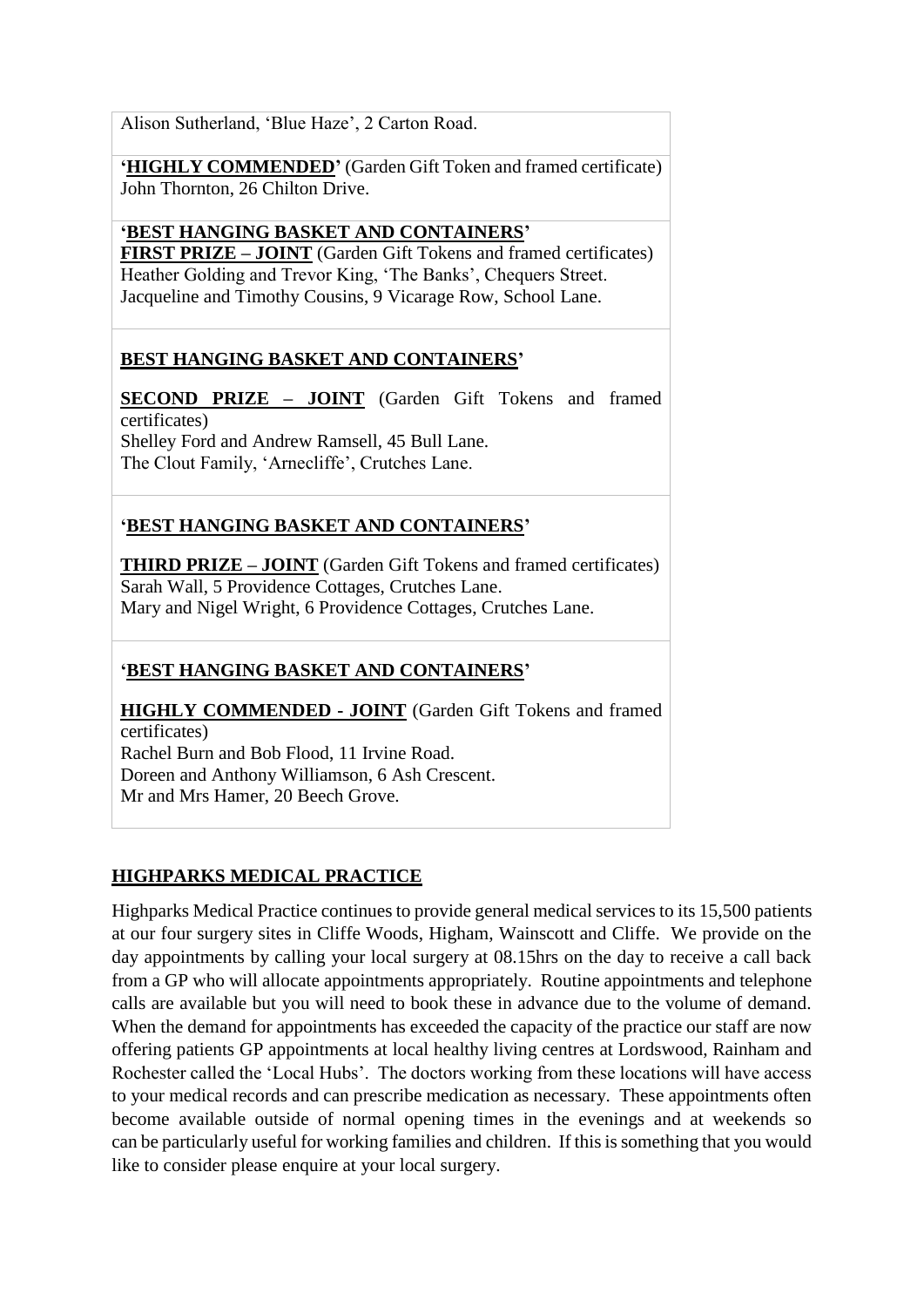Please also consider using our on-line booking services for appointments and ordering prescriptions.

As some of you may be aware, in the summer of last year one of our GP partners died suddenly. Patients and staff have all felt this significant and sad loss. In November Higham and Cliffe surgeries held a memorial fund-raising day and with the support from staff, family and patients we raised just over £1,200 for the British Heart Foundation. Please accept a huge thank you from the family of Dr Hossain and the practice to all patients who supported this event.

The practice is still offering flu vaccinations to the over 65s and for other patients with long term conditions.

In other news the practice has been busy recruiting new members of staff to support our existing workforce. We have employed a paramedic to help out with home visits for patients.

In January 2020 two former GP trainees started working at the practice. Both are part time, however, between them they will provide an extra four days of GP appointments.

Finally, our patient participation group are always looking for new members. If you would like to get involved and be part of discussions regarding future developments or wider NHS policy that will affect the practice please contact any reception to receive invites to the next meeting.

*Kevin Creasey, Practice Manager*

#### **CORONAVIRUS COVID - 19**

The declaration of a national emergency by the Government in an attempt to stop the spread of Coronavirus Covid – 19 has had a huge impact on life in our village with amongst others the closure of Schools, Higham Library, Public Houses, Clubs, Memorial Hall and village associations. The new restrictions on public gatherings of more than two individuals and the concepts of 'social distancing' and 'self-isolation', of both Parishioners and Parish Councillors alike, mean that AT THE PRESENT TIME we are unable to hold either the 2020 Annual Parish Assembly or normal Parish Council Meetings.

Please check either our Website or Facebook page where we will keep you updated regarding future Government legislation and what impact it may have on the current situation.

*Linda Carnall*

## **HELPING HANDS - HIGHAM VILLAGE**

ARE YOU SELF-ISOLATING DUE TO CORONAVIRUS COVID-19? ARE YOU ABLE TO HELP THOSE WHO ARE SELF ISOLATING?

Higham Parish Council has joined forces with the Helping Hands Facebook group which has been set up in the neighbouring villages of Cliffe, Cliffe Woods and Wainscott to ensure all those in Higham receive any assistance that they need.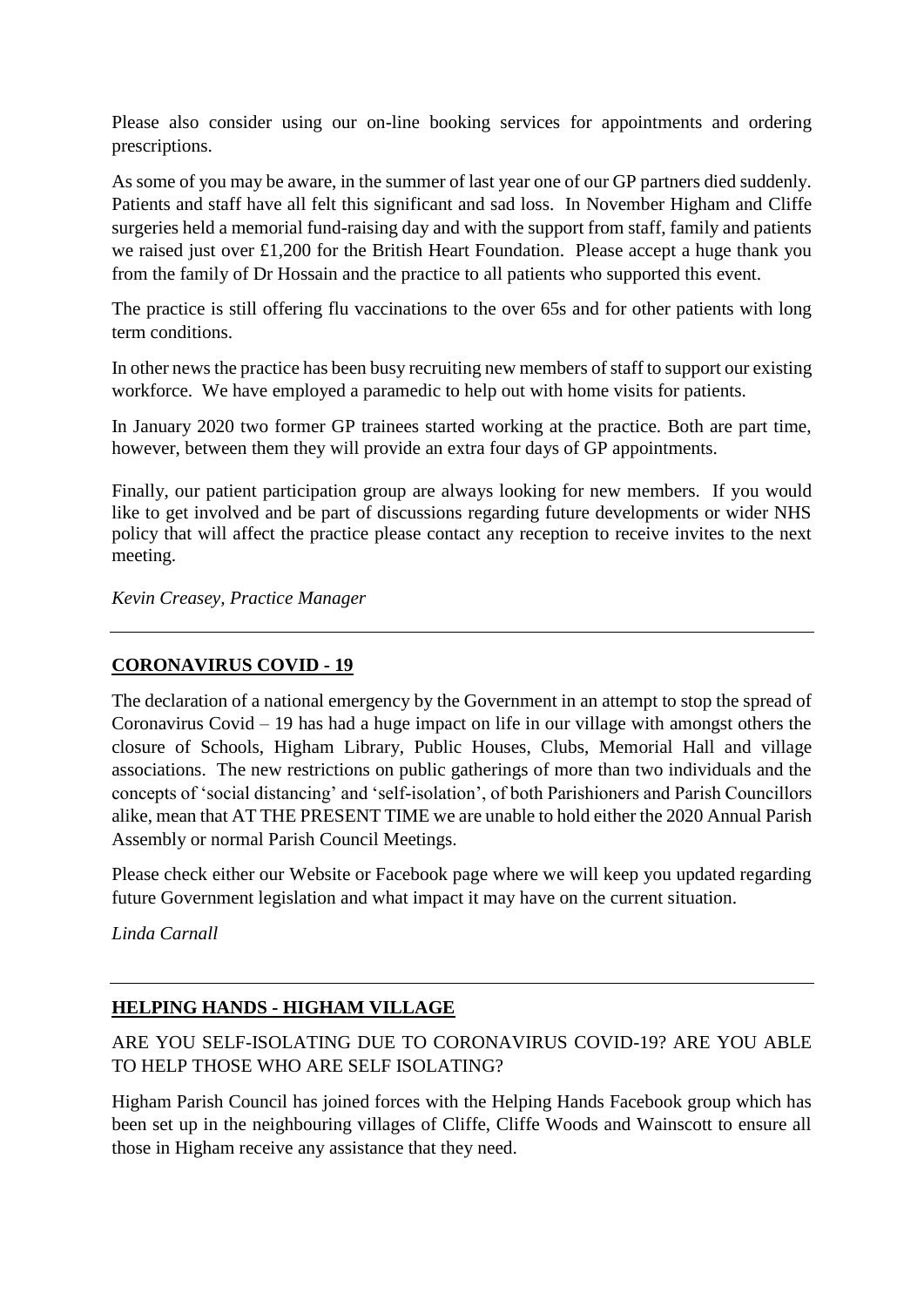Assistance given may include:

- Picking up shopping.
- Posting mail.
- Getting urgent supplies.
- A friendly phone call.

If you are able to help, or you need help, please contact the Parish Clerk by e-mail on highampc@hotmail.com or by telephone on 01474 822642 (e-mail is preferred). Higham Parish Council will use the bank of volunteers to ensure those who are unable to go out receive the support that they need.

If you are able to offer your help you will be asked to select a road in the village and fill in copies of the Helping Hands slips (shown below) with your contact name and a number for the self-isolating person to contact you, before posting through the front doors.

# $\mathcal{H}\hspace{-1pt}\mathit{ell}\hspace{-1pt}\mathit{w}\hspace{-1pt}.$  If you are self-isolating, I can help

My name Is. I live locally at. My phone number is If you are self-isolating due to COVID-19 I can help with: □ Picking up shopping □ Posting mail □ A friendly phone call □ Urgent supplies Just call or text me and I'll do my best to help you (for free!) Coronavirus is contagious. Please take every precaution to ensure you are spreading only kindness.<br>Avoid physical contact (2m distance). Wash your hands regularly. Items should be left on your doorstep. #ViralKindness

IMPORTANT: Please be aware that people may be targeted by criminals who seek to take advantage of those who are in self-isolation. Please only deal with people that you know, or who have been arranged via the Parish Council.

For more information please contact:

Linda Carnall

Clerk to Higham Parish Council

Telephone: 01474 822642

## **HIGHAM SPEED WATCH**

Higham Speed Watch is one of several schemes in Kent supported by Kent Police which monitors traffic speeds throughout the County.

Although no drivers are prosecuted, persistent offenders do receive a letter from the Police reminding them of the dangers of speeding. Kent Police may also carry out their own checks in areas where there have been a high number of speeding vehicles reported.

If you are interested in becoming a volunteer to help keep Higham roads safe, please go to the Community Speed Watch website: **[www.communityspeedwatch.co.uk](http://www.communityspeedwatch.co.uk/)**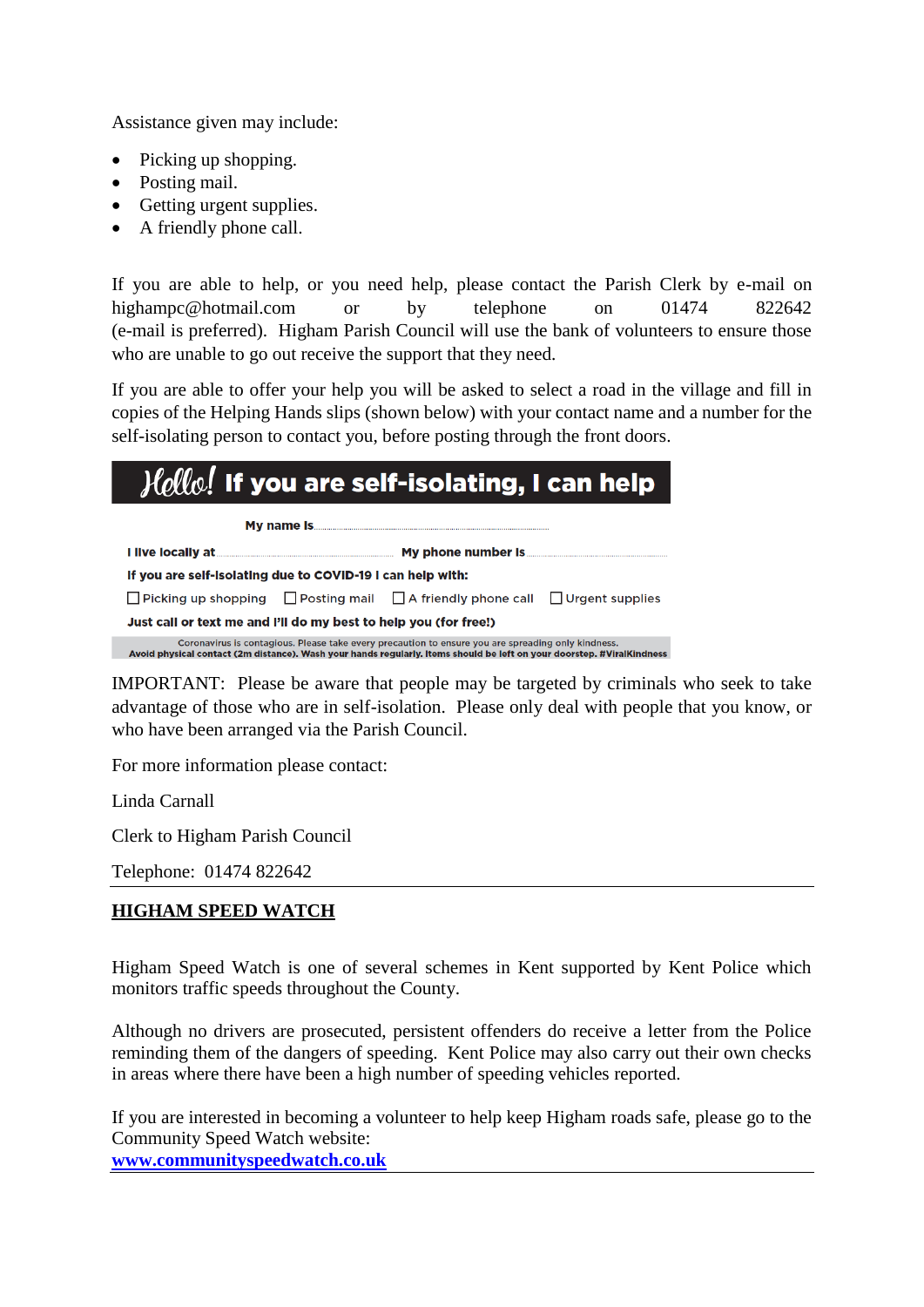and click on register and follow the links to Higham Speed Watch Group. Or, you may e-mail me at peter@pleakey.co.uk

Volunteers can come to as many or as few sessions (which last one hour) as they wish.

*Peter Leakey, Group Co-ordinator* Telephone: 07815 721966

#### **COMMUNITY WARDEN**

I would like to thank the Parish Council for all their hard work over the past year. The Warden Surgery is held on the last Thursday of every month from 2.30 to 4pm in Higham Library.

I would also like to thank the Speed Watch team for carrying out speed checks in the village.

We have had some good results in 2019. To name but a few:

- The first one a Black Vauxhall Corsa seen racing around the village. We eventually tracked it down and the vehicle was stopped and found to have no MOT, no insurance and no tax hence to say the driver was dealt with and the vehicle crushed.
- The second one a Blue Transit Pick Up seen in suspicious circumstances. The registration number was given to me and the vehicle was traced back to a person in Essex who was found to be coming over and fly tipping in the Dartford area.
- The next one was a vehicle seen late at night and in the morning driving slowly around the houses. Luckily a resident got the registration number and passed it on to me. I passed the information on to our intelligence team and the Police found it parked in Gad's Hill layby where two young males were arrested for offences. The unroadworthy vehicle was seized and disposed of.

#### WELL DONE PEOPLE OF HIGHAM.

Please remember if you see anything you are not sure of call the non-emergency Police Number on 101. If they think it is an emergency they will divert to the right person to deal with it. Please do not be afraid to call them, you will not get in to any trouble and it could be the last piece of the jigsaw they need.

Hope you all have a Great Summer.

Office: 01474 814963 | Mobile: 07811 271256

#### **www.kent.gov.uk/communitywardens**

*Paul Hassell, Community Warden*

#### **PCSO**

Hello local residents of Higham, I am Police Community Support Officer Joanne Hartley your local officer. I have been your officer for the last few years and in this time got to know the area well and some of the local residents and businesses. I hope to meet more of you in the future, you can find me at local community meetings which I advertise in the local shops. I regularly hold a drop-in at Hayley's of Higham where you can pop in for a drink and let me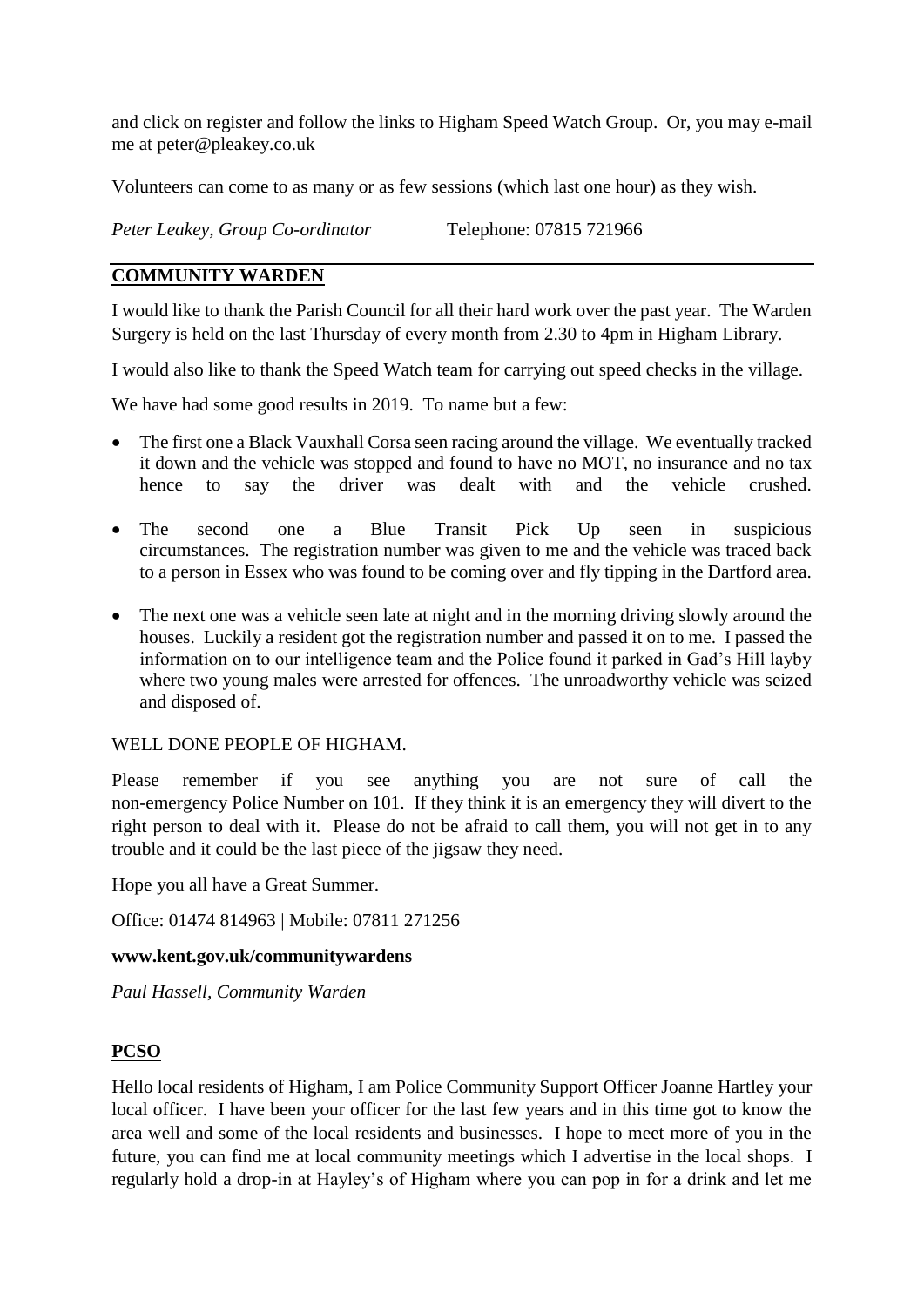know any concerns you have or if I can be of help. I patrol the area when I am on early or late shift, often this is done by vehicle due to me covering such a large area.

I am in regular contact with the Parish Council and attend the Parish meetings when my shift allows me to.

My email address is: **[Joanne.Hartley@kent.police.uk](mailto:Joanne.Hartley@kent.police.uk)**

I do work part time hours but will respond back to you as soon as possible. If anything is of urgency then report this via 999/101.

Thank-you.

*PCSO Jo Hartley*

#### **PCSO SURGERIES**

Our PCSOs now hold a Surgery in Hayley's Tea Room in School Lane on a regular basis. The dates for such meetings are displayed on a poster in the shop window.

*Linda Carnall*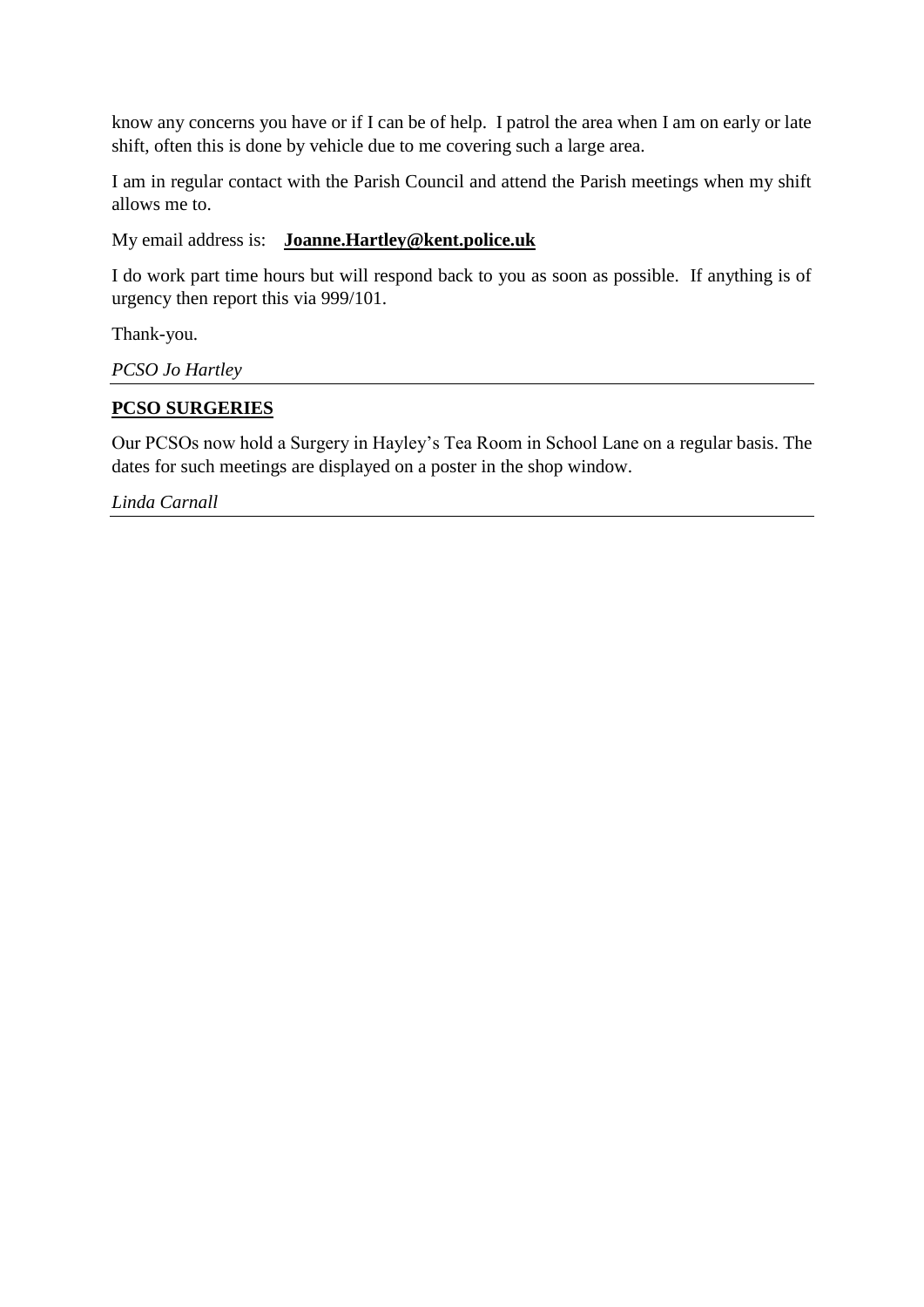

# **YOUR MEMORIAL HALL COMMITTEE NEEDS YOU TO CONSIDER BECOMING A TRUSTEE OF THE MEMORIAL HALL**

## **'HIGHAM MEMORIAL HALL IS CLOSING---'**

---**UNLESS** the number of Trustees increases!!

This is what may happen **UNLESS** we increase the number of people that run and maintain Higham Memorial Hall including the Changing Rooms(ie all facilities on the Hall site).

The Memorial Hall is the **Biggest** facility in Higham that was built specifically for the use of its inhabitants.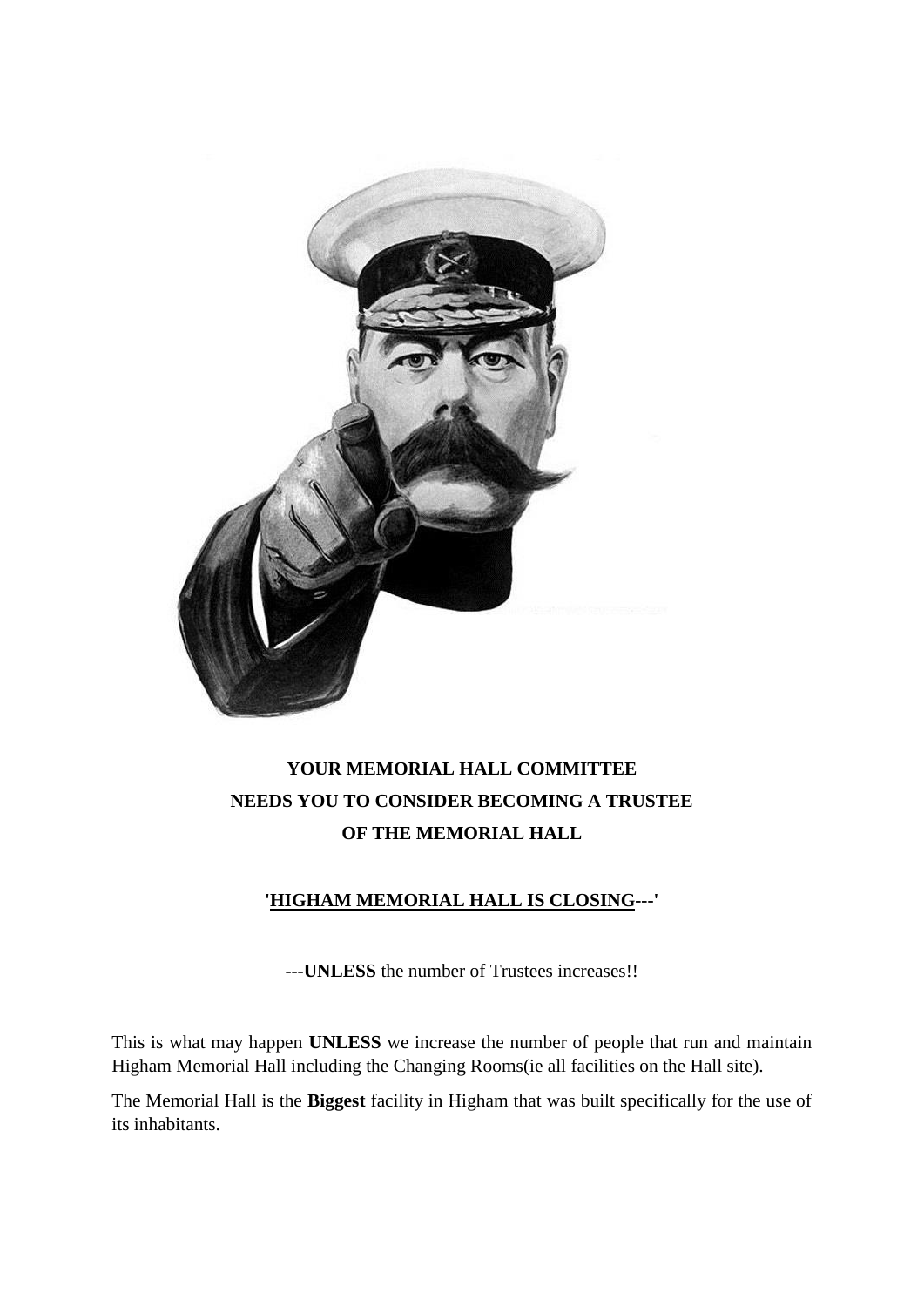The Trustees/Maintenance Committee has now dwindled to a few ageing people and the increasing work load and reducing ability makes it increasingly necessary for new (younger) members from local groups and/or local residents to join the committee as Trustees.

If sufficient support cannot be obtained Higham Memorial Hall Management Committee will be left with no option but to approach the Charity Commission to **DISSOLVE** the Trust. This is because Charity Law states that there must be sufficient Trustees to run the Charity/Trust ie The Memorial Hall. That means **NO** large purpose-built facilities in Higham for the Youth Groups, HiARA, Badminton, Dancing, Keep Fit, etc and **NO** Changing Rooms!! All these groups may, therefore, leave Higham which could mean the gradual decline of village life as we know it!!

NOTE!! The final decision on the future of the Hall and its facilities can only be made by The Trustees and the Charity Commission. If you care about the Hall's future please contact any Hall Committee Member. We are holding a Public Meeting (date to be announced) in the next few months to make people aware of the situation.

## **YOUR VILLAGE HALL NEEDS YOU!!**

#### **HIGHAM MEMORIAL HALL**

The past year was very much business as usual in the day-to-day life of the Memorial Hall. As a self-funding committee, we rely on lettings for most of our income both from the regular village groups and from larger bookings for various events and parties. In addition, we have been holding indoor Boot Fairs for many years but at the end of 2019 we took the decision to stop. The main reason for this is the diminishing number of committee members needed to run the Boot Fairs.

On-going maintenance has included the installation of new fire doors, repainting of lines to the car park and cutting of the hedges and shrubs around the car park. All these major works have to be covered by our fund-raising.

During 2020 we will be continuing our on-going maintenance and one major project will be the refurbishment of the heating system. Our other major task will be to recruit new (and hopefully younger) committee members to enable the Memorial Hall to remain your hub for your village groups and for your function hall.

*Keith Bradley*

## **TURNER IRISH DANCE ACADEMY**

Classes take place at Higham Memorial Hall on a Monday as follows:

Both boys and girls are invited to a free trial lesson. Please e-mail to book:

Turneracademy@live.co.uk

Website: **[www.turneracademy.co.uk](http://www.turneracademy.co.uk/)**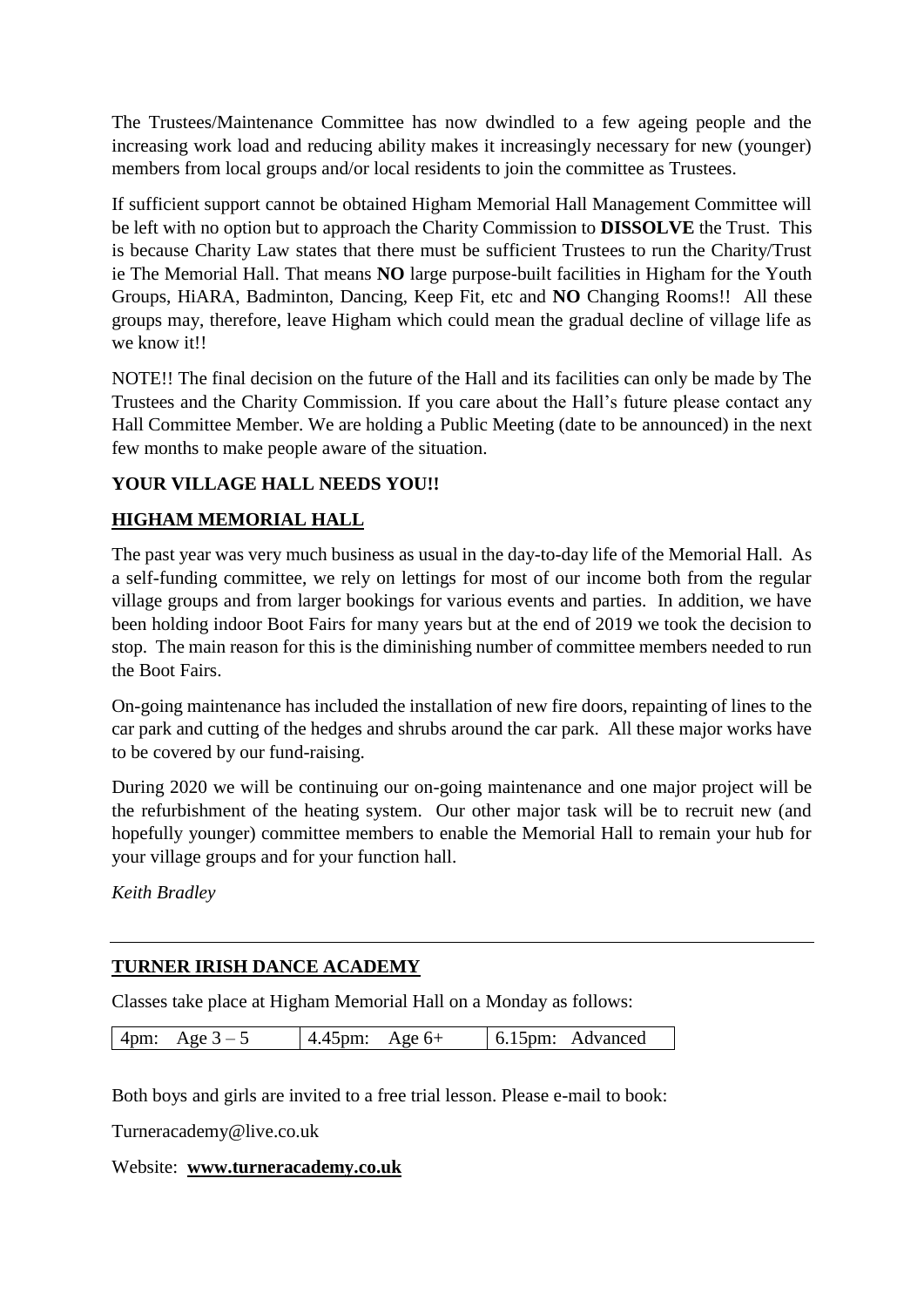# **THE PARISH CHURCH OF ST JOHN, HIGHAM**

We are open daily (for prayer, reflection or just a visit) because of internal/external CCTV, members checking in regularly and the daily round of worship – announced by a bell. On Sundays our bell ringers put their practice (on a computer linked simulator) into action. Proper audible practice is on the first Saturday of a month; the same day and time as 'Coffee and Conversation'. This 'drop-in event' is for folk to meet – especially if you're a carer in need of a break or someone wanting just to chat. In Lent these become Charity Lunches from noon to 1.30pm and raise money for the world's desperately poor. We continue, each month (the weekend beginning on the last Friday), to be a collection point for our local Gravesham Foodbank donations. Just drop your gifts in the large box under the War Memorial in Church. There is also a permanently placed RED box for your used stamps to help the Kent Association for the Blind.

A legacy meant we could buy a computerised music system to accompany singing when, occasionally, we are without an organist. This was eagerly obtained after our Higham Congregational neighbours very kindly loaned us theirs for a trial period. Other generous legacies, donations, and money set aside for it, has seen the roadside churchyard wall being rebuilt (a mere £28K!). KCC have improved drainage alongside meaning it should stay upright a bit longer! Clearance work continues annually in St Mary's Churchyard. We remind you that, unlike a civil cemetery, graves/burial plots are not owned. They are covered by laws and people cannot do what they like with them. The Law also limits us with marriages: please check early enough because parts of Higham's Civil Parish are not within the boundaries of the very much older Church Parish.

Baptisms now take place mostly at the 11am slot (monthly) rather than in the 9.30am Parish Mass. Junior Church (5-11yr olds) is held during the Mass (in school terms), numbers fluctuating erratically at certain times of the year. 'Voice Rejoice', a group of youngsters who sing, has participated during some of our important services in the year. New members always welcome.

Fr Peter Bolton (honorary assistant/retired priest) quickly settled into Church and Village and is an invaluable asset. He, and others, are in the process of setting up a fortnightly men's fellowship. Monday's evening mass has now moved to noon to combine with a BYO lunch and study group each fortnight – weekly in Lent.

Thank you so much for all the practical help or assistance offered in too many ways to mention from Church Officers and 'organisers' to the ordinary 'doers'; both within and without services. More detail regarding St John's Church can be found on our website

#### **[www.highamparishchurch.org.uk](http://www.highamparishchurch.org.uk/)**

our social media platforms or by ringing the Vicarage: Tel. 01634 717360.

*Fr James Southward, Vicar of Higham*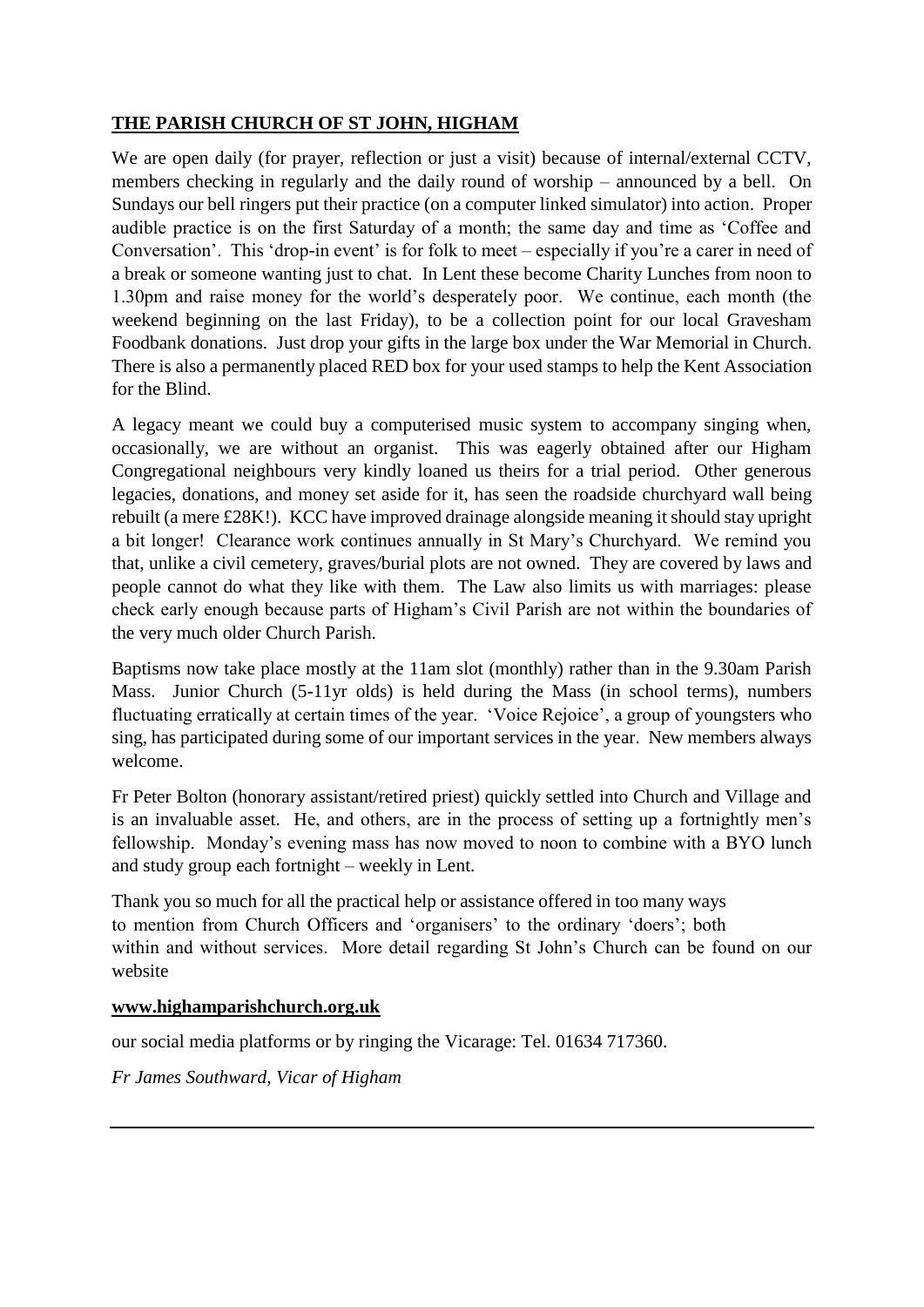## **HIGHAM CHORAL GROUP**

Our aim is to perform a wide variety of music to provide something for everyone to enjoy when attending our concerts. The year started locally in March at St Nicholas Church, Strood. The audience here thoroughly enjoyed our usual mixture of music – a selection of stage, screen, church and popular music. In July we were hosted at a new venue by St John the Baptist Church, Meopham. Our Christmas Concert was back at a local venue, St John's in Higham. This had a more traditional theme including Congregational carols, a range of Christmas music and festive readings.

We anticipate our concerts for 2020 to be as follows:

- 18 July St Mary's Church, Higham.
- 12 December St John's Church, Higham.

We are a sociable SATB choir performing a wide range of enjoyable music so if you are interested in joining us please contact Sian Miller e-mail shaney1@blueyonder.co.uk or telephone 07973 441433.

*Sian Miller, Secretary*

## **THE FRIENDS OF ST MARY'S CHURCH**

These days the church is rarely used for religious services, it is still used by the community of Higham for other events and 2019 was a busy year for the Friends of St Mary's who organise most of these events. 2019 began with a talk from the Churches Conservation Trust about the Inspire Project – created to raise much-needed funds for the repair of the spire which is deteriorating due to the elements. This was followed by a highly informative talk by John Vigar, all about marriages and other ceremonies. The church made a wonderfully atmospheric theatre for a superb performance of 'Wind in the Willows', performed by This is My Theatre. This was followed by a truly memorable evening with the David Bowdler Quartet playing to packed pews and everyone enjoying a glass or two!

Parking around St Mary's has always been an issue so everyone involved benefited from the mini bus, kindly lent to us by Gad's Hill School for the events. Visitors were able to park conveniently midway up the lane in a meadow and be shuttled the 30 seconds journey to the church.

This year we have more exciting events planned! We have a Pond Day with tours, talks and wildlife information; we have a Spring Dance in the Memorial Hall with the amazing David Bowdler Quartet (hire of Higham Memorial Hall and cost of the band has very generously been paid for by Higham Parish Council so even more of the money raised can go to the Inspire Project); we have an informative nature walk on the marsh with David Saunders from the RSPB; a Dickens Evening with performances from the pupils of Gad's Hill School and local poet, James McKay; the Higham Choral Group will hold their Summer Concert; This is My Theatre will perform The Three Musketeers and there will also be a Heritage Day. Further information on all of these events can be found on the Friends of St Mary's website: **www.stmaryschurchhigham.com** and look out for the information leaflet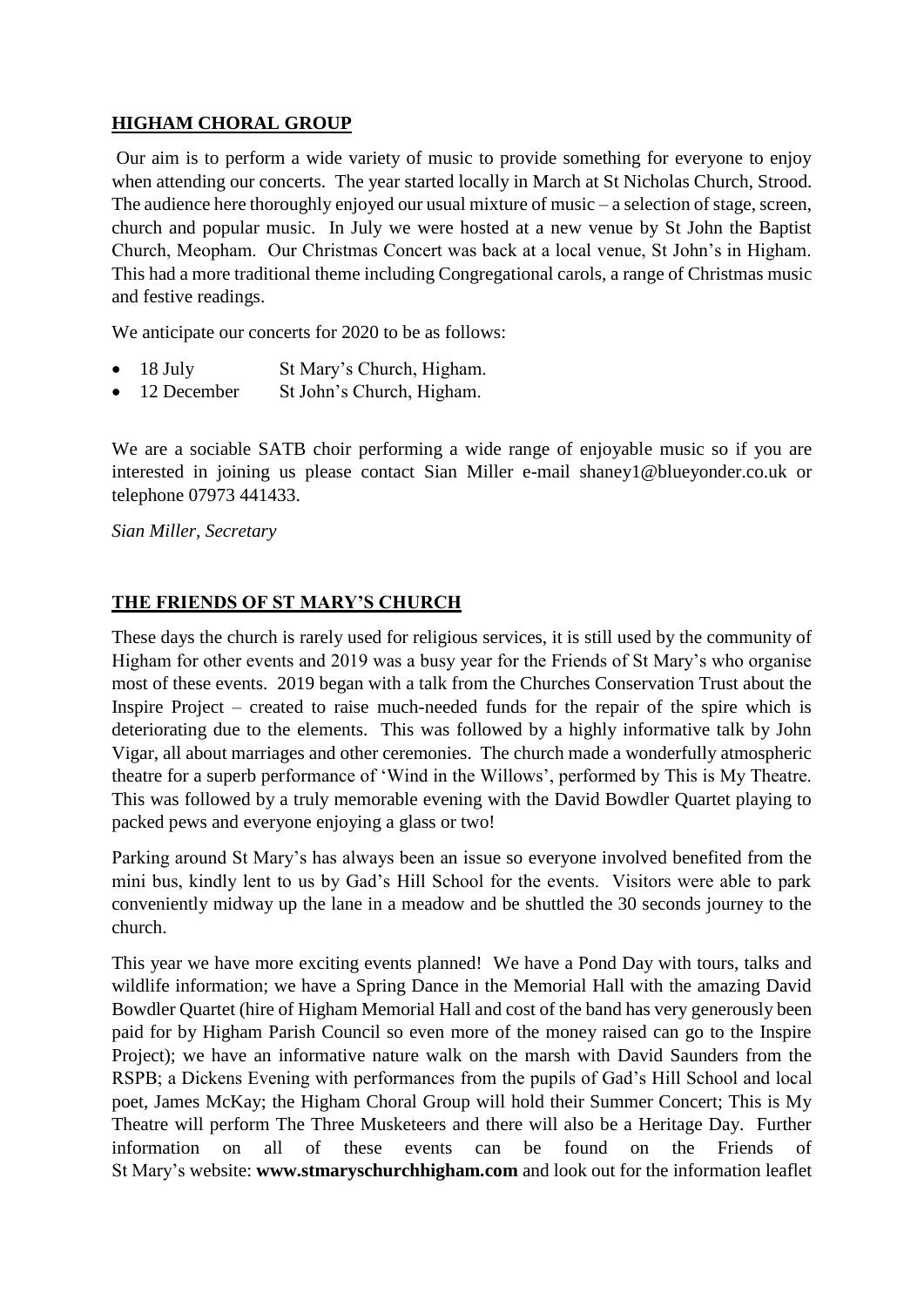that will be coming through your doors. As well as these events, the church is always open to visitors to come and have a wander around the church yard and building, and to spend time in the tranquillity of this beautiful spot.

*Emily Wright, Secretary*

## **HIGHAM CONGREGATIONAL CHURCH**

*Where there is no vision, the people perish: but he that keepeth the law, happy is he. (Proverbs 29:18)*

As we look forward to the assurance of God's care and blessing upon us all in our community in 2020, we at the Chapel, also look forward to celebrating the 200<sup>th</sup> anniversary next year of the building of the first chapel on the School Lane site. The vision for the people of Higham of those Christians who visited us from the Medway Towns over 200 years ago lives on. Those of us who continue to meet in the Chapel are the legacy of their commitment to reaching out to our community with the message of hope of the Christian Gospel.

As 2020 unfolds, we would love that many more of you in our village would join with us in sharing that blessing. You are always welcome at any of our services and events.

Some of you will know from our recently circulated letter inviting requests for prayer, that we would love to pray with you and for you if you just let us know.

Our Coffee Mornings for 2020 as the Lord enables will be:

| 25 April     | supporting | B.L.E.S.M.A.          |  |
|--------------|------------|-----------------------|--|
| 30 May       | cc         | Air Ambulance.        |  |
| 27 June      | $\epsilon$ | Fishermen's Mission.  |  |
| 25 July      | $\epsilon$ | Eleanor Hospice.      |  |
| 29 August    | $\epsilon$ | Gospel Printers.      |  |
| 26 September | $\epsilon$ | The Leprosy Mission.  |  |
| 14 November  | $\epsilon$ | The Homeless Shelter. |  |

*Peter Relf, Secretary* Telephone: 01474 322195 / E-mail: [pmyrw65@gmail.com](mailto:pmyrw65@gmail.com)

#### **HIGHAM PRIMARY SCHOOL**

2019 was another exciting year for Higham Primary School. In September 2018 I took over as Acting Headteacher and then in April 2019 this was made permanent, as I became substantive Headteacher. It is a privilege to work with such great children, staff, parents and Governors. Without the support and hard work of the school team I would not be where I am today and for that I am very grateful.

As we embarked into 2019, staff and pupils continued to work hard and make good progress. I am extremely proud of all of our pupils and their achievements, emotionally, socially and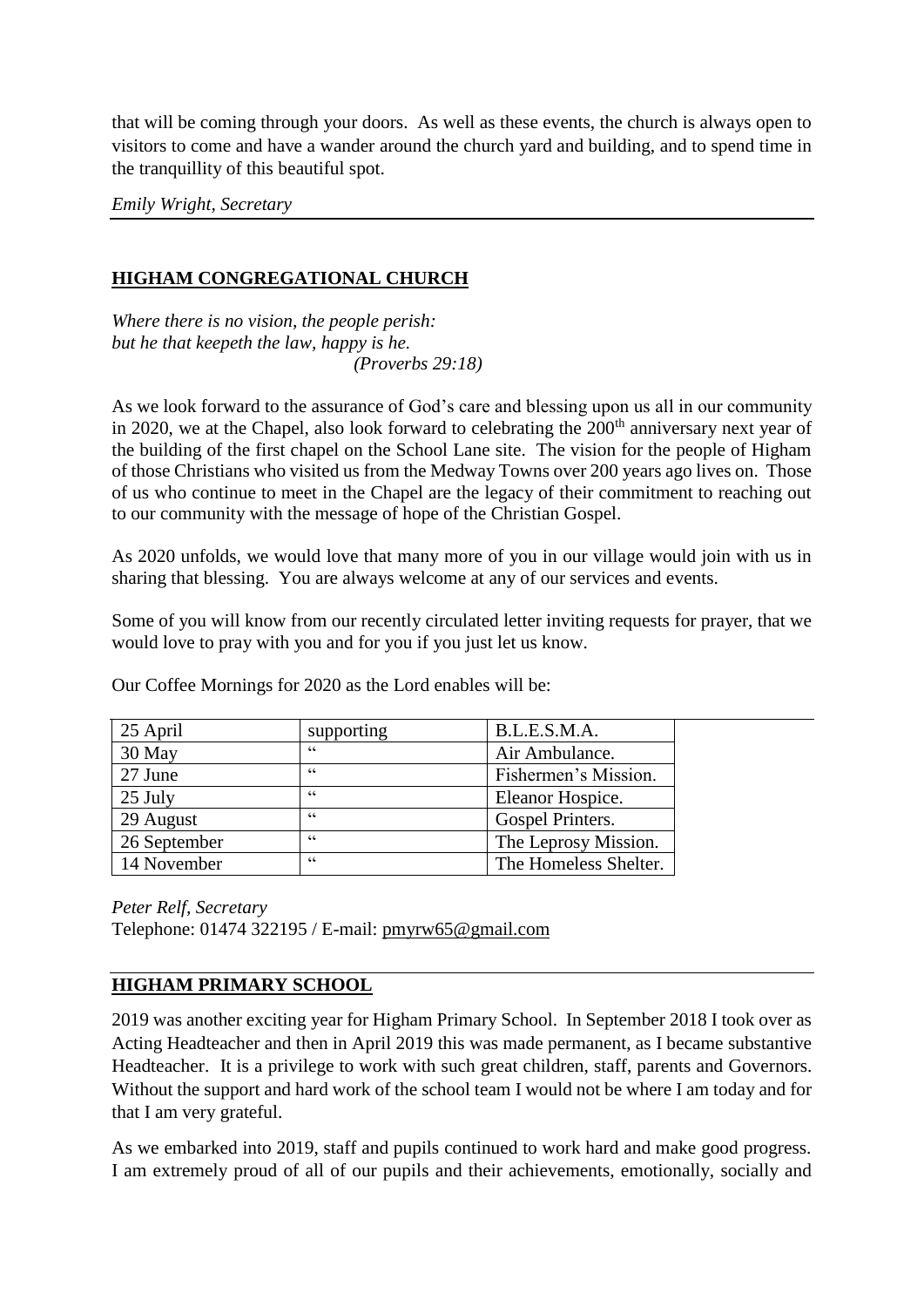academically. Our pupils work hard, both individually and as part of a team, leading to the success of our school.

In January 2019 we repeated the previous year's successful trip to the Young Voices concert at the O2. I was fortunate enough to accompany our junior pupils who took part. I was amazed by the quality of their performance and their behaviour was exceptional. Organising and running an experience of this kind is hard work at the best of times. Our 2019 trip put this to the test! Unexpected heavy snow arrived! On leaving the O2 we were met with blizzard conditions and a treacherous coach journey home. The children were fantastic and coped really well despite being tired and wet. Thank you to Mr Leeson, the landlord at The Falstaff, and everyone who pulled together to ensure the children were safe and offered stranded staff somewhere to stay for the night. This showed me how a community really pulled together. We are fortunate to be a part of such a caring community.

In June 2019 the PTA ran their first Colour Run on the school field. This was a huge success and we are now working hard to plan the 2020 Colour Run. The PTA worked with staff to ensure the smooth running of the event and everyone was a lot more colourful by the end. Team spirit and having fun were the key themes alongside raising money, of which we did lots. Thank you to our PTA who work tirelessly to support the school at a difficult time in terms of budgets and finance.

During 2019 Higham Primary School has worked hard to develop links with the community and work closely with Higham Parish Council. We have raised awareness of the Nuralite planning application during our Autumn parent consultation evenings and I have attended both the Parish Council public meeting about the application and a safer Higham meeting. During the period of remembrance we were proud to display some of the crocheted poppies, made by the village 'Knit and Natter' group, in school and on the school fence. In December our school choir performed a carol concert outside the parade of shops in the village. We are very grateful to the members of the village for donating half of the proceeds raised to school funds. I was, once again, proud of our children, they performed well and their singing was a pleasure to hear making us all feel very festive.

We are now looking forward to 2020 with 'World Earth Day' in April and our Eco-brick project. This is going to be another exciting year for Higham Primary School and I look forward to working with you all in the coming months.

*Mrs Grattan, Headteacher*

## **HIGHAM PRIMARY SCHOOL GOVERNORS**

You may recall that 2018 was a dramatic year for the Governors at Higham School with an Ofsted visit and the challenge to make probably the most important decision that a Governing Body ever had to make in appointing a new Headteacher.

At the time of writing last year's report Mrs Grattan had been the Acting Headteacher since September 2018.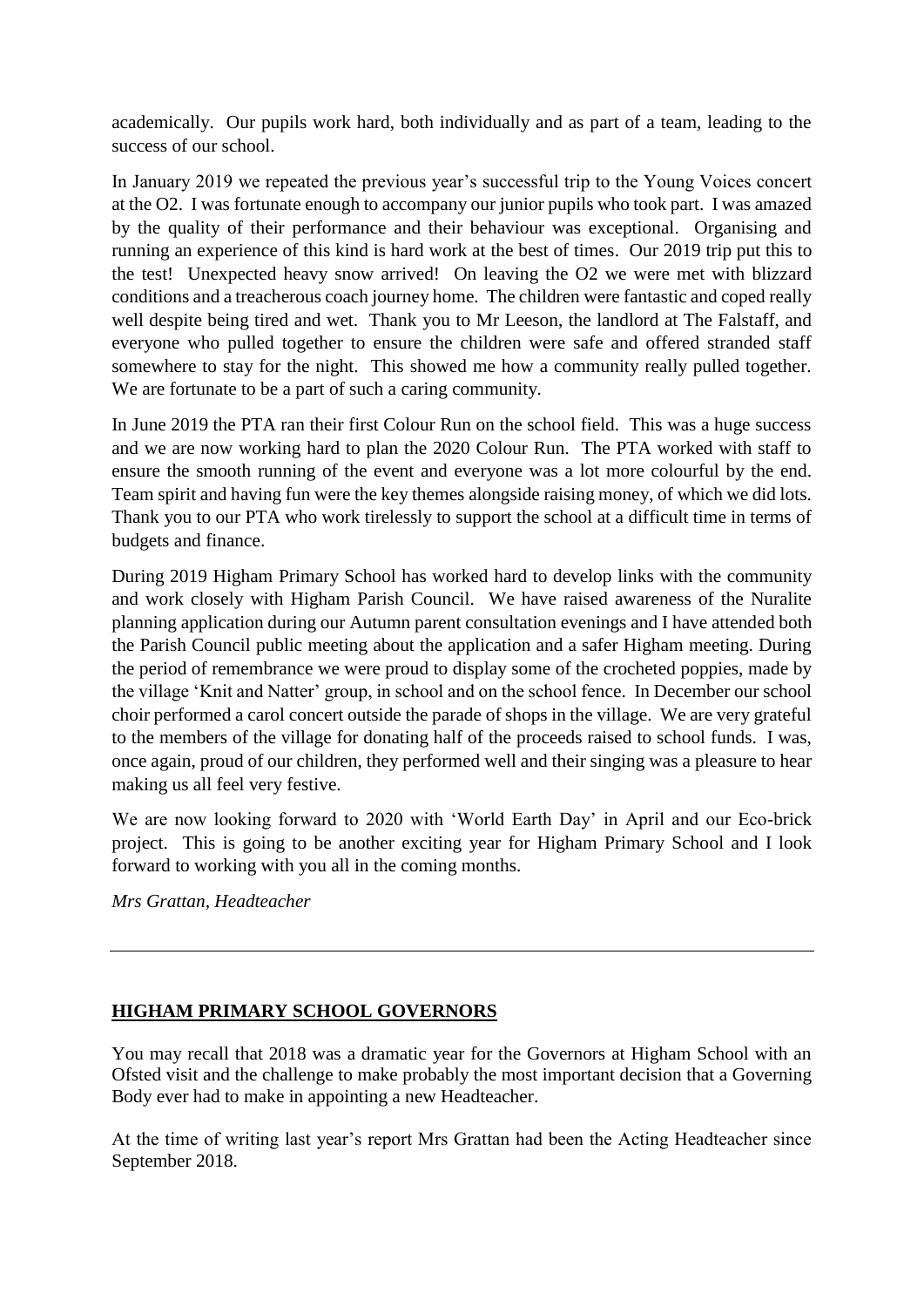After three terms the Governors met as planned to review the School's progress and were extremely pleased with the leadership of the school regarding changes made since September, including our Tree of Positivity which recognizes pupils achievements in line with the term's stated focus, pupil learning initiatives and a thorough, well thought out, detailed plan for the School.

Coupled with excellent feedback from staff, parents and most importantly the children, the Governors made the decision to approach the Local Authority to request that Mrs Grattan was made the full time substantive Headteacher of Higham School. The Local Authority visited the school to speak with Mrs Grattan and the Governors and were in full agreement to ratify our request. Therefore, on 2 April, Mrs Grattan was appointed to the role as Headteacher at Higham Primary School. Mrs Levy was subsequently confirmed as full time Deputy Headteacher to work alongside Mrs Grattan.

Every Spring the Year 2 and Year 6 pupils undertake Key Stage Assessments to check upon their learning and progress. The results are then reviewed within the School, the local area and nationally and the Governors use these results to ensure the School is moving in the right direction.

I am also pleased to be able to confirm that, once again, in fact every year since the new National Curriculum, Higham Primary School exceeded the National average and Local Authority average expectation with Key Stage 1 and 2 results which benchmarks and ratifies Higham Primary School's achievements.

The Governors of Higham Primary School are extremely proud of the Key Stage 1 and 2 results which are as a result of all of the pupil's hard work throughout the years. To receive these great outcomes after a year of change is a testament to the quality of teaching delivered by all the staff at Higham Primary School. The results highlight the team ethic throughout Higham Primary School. Mrs Grattan, along with the Senior Leadership Team, have worked with the class teachers, teaching assistants, premises staff, kitchen staff, office staff, parents and Governors to ensure that the children of Higham Primary School receive the best learning experience in a safe and friendly environment.

The aim is to develop every child to achieve their maximum potential and to prepare them for secondary school education and ultimately university or employment. Following the Ofsted Report in June 2018 the Senior Leadership Team have developed the School Improvement Plan, in which they set the aspirations for the school and the focus areas to achieve excellence. This plan is reviewed at every Governors meeting to ensure that progress continues across the whole School.

One of Mrs Grattan's biggest challenges as Headteacher, is the financial management of the School, to use the funds delegated by Central Government in the best way possible. At a time when the delegated monies are reducing and costs are rising, the financial management becomes even more important. Increasing costs of utilities, food price increases, insurance premium increases, tax and pension changes all have an impact and so our learning resources have to be carefully managed. At our annual Governors Day in March, Governors were lucky enough to witness an external history workshop about medieval times that had the children reenacting a medieval banquet and entertainment. The benefit of these experiences cannot be underestimated in bringing the curriculum to life. At Higham Primary School we will continue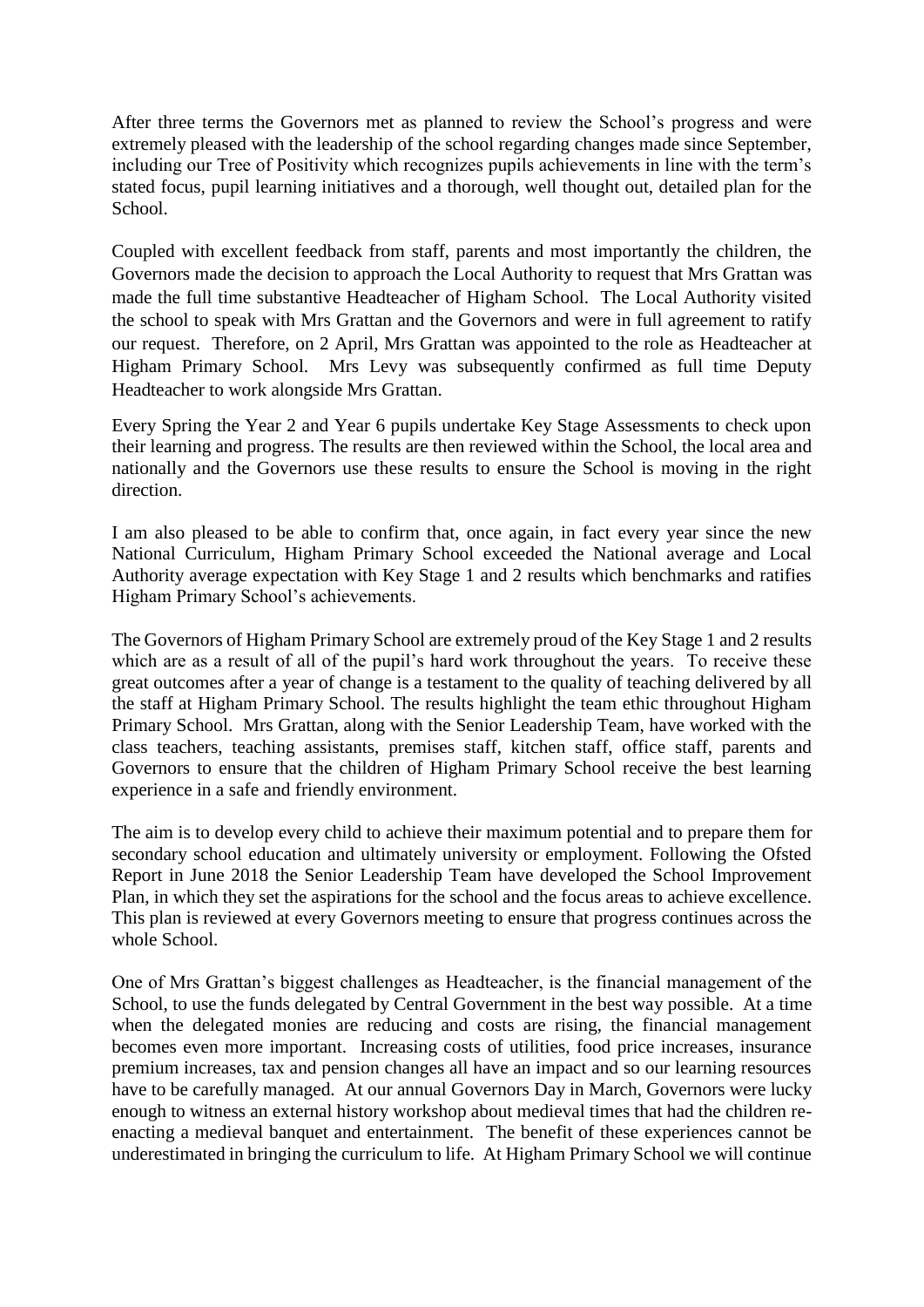to try to deliver these experiences, budget allowing. Hopefully, the new decade will see these financial constraints eased if General Election promises are delivered.

For these budgetary reasons, I am indebted to the Higham PTA for the support they provide financially following their hard work in organising a Colour Run, pupil discos and other fundraising events. The parents and staff on the PTA work tirelessly and voluntarily for the good of the school. Without this support the School could not offer the extra events that it does so 'Thank you' for that support to anyone associated with the PTA and everyone who supports these events.

As Chair of Governors, I am confident that the School's high standards will continue and that the children attending Higham Primary School will have the best learning experience possible in a safe and secure environment with the opportunity to take part in extra-curricular clubs and activities to widen their learning, development and experiences.

As always, the Governors enjoy hearing the pupils contribution to the community and are a real credit to the School and the village, last year they participated at a concert at the O2 on a snowy evening in January, represented the School within Gravesham Borough at sports events and musical events, distributed food to those less fortunate following the Harvest Festival, as well as supporting 'Children in Need' and 'Red Nose Day' with fund-raising activities.

The Governors of Higham Primary School sent a letter to the Gravesham Council Planning Department objecting to the proposed Nuralite Development based on three key factors. Namely increased noise from increased traffic passing the School which will impact on pupil concentration and listening. Increased air pollution from increased traffic passing the School, this will affect every pupil's playtime and lunchtime. Part of the fun at Higham Primary School is the wide range of playtime activities in the playground or grass areas. This will especially impact on children with health issues like asthma.

However, our biggest concern is the morning drop off and afternoon collection times when School Lane has numerous parked cars, many parents, school children plus younger siblings around the School entrance. Numerous heavy lorries carrying materials heightens the risk of a traffic accidents and increases the chances of a parent or child being injured (or worse) outside the School. In the same vein, I make no excuse for reiterating a plea to everyone in the village who drives past the School, particularly in the mornings and afternoons when pupils are arriving or leaving School. Please, please respect the rules of the road in terms of speed limits, zig zag lines, road safety and parking. The safety of our pupils is the paramount concern of Governors and my fear is that one day a child will be seriously injured outside the School in the morning or evening, particularly when it is darker in the winter months.

Finally, I would like to thank the Governing Body who all supported me through this past year. The Governing Body give up their time and energy voluntarily for the benefit of the staff and pupils of the School and undertake their important roles tirelessly.

*Brian Maynard, Chair of Governors*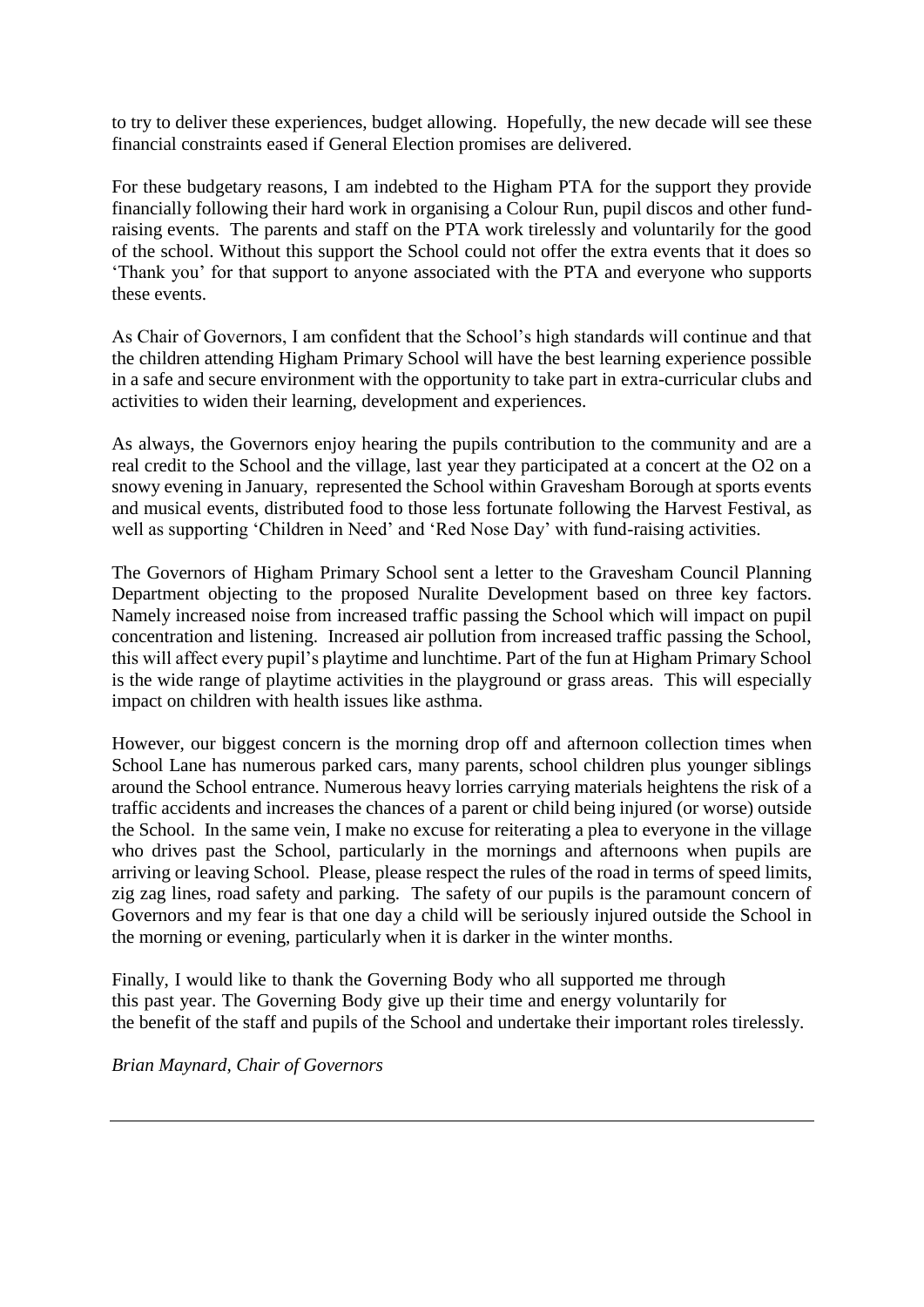# **HIGHAM PRIMARY SCHOOL - PARENT TEACHER ASSOCIATION (PTA**

With another successful year of fund-raising completed, we feel fortunate to have the continued support of our school parents and local businesses and we are excited about the activities we have planned for the next year.

Due to the success of our sponsored Colour Run last year, we have decided not to hold a Summer Fayre again this year. We were incredibly lucky with the weather and had a fun-filled and very colourful afternoon that was enjoyed by all involved. We raised a staggering amount of money from the event and have decided to hold another Colour Run this year. Open to all pupils with on-the-day slots for their family and friends, children will complete an obstacle course whilst being pelted with coloured powdered paint! Needless to say, we are expecting a lot of mess and a lot of laughter again this year and will, hopefully, raise some much-needed funds for the school.

We constantly have to come up with new ways to raise money and often end up seeking help from the same people and organisations. If you feel like you are able to give up your time to help out at some of our larger events, or have access to raffle prizes, such as vouchers, excursions or even materials to assist in the maintenance of the school buildings we would love to hear from you. Achieving anything above basic educational materials is becoming more and more of a struggle. This is why the PTA is such a vital cog in improving not only the physical environment of the school but enriching the educational experiences of the children while they are there.

Thanks to the support of school parents and the local community we have funded many fun activities such as workshops and a pantomime, paid for the coach costs to and from a national choir event at the O2 and class Christmas gifts, as well as contributed towards class trips. We also have plans in the next few months to improve the school's outdoor learning environment. Raising funds to pay for these extras assists the school leadership team a little in allocating their already limited budget.

If you wish to get in touch with us, e-mail secretaryhighampta@gmail.com. We would love to hear from you.

We are a small team but do our best to give the children some fun experiences whilst raising money along the way. As ever, thank you to everyone in the PTA for your hard work and much-needed sense of humour, and to the parents for their support.

*Justine Brown*

#### **GAD'S HILL SCHOOL**

My sincere thanks to the community of Higham for working with Gad's Hill School in a number of ways over the last year. It has been a real pleasure to welcome local Cub Scouts and Brownies to the school to try out our new climbing wall and the Police Cadets who use our facilities for weekly meetings. Our catering team were delighted to donate fruit to 1<sup>st</sup> Higham Beavers and Cubs as part of their healthy living focus. We are also grateful to Higham Primary School for sending a team to our first mixed football tournament in October.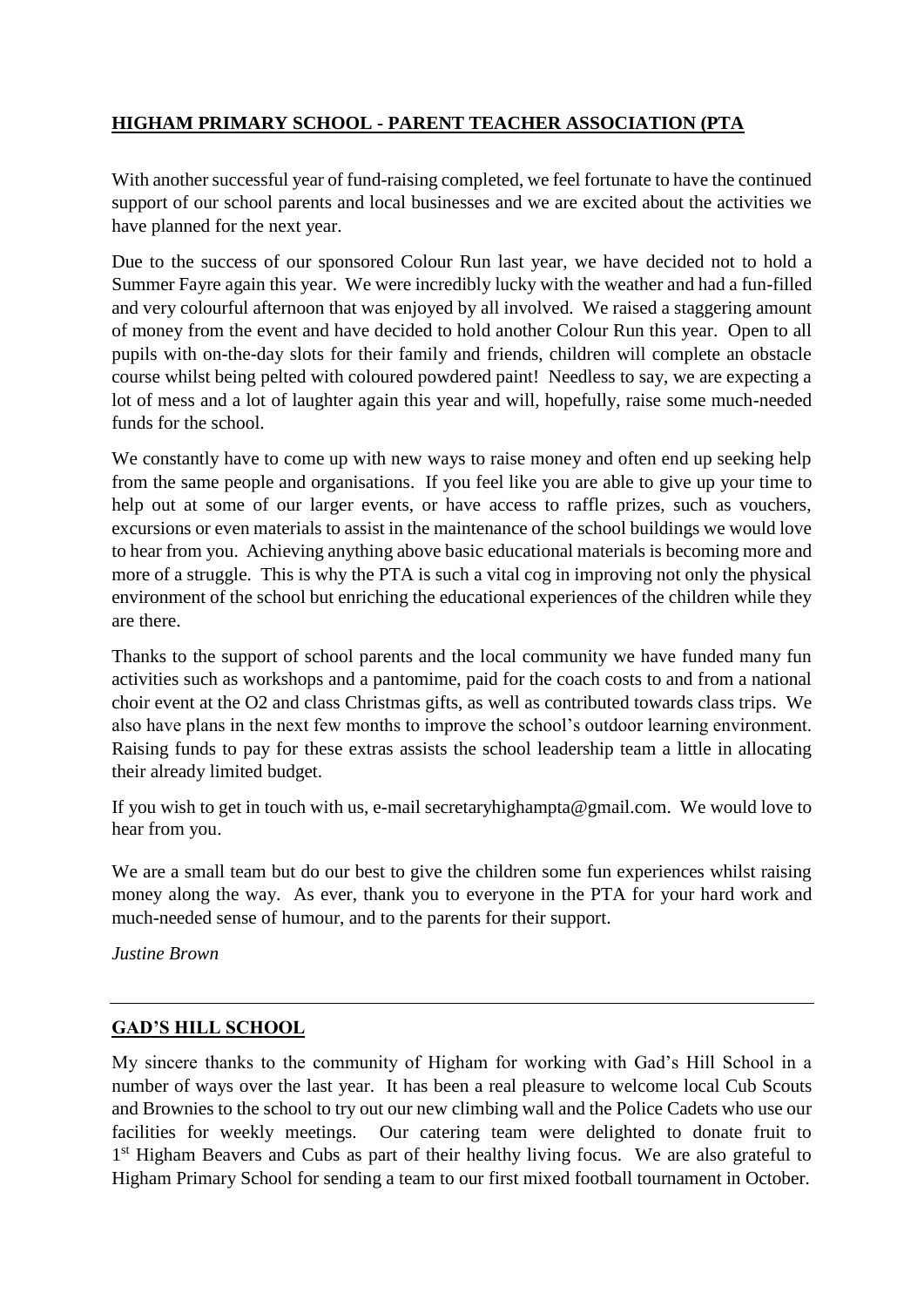For slightly more experienced villagers, the solo marimba recital was attended by over 100 members of HiARA at the Memorial Hall, and the Pensioners' Tea Party here at Gad's Hill, remains a hugely enjoyable event in our annual calendar.

Our younger children love learning about village life, and have visited the Library, the Post Office and Gad's Hill Farm in recent months. Thank you to everyone who has hosted us!

Here in school, our Year 11s achieved some fantastic successes. Collectively, the school secured 100% pass rates in a number of GCSE subjects and our leavers secured the grades required to move on to a wide range of further education choices: including a number of students who took advantage of our exciting, new partnership with the University for the Creative Arts, the UK's number one creative specialist university and The Times' modern university of the year, to embark on extended diploma courses at their Rochester campus.

We seek to ensure our leavers can couple strong academic performance with the skills and character traits that truly prepare them for adult life. It is our aim that children should benefit from richly varied experiences to develop selfconfidence, self-discipline, resilience, leadership skills and – most importantly – the ability to work successfully with others for a common good.

To that end, Gad's Hill challenges its pupils to step out of their comfort zones. An excellent example is our CCF contingent through which our cadets have braved the elements on camps, field and range days, parades and marches (including moving commemorations to mark Remembrance Day, other local civic ceremonies and as part of the annual trip to Arnhem in Holland).

Learning should above all be enjoyable and stimulating in the manner in which it presents the wonders of the world to our children. Sleepover trips for Juniors on HMS Cavalier, at the Natural History Museum, the Science Museum and London Zoo delivered this approach in spades. Likewise, our Kindergarten continues to make the most of our local environment in this beautiful part of Kent to present authentic contexts for learning beyond the classroom – our on-site Forest School proving particularly exciting and wonderfully muddy!

#### *Paul K Savage, Headmaster*

#### **HIGHAM BOOK CLUB**

There is a book club which runs in Higham Library on the first Thursday of the month from 6.45 to 8.45pm (times can be flexible). The Librarian has the featured book in the library so please ask.

*Councillor Amanda Mendzil (Vice-Chair)*

#### **KNIT AND NATTER GROUP**

This group meets in Higham Library on a Tuesday evening from 6 to 7.30pm. Beginners, experts and those in between are all welcome!Tea and biscuits and good company.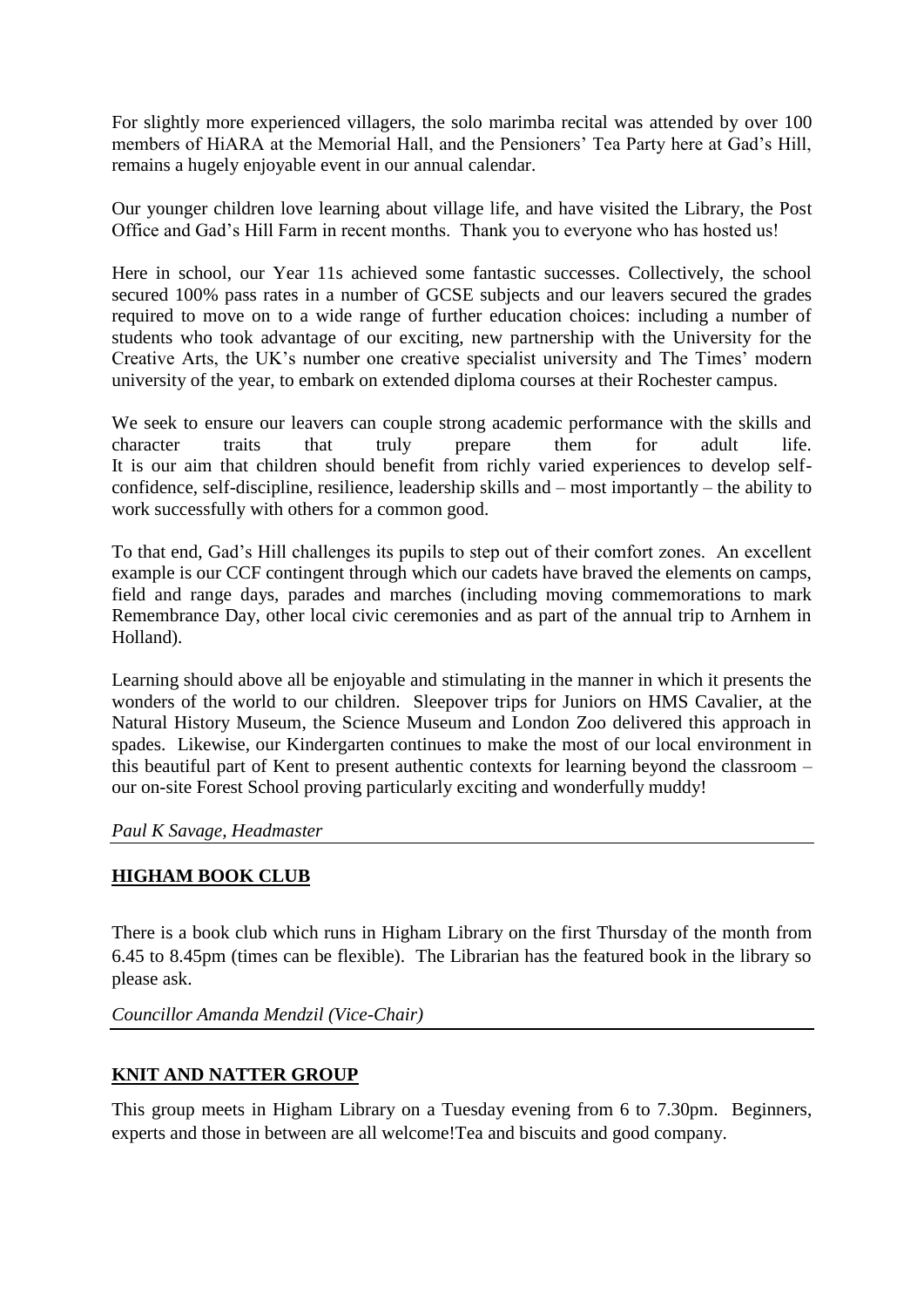#### **HIGHAM LIBRARY**

Higham Library has had a successful year in terms of visitors and events that we have managed to hold at the Library. Last year we reported on the Kent County Council Libraries, Registration and Archives strategy for the next three years, including a proposal to tier libraries and review library opening hours. Members of the public that took part in the consultation agreed to the proposed changes of library opening hours and these changes were implemented last September. Higham Library received increased opening hours following the consultation.

Library Extra has been piloted at Higham Library for the past year. This scheme allows customers that sign up to the scheme access to the Library whilst it is closed between the hours of 7am to 9pm. The pilot has gone extremely well and has been extended for another year and now includes access to the Library on Sundays between 10am to 4pm. Call into the Library during normal open hours to find out more.

We have recently been experiencing some technical issues with the automatic door which has meant we have not been able to offer Library Extra. This is being chased with our contractors and we hope to have it resolved soon.

The Library is a very popular service in the village and a focal point for the local community. Many regular activities are held within the Library and the groups and activities that take place are attended by many members of the local community, everyone is welcome to join:

Higham History Group drop-in sessions are held on the  $1<sup>st</sup>$  Friday of each month between 11am and 1pm. Everyone is welcome to drop-in during this time and a member of the History Group will be happy to help with your local history enquiries.

Higham Quilters meet on the 2nd Thursday of the month between 7 and 9pm. This group is for anyone interested in quilting.

Our Knit & Natter group meets weekly on a Tuesday evening between 6 and 7.30pm. Anyone that is interested in knitting or crochet is welcome to come along and join.

Our After-School Crafts session meet weekly on Thursdays between 4 and 4.55pm.

If you are interested in books and reading, our Higham Book Club meet on the 1st Thursday of each month between 6.45 and 8.45pm, all are welcome.

Our regular Wednesday morning Talktime group meet at 10.30am; the group is thriving with meetings still having over 20 people attend on a weekly basis. They once again held a very successful coffee morning in aid of MacMillan and raised a substantial amount for the charity.

Our lively and friendly Rhyme Time session for parents and grandparents with babies and toddlers is led by our volunteer mums on Friday mornings during school term time at 9.30am. The session is followed by a Parent and Carer Talktime group at 10.30am.

Our Coffee & Chat group have read some enjoyable books over the past year and meet the  $3<sup>rd</sup>$ Tuesday of the month at 2.30pm. If you enjoy reading, come along and join them.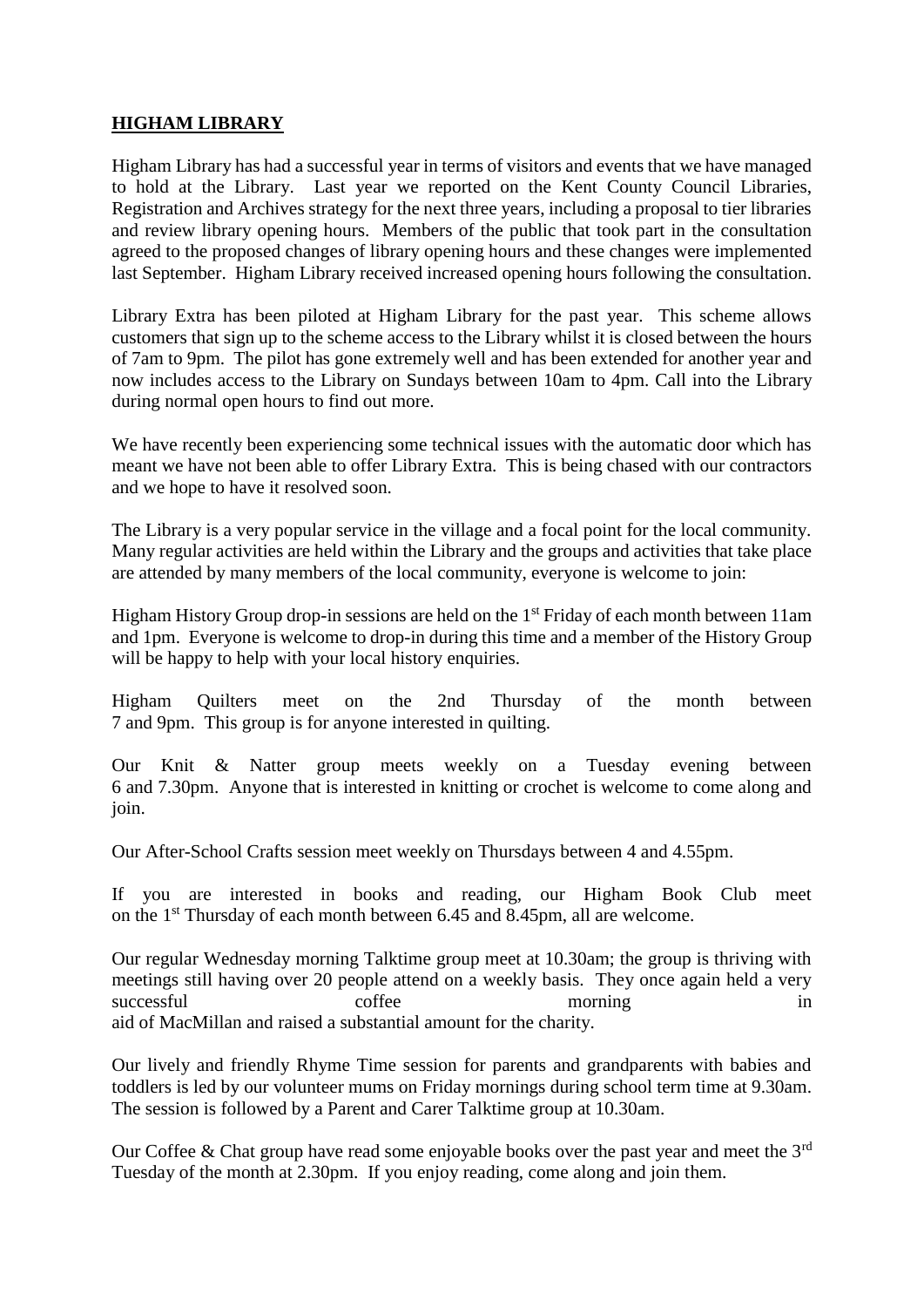Throughout the year we organise events around a calendar of reading initiatives. One of our main events is the children's Summer Reading Challenge. Last year's theme was Space Chase; an out of this world adventure inspired by the 50<sup>th</sup> anniversary of the first moon landing. Children who took part in the Challenge joined our super space family, The Rockets, for a thrilling mission to track down books nabbed by mischievous aliens. Children had to read six library books during the summer holidays. Higham Library had 66 children join the scheme over the holidays; of these children 55% finished the challenge by reading their six books. This year's theme is to be launched soon and should be just as exciting, we are hoping that more children will take on the challenge this summer and come along and join in with our fun activities!

We held our Community Family Fun Day on Tuesday, 30 July; this was well attended. Many of our regular visitors came and enjoyed the many attractions that were on offer. Many thanks to all the volunteers and community partners who made this day the success it was.

We have free access to computers within the Library, for those of you looking to improve your skills or learn the basics or you can look at our on-line resources including information on health, local and family history and a great deal more. All of our libraries have Wi-Fi access which you can log on to with your library card.

We offer a free Home Library Service to people unable to visit the Library because of ill health, disability or caring responsibilities. Volunteers deliver books and other library items to the individual's home.

Many of our groups and activities run so successfully due to the commitment we receive from our volunteers, if you have some spare time on your hands and are interested in becoming a volunteer, Time2Give offers a wide range of volunteering opportunities in Kent Libraries, Registration and Archives.

If you are interested in any of the groups or activities that have been mentioned, please contact the staff at Higham Library on 03000 413131.

#### *Nicola Tubbs*

*Customer Service Development Librarian, Gravesham District Libraries*

#### **HOME LIBRARY SERVICE**

Are you unable to visit the library because of ill health, disability or your caring responsibilities? Let the library come to you. Our friendly volunteers can call at your home on a regular basis bringing you books (including large print), audio books, films and CDs of your choice. They will be happy to chat about the books you are enjoying and listen to what you would like to read. If you are interested in this service or know of anyone else who may need it, please contact us on 0300 333 6022.

#### *Kent Libraries*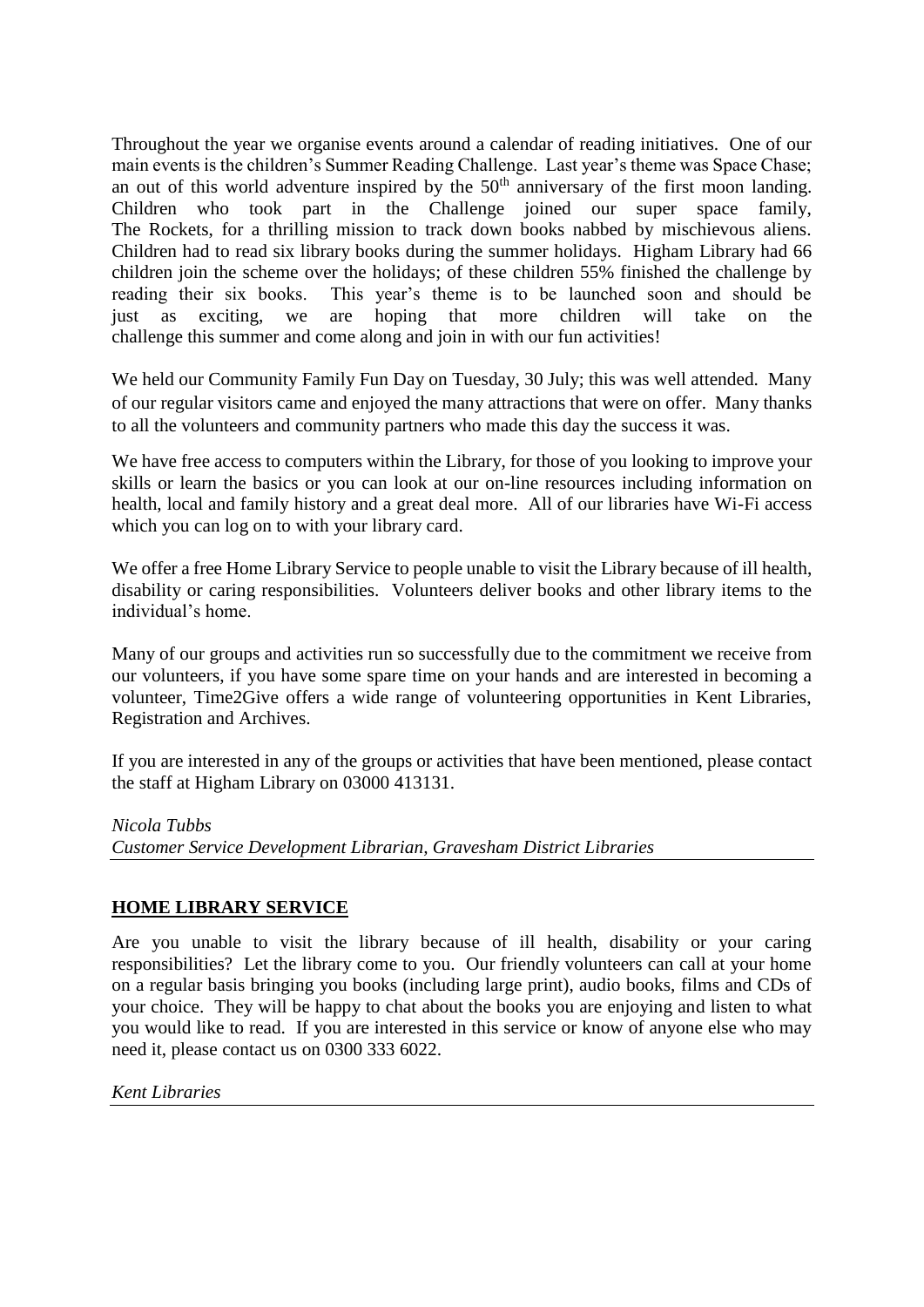## **HIGHAM YOUTH CLUB**

During 2019 Higham Youth Club has continued to thrive with a good number of young people on the books. The Parish Council continues to be grateful to the Youth Leaders from the Gr@nd who, each Wednesday evening, provide activities and advice for a group of about 40 young people.

Throughout this year a range of structured and less structured activities have been made available including team games, table tennis and badminton in the main hall, and quieter activities in the small hall. A selection of new sports equipment and a range of board games have been bought this year to add to the activities. Some of the evenings are dedicated to healthy cooking and this year has seen the production of some delicious pizzas and fruit filled pancakes. Christmas and Easter were marked by parties and associated games and competitions, and this year's Halloween saw some very impressive pumpkin carving being achieved. Two successful trampolining trips to Gravity in Bluewater also took place again this year. A tuck shop is provided at the Youth Club with healthy snacks to buy and free fresh fruit. The young people have been very good over the move to healthier, less sugary snacks and really enjoy the fruit from our local greengrocers.

In an effort to make Youth Club a bit more special for the older attendees, we involve them in decision making and they are happily taking on some responsibilities such as running the tuck shop, organising games for the younger ones and running the entry and exit desk. This is useful experience for the older children and some are using it as their volunteering experience for the DofE schemes with their schools.

Young people aged 10 to 16 are welcome at the Youth Club which runs on Wednesday evenings, during term time, from 7.30 to 9.30pm in the Memorial Hall. Young People can start at the beginning of the term in which they turn 10 years-old.

We are grateful for the help of four regular volunteers but, with the growing numbers of children, more volunteers are needed. Even an odd evening here and there on a rota basis would be greatly appreciated. If you are at all interested in being involved contact the number below or just pop in sometime and we will be glad to talk to you about what is needed.

For information on Higham Youth Club, please contact Stacey Manley as follows:

| Telephone: | 01474 320123 | 9.30am to 5pm.                |
|------------|--------------|-------------------------------|
|            | 07856 474595 | 6pm to 9pm                    |
|            | E-mail:      | stacey.manley@thegrand.org.uk |

*Councillor Pam Holmes*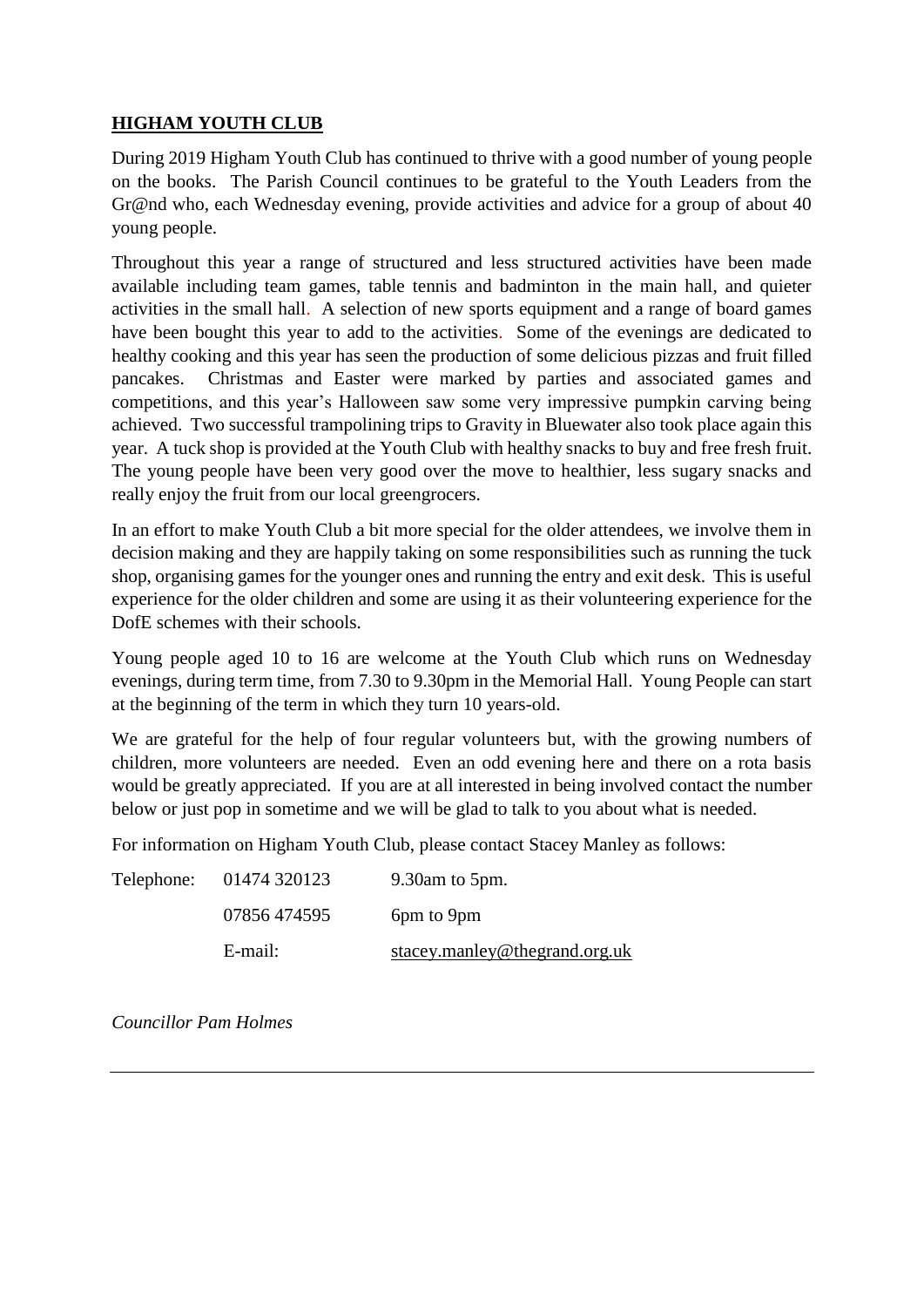## **HIGHAM VILLAGE SPORTS ASSOCIATION**

The multi-purpose courts continue to be regularly used by groups and individuals and our ambition remains to improve the facility for the benefit of our community.

We have successfully secured grants and donations from Sport England, Higham Parish Council, Gravesham Council and local groups, however we still have a £15k shortfall to meet to allow us to undertake the desired work by the set time of 1 May to ensure criteria for grants are met, or these may be lost. We would welcome any donations towards the works from local groups, businesses or individuals who value the facility as much as we do to help us meet our goal.

The multi-purpose courts continue to be available for hire through the village greengrocer or our Facebook page 'Higham Village Sports Association'. A £5 refundable deposit is required for the key.

Tennis will be available between May and September and costs are £10 per hour for adult hire and £6 for children under 16. Please note this is not per person it is per hire.

Teams wishing to hire the facility will be charged £20 per hour.

*Mike Holmes, Secretary*

## **THAMES AND MEDWAY CANAL ASSOCIATION**

The Thames and Medway Canal Association (TMCA) has been busy as usual trying to keep litter under control and pestering Gravesham Council to clear fly tipping along Canal Road. We cleared around the Obelisk only to find some tyres dumped within a week of finishing.

For those that venture further along you will have noticed our hedging laid in the autumn to provide a different aspect. The pedestrian towpath now starts in a green canopy with shallow pools within the heavily wooded section, opening to the hedged section where the canal deepens, then to the open areas where the canal can be clearly seen, to close again where it can be glimpsed at through the rushes and tree lined edge. We will be siting a new bench on a small bank at the cleared area facing the river. This should provide a great view over the marshes and give a peaceful rest area for those who wish to take it easy.

The legacy department of the Lower Thames Crossing (LTC) asked members of Shorne, Higham and Gravesham councils together with local environmental managers to come up with ideas that could benefit the community. It is a long-term programme but eventually LTC should provide some local benefits in exchange for cutting a swathe through our area. The ideas put forward ranged from a bridge at Shorne Mead to a replacement for our very dilapidated Portacabin at the Sea School.

We will continue clearing cuttings and tidying along the Nuralite towpath, then work at the Gravesend end during the nesting season by creating a boat storage area. We plan to provide boat trips in early May during our Canal Open weekend on 2/3 May, so please come along if you are interested in the canal projects. *Dave Parnell, Chairman*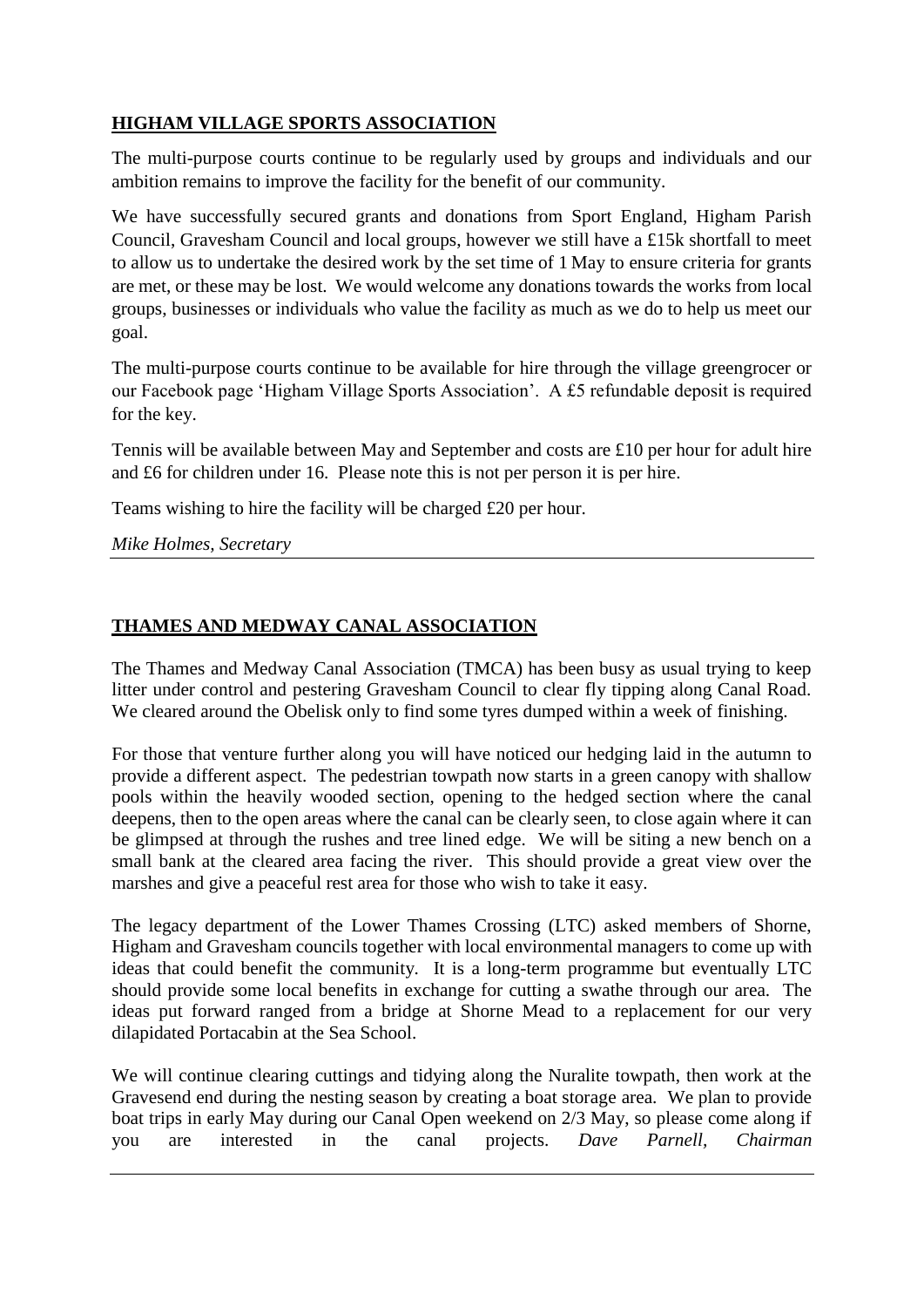#### **2 ND HIGHAM BROWNIES**

Higham Brownies continue to meet in the Memorial Hall every Wednesday in term time only.

We are very pleased to welcome back Krissi as the joint leader of the group with Sharon. We also have three young leaders Paige, Gabbi and Phoebe who give up their time each week to help. We would like to thank them for being such good role models to our girls.

2019 was a very busy year. The girls took part in a sponsored skip for the charity Well Child and raised an amazing £216.43.

Apart from crafts, games and learning new skills the Brownies enjoyed a trip to Creams in July and we are very proud to say that the management told us they were the most well-behaved group that they have had there. We also enjoyed our annual end of summer term trip to Shorne Country Park. We had an evening of random acts of kindness where the girls left a pot of flowers on doorsteps in Lower Higham. This resulted in us receiving many e-mails and phone calls from residents who enjoyed receiving such a nice surprise. We had a fantastic Harry Potter evening where the Memorial Hall was transformed into Hogwarts and the Brownies became Wizards for the evening. We also took part in the UK's Parliament week, where instead of political parties, we had crisp parties. We had girls talking about crisp varieties and then we held a ballot to find out which was the favourite. Pringles and Doritos were the joint winners! The girls chose to go to the Carvery for their Christmas meal which was lovely.

We have lots planned for this year and if you think your daughter would like to join our friendly and fun group and is aged 7 to 10 years old then please e-mail us at 2ndhighambrownies@gmail.com

*Sharon & Krissi, Tawny Owl & Sooty Owl* 

## **1 ST HIGHAM SCOUT GROUP**

It has been a busy and very eventful 2019 for the ever-growing Higham Scout group, with 60+ youngsters from the ages of 5 to 15, and young leaders and senior helpers. There is a wealth of knowledge within the group developing the 'SKILLS4LIFE' for our younger generation!

Our Beavers are the youngest section in the scouting organisation.

Boys and girls aged six to eight years engage in both indoor and outdoor activities. Last year 24 beavers went on numerous adventurous outings.

Challenging and adventurous activities are two of the things we aim to include in our programme for our Cub Pack, open to boys and girls aged 8 to 10½ years old. The 2019 activities included archery, laser tag, climbing, body zorbing, kayaking and other water sports along with a trip to the RAF museum in Hendon & camping at the Hopehill campsite. Our programme is based around ideas set by the children. Cooking and games evenings are favourites. The ultimate challenge is for all cubs to earn their Chief Scout Silver Award before they move up to scouts. This is the highest level of achievement in Cub scouting where Cubs participate in a range of activities and challenges.

Our Scout Troop is open to any young persons between the ages of 10½ and 14½ and is a challenging and exciting atmosphere for all involved. The 2019 Scout Summer Camp was held in Norfolk where the Scouts undertook outdoor activities and day trips out.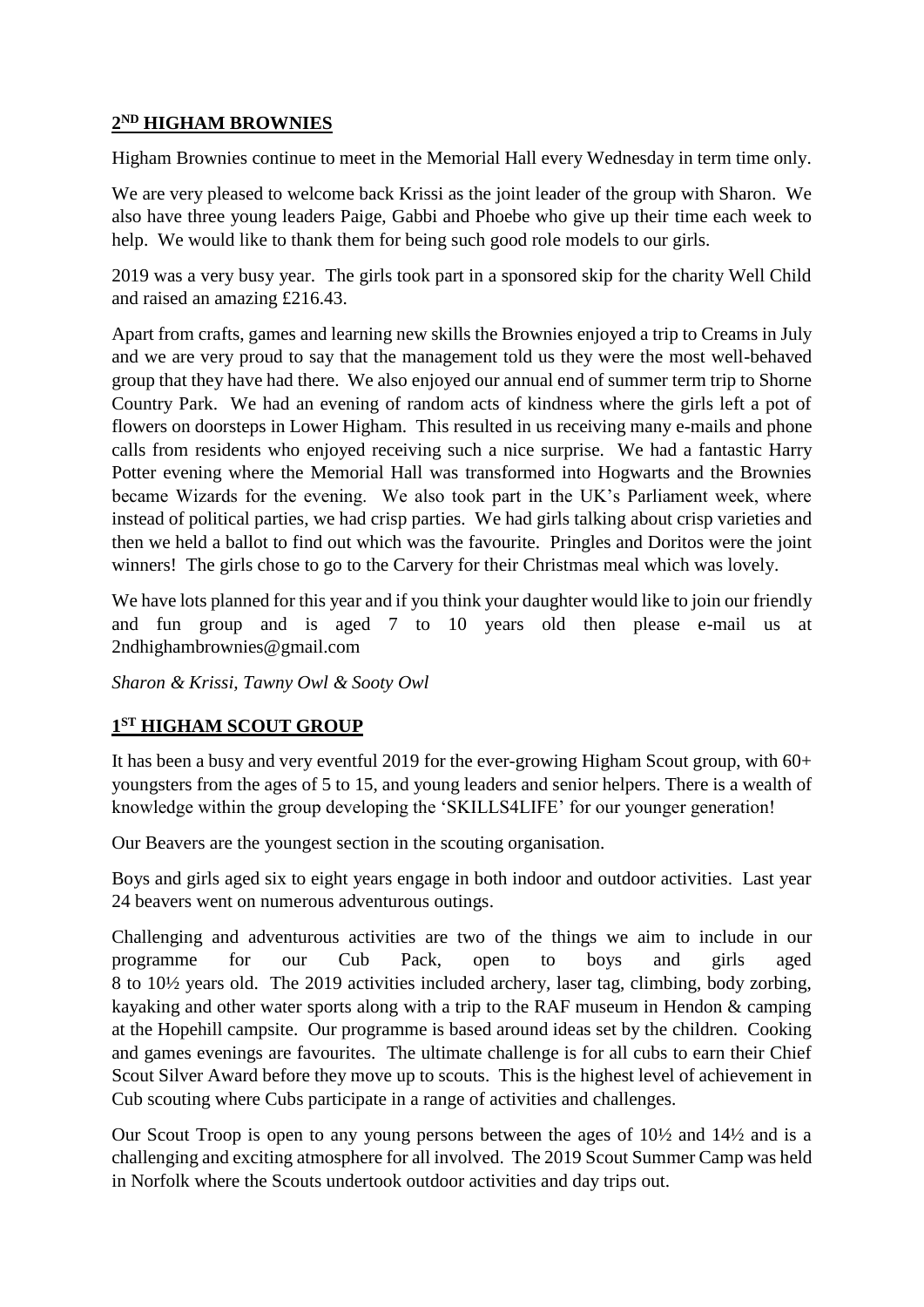We have an exciting programme planned for 2020 to enable our Scouts to become better adults and citizens in a fast-changing world.

If you or your child would like to be involved in our Scout Troop, feel free to contact the Group Scout Leader, Stuart Halls, on Highamgsl7@gmail.com for more information on how to 'get involved'. We meet on a Friday evening and regularly have weekend activities for all.

We also welcome existing Troop member 'parents' as occasional helpers, just let us know your availability!

Our meeting times are:

| <b>Scout Group</b>   | <b>Meet</b>                       | <b>Contact</b>                   |
|----------------------|-----------------------------------|----------------------------------|
| <b>Beaver Scouts</b> | Fridays: 5.30-6.30pm              | Andrea Jarman 01474 822192       |
| Cub Scouts           | Fridays: 6.30-7.50pm              | Andrea Jarman 01474 822192       |
| Scouts               | Fridays: 8-10pm                   | Peter Allinson 01474 823806      |
|                      | Explorer Scouts   Phoenix, Shorne | <b>Stuart Halls 07854 385552</b> |

*Stuart Halls*

#### **THE CLAIRE BUCKLEY SCHOOL OF DANCING**

The Claire Buckley School of Dancing offers dancing classes at the Higham Memorial Hall every Tuesday from 4pm, Cliffe Woods Primary School on Wednesday and Thursdays and now brand new classes in Hoo on Fridays. We teach ballet, tap and jazz for both boys and girls from the age of three years. Our aim is for children to dance for enjoyment and this is a fun way to exercise and keep fit whilst also learning different styles of dance.

We are currently preparing for our 2020 show which is our  $20<sup>th</sup>$  year of the dancing school. I am currently looking for past pupils to get in contact in the hope to perform a one-off dance at our 'It's a Celebration' show in June 2020!!

We have recently opened a Musical Theatre School working alongside the dancing school offering acting, singing and dancing. This is held on Saturday mornings at Cliffe Woods Primary School from 9am.

We currently have spaces in all our classes, so if you would like some information about any of the classes we offer, then please do not hesitate to contact me on the number below.

Home: 01634 220766 / Mobile: 07813 050493 E-mail: cbuckley046@gmail.com We can also be found on FACEBOOK.

*Claire Buckley*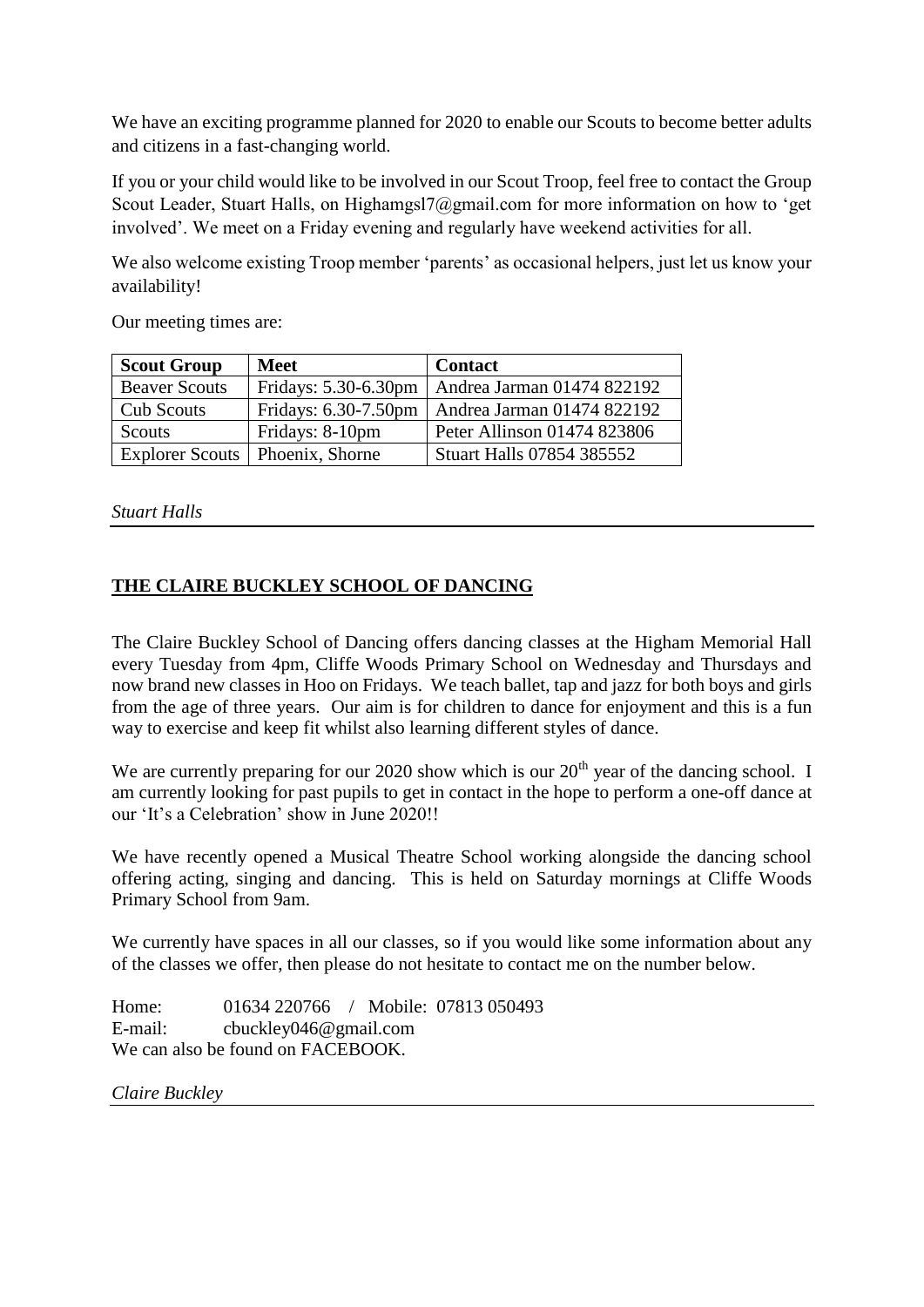## **HIGHAM BOWLING CLUB**

In 2019 the Higham Bowling club still had a good variety of members that met on Monday nights at the Higham Memorial Hall. Unfortunately, some of the older members cannot always turn up now due to ill health. Our oldest member is now 90 years old.

We have had some new members start and anyone wanting to start playing short mat bowls are more than welcome. We have several younger members, but they can only play in their college/university holidays.

On average we use three mats on a Monday night, and on the odd occasion even four mats, with a good turnout. The Club has sets of bowls for anyone who would like to try the game before joining, and are welcome to use the bowls until they decide if they want to purchase their own bowls.

Higham Bowling Club is a strong club with new members welcome.

*Susanna Potter, Secretary*

# **YOGA FLOW WITH LEAH**

The Yoga Flow with Leah club meets at St John's Church Hall on a Wednesday (6.15 to 7.15pm) and Thursday (7 to 8pm). For booking or further information, please contact Leah on 07565 392320 or visit the website: **www.yogaflowwithleah.com**

*Leah Ferreira, Yoga Therapist & Health Coach*

# **TAI CHI GROUP**

A Tai Chi group run by Margaret now meets at St John's Church Hall on a Wednesday morning from 8.30 until 9.30am. The cost is £4 per session. Beginners especially welcome. For further information, please contact Steve on 07999 346050 in advance as numbers are very limited and also do visit our website at **[www.shizendo.co.uk](http://www.shizendo.co.uk/)**.

If the class is full, an alternative class runs at Cascades Leisure Centre.

# **EAGLES FOOTBALL CLUB**

Eagles Football club is now in its  $41<sup>st</sup>$  season and have nine teams running from under 7s to under 18s. The younger teams U7 to U12 in the North Kent Youth Football League and U13 to U18 in Medway Messenger Youth League. We also have four and five-year-olds training at Higham Primary School on Saturday mornings. All of our teams are managed by FA Level 1 qualified coaches. We are a FA Chartered Standard Club, ensuring we meet the coaching, first aid, child protection and organisation standards required by the FA.

We have also this season had a men's team start in the Medway Messenger Sunday League. This team consists mostly of lads who played in our youth teams in the past and we are so pleased they have come back to join us. They have started very well and, hopefully, will continue to do so. The ethos of the club remains unchanged. We provide football opportunities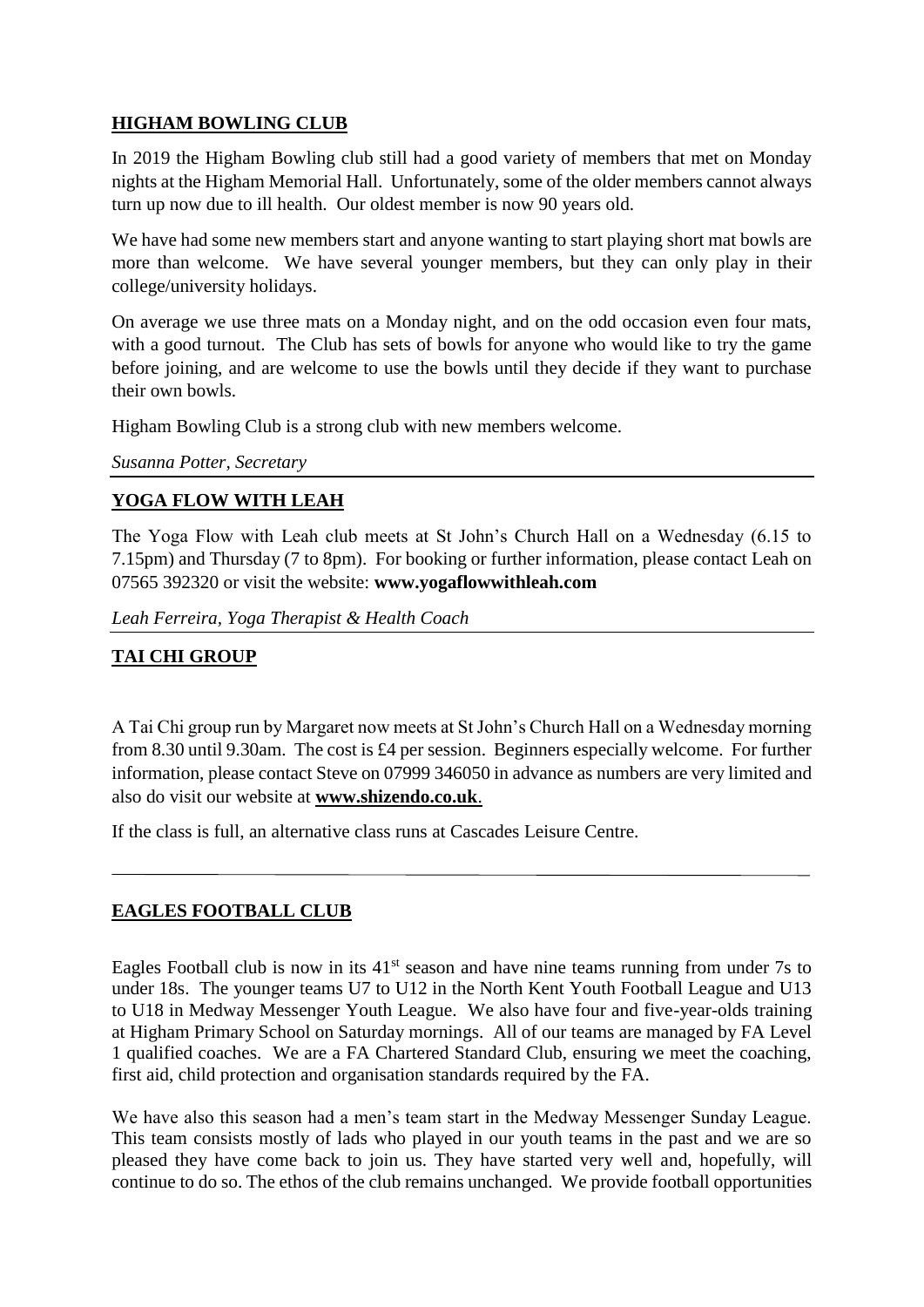to local children in a fun, safe and positive environment, where they further their football ability through encouragement and quality coaching. We play to win, but we do not win at all costs.

We have a number of club events throughout the year to bring all teams together and our end of season presentation day is a fun day for parents and players alike.

We would like to take this opportunity to thank all the local businesses who have so kindly sponsored us over the past year.

We are always open to new joiners. If interested please contact Pat Jeal on 01474 822607 or use the club website: **[www.highameagles.co.uk](http://www.highameagles.co.uk/)**.

*Pat Jeal*

## **HIGHAM ACTIVE RETIREMENT ASSOCIATION (HIARA**)

Once again HiARA has had a very interesting and successful year.

We have had very many different speakers with a variety of subjects to speak about, including '50 Greys of Shade' (not the erotic sort) but grey plants which grow and some change colour over the seasons. Janie Ramsay spoke on Sotheby's Auction House and she related how she started in a small shop in Kent, selling small items and progressed onwards and upwards to bigger antique companies. Guy Bartlett spoke eloquently on

'Concorde' and we shall be having him back soon later in the year. Cheesemaking was another subject that members found interesting and many members bought samples brought by Carla, who told us how she started and now makes 500lbs per week of various cheese varieties.

Members elected the Alzheimer's and Dementia Support Services (ADSS) as the chosen charity for 2019 and we had a bring-and-buy stall to support the donations along with collections made at meetings and in members collection boxes from home.

Our other activities are continuing to thrive including lunch at the North West Kent College. Various outings and many social events with entertainment at Christmas, Easter and other events have been enjoyed by members, not forgetting the days out by coach to several interesting destinations. Our 'Ramblers' go from strength-to-strength, rambling around the local countryside and enjoying a pub lunch to follow. Our raffle ladies work hard to find different prizes and our library ladies are always well supported each month and keep the bookstall well stocked. The members who make the tea and refreshments are much appreciated by members and we do value the gentlemen who get the hall ready for meetings.

We have welcomed several new members this year and look forward to more in 2020, which makes us one of the more successful clubs in Higham.

*Pat Oakeshott, HiARA Publicity Officer*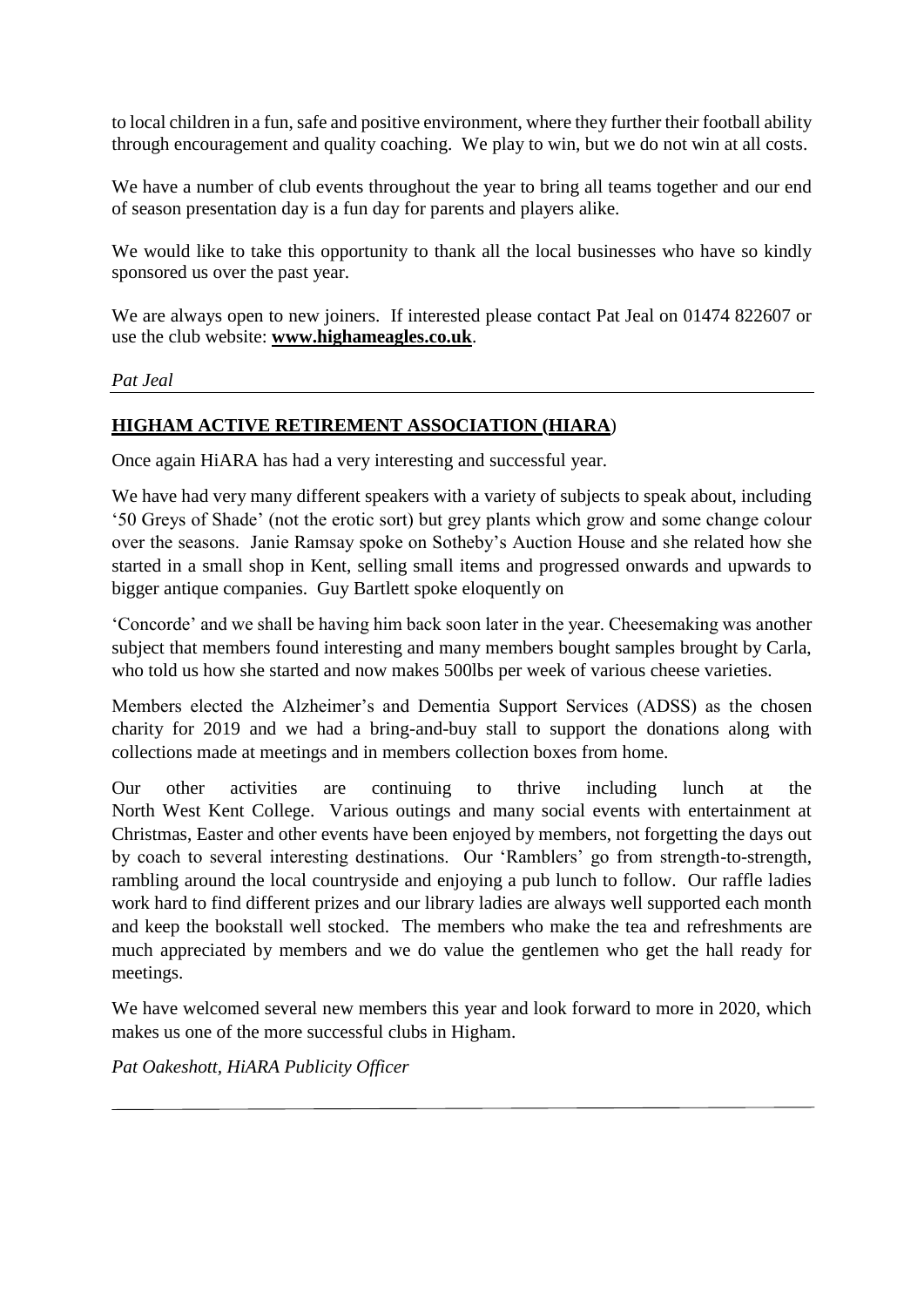# **HIGHAM VILLAGE HISTORY GROUP**

We have continued to enjoy a series of fascinating talks on all aspects of general and local history including 'Gravesend Industry in WW2', 'Edith Cavell', 'Joan, the fair maid of Kent' and 'Shops and Trades in Higham'. We collaborated with the Friends of St. Mary's Church, to participate in the national Big Lunch event in June. Visitors were given a tour of the church and its environs, plus a hearty ploughman's lunch and funds were raised for the Inspire Project for essential repairs to the church spire.

Later in June some of us visited Owletts in Cobham, the birthplace of the renowned architect Sir Herbert Baker. Well worth the visit – an interesting guided tour and lovely cakes.

On the first Friday of every month, from 11am to 1pm, members of the organising committee can be found in Higham Library so that you can have access to the extensive photographic collection. We would love to see your photos and share your memories of Higham too. We also endeavour to answer your questions about Higham or refer you to other sources of information. This is a 'drop-in' session, no need to book in advance.

Some interesting talks are already booked for next season with topics including Horatio Nelson, A Smarden childhood, The Tidal Thames and Upnor Castle. A summer visit to Upnor Castle is also planned. There will be more tours of St. Mary's Church on 19 September as part of Heritage Open Days.

The printed programme for the season May 2020 to April 2021 will be delivered to all houses in the village later this year. If you would like to find out more about the group and its activities please visit our website

#### **[www.highamvillagehistory.org.](http://www.highamvillagehistory.org/)uk**

or telephone the secretary on 01634 718285.

#### *Kate Woollacott, Secretary*

#### **HIGHAM VILLAGE CLUB**

Our Village Club can boast history going back over 130 years and continues to provide a welcoming atmosphere for members and their families. Having been part of the history of Higham for all this time we look forward to seeing as many members and their families throughout the year and welcome your support to the many events that take place within the Club.

Your continued support is very paramount in this economic climate which continues to see Clubs and pubs closing at an alarming rate as we have seen in our own village. Don't forget Club prices are normally a few pence cheaper than other like establishments.

We regularly have entertainment and special events throughout the year and our main hall and facilities can be hired for parties, weddings, funerals and anniversaries for a small hire charge to members and non-members.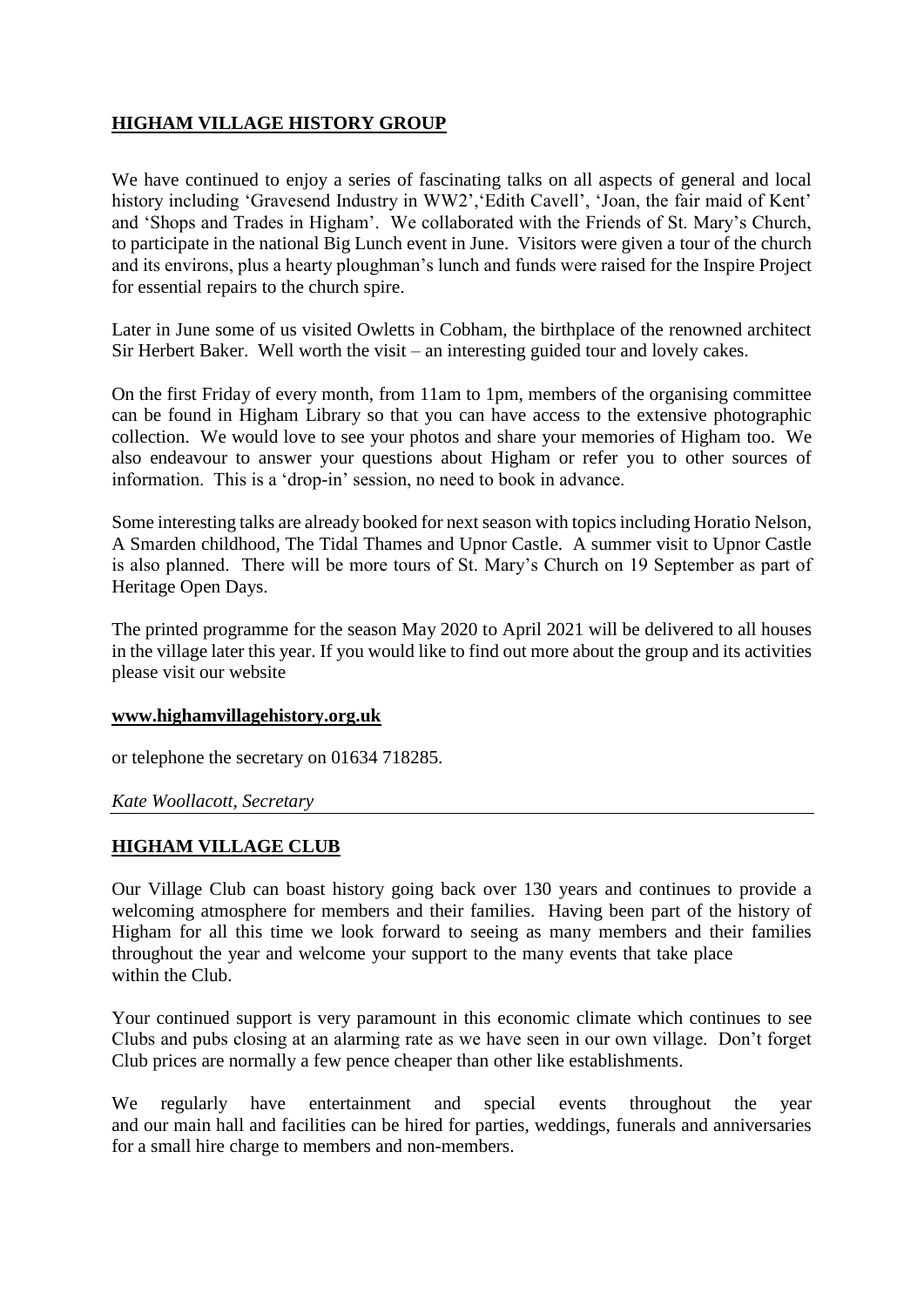We continue with our monthly Friday quiz night, Sunday evening bingo starting at 8.30pm as well as the first Wednesday of every month starting at 2pm, along with special themed nights, organised by the Entertainment Committee where we bring in entertainers for everyone's enjoyment.

All events are posted on our web site and also posted on Facebook and within the Club. If you visit our web site www.highamvillageclub.co.uk and 'sign up' you will be the first to know of events and offers within the Club.

We welcome Slimming World to the Club on Thursday evenings and darts on a Monday and Tuesday night also. The Club boasts a full-size snooker table as well as a Pool table and our Golf Society remains as ever active, even if you are a high handicapper! We also have a pigeon club.

We can even cater for the gardeners within the village with allotments to the rear of the Club for a small annual fee, although you must be a member of the Club.

We are always looking for new members who wish to enjoy the facilities we offer, and our Bar Manager – Kerry and her team and Committee are grateful for the continued support we get from our members.

If you have never been inside the Club come and see us and take a look. Membership is now open.

Alternatively check out our web site www.highamvillageclub.co.uk or telephone 01474 822456 or e-mail **highamvillageclub@aol.co.uk**. We look forward to seeing old and new faces throughout the year on a regular basis.

#### *Mark Gray (Secretary), on behalf of the Management Committee*

#### **HIGHAM WRITERS**

Higham Writers are still going strong, if not due to the age of our writers, rather more slowly, but nevertheless producing some interesting and excellent work. We are still meeting at the Higham Village Club on a Thursday morning, once a month. We are a small group which allows everyone a chance to read, talk and be heard. Some of our members have had success with on-line submissions.

My aim, as always, is to help today's writers to get to a publishable standard whilst at the same time keeping an eye on what modern day writers and editors want.

Our meetings are great fun; a lot of chit chat about writing and problems encountered.

Ring Denise if you are interested in joining us. Or have a look at our website HIGHAM WRITERS which will show you what our writers past and present have achieved: **www.highamwritersgroup.co.uk**

E-mail: [Deniseleppard@btinternet.com;](mailto:Deniseleppard@btinternet.com) Telephone: 01474 822881

*Denise Leppard*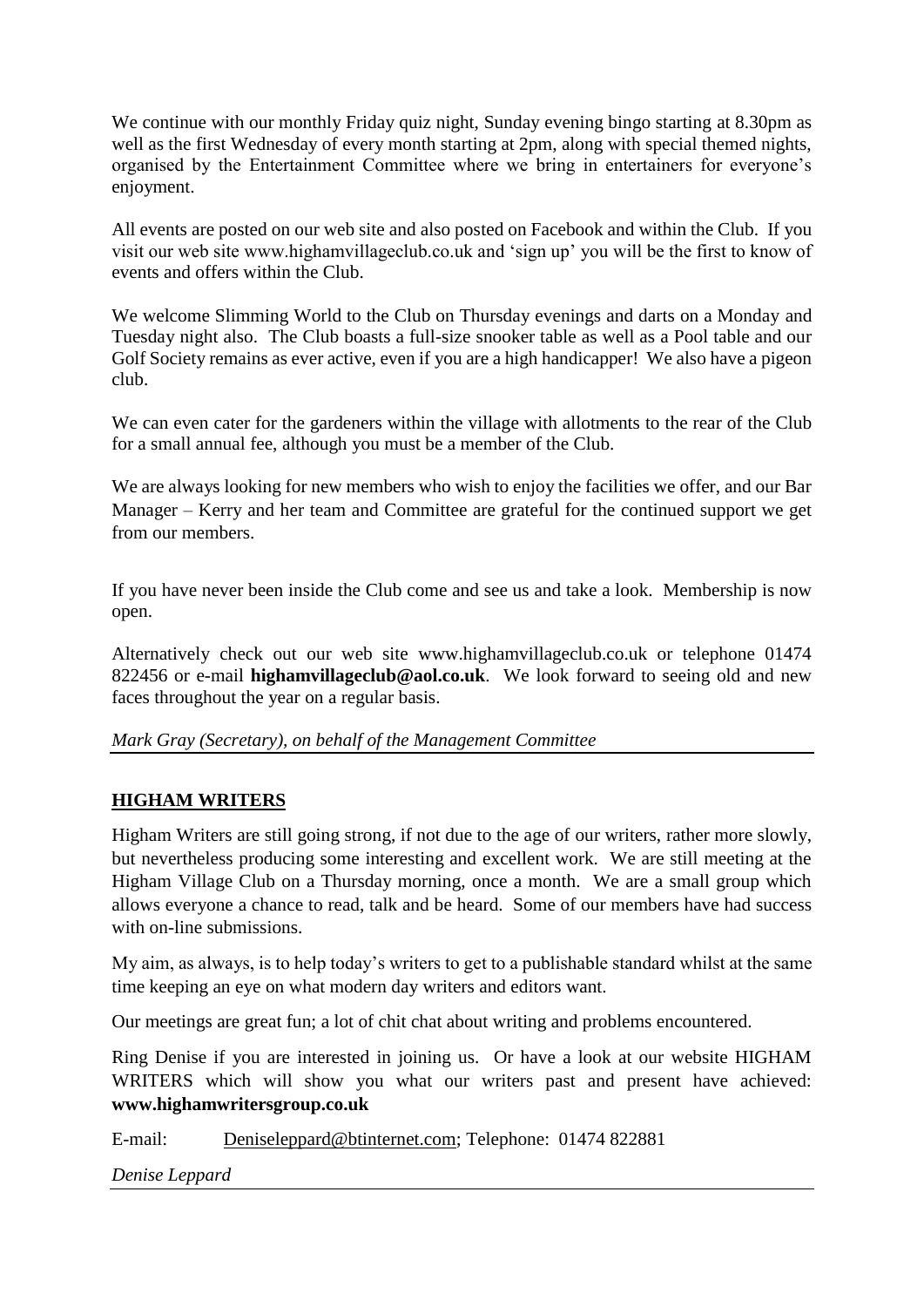# **DICKENS COUNTRY PROTECTION SOCIETY (DCPS)**

The Society has been very busy as usual this year, continuing the basic work of monitoring and commenting on (when considered appropriate), the various local planning applications being submitted to both Gravesham and Medway councils. The Society also continually keeps under review major plans affecting our area of interest and makes input and representations as and when possible. Detailed analysis can be found in our latest Newsletter which is sent out to Society members.

The Lower Thames Crossing (LTC) consultation: The previous Highways England (HE) consultation was held nearly 18 months ago and 29,000 people responded. Highways England had said that they might consult again about revised designs and that has now happened: an eight-week consultation began on 29 January 2020 and will run until 25 March. DCPS, along with other local organisations and Parish Councils, will be submitting representations. The changed designs look likely to affect traffic flows and volumes in the area. Predicting exactly what will happen is very difficult but there could be increased traffic on the A226 traversing Higham and at the junctions with the Wainscott Bypass. The next step after this will be a draft Development Consent Order, which, if approved by the Secretary of State, becomes a statutory instrument that will give Highways England sweeping powers to build the road.

#### **Other items that are particularly worth mentioning are:**

Shornemead Crossing closure: Network Rail have once again closed Shornemead Level Crossing to pedestrians, without any prior discussion and even though it is a registered footpath (following a protracted battle to get it put on the definitive map). This was because of a safety incident involving a mini-motorbike, which shouldn't anyway have been using the Crossing. The Society would like to hear from Higham residents who have used the Crossing and are now being inconvenienced – please contact Robin Theobald on 01474 823674 and send in your objections to KCC addressed to Richard Rusling Public Rights of Way and Access Service, Kent County Council, Invicta House, County Hall, Maidstone, Kent ME13 1XX.

- Planning trends: The Society has noticed a worrying increase in the use of lawful and permitted development rules to build very large extensions and additional buildings without there being proper plans, opportunity for neighbours and Parish Councils to object and for the planning authorities to include conditions about any further building on the site. Also, people are buying houses with large gardens in the Green Belt and then completely clearing them of all trees and bushes etc, so removing all wildlife habitat and creating a sterile environment. The Society does what it can to influence matters.
- Passenger Railways on the Hoo Peninsula: Higham residents may not be aware that there are plans to reintroduce passenger train services on the Hundred of Hoo railway line that passes through Higham (but is currently only used for freight and industry). The hope is that this might reduce additional demand for road transport. The Society will be keeping an eye on these plans and will comment when possible.
- Local Plans: Both Gravesham and Medway Councils are still working to produce finalised Local Plans, without which our areas are vulnerable to uncontrolled housing development. The Society will comment on these once the draft documents become available.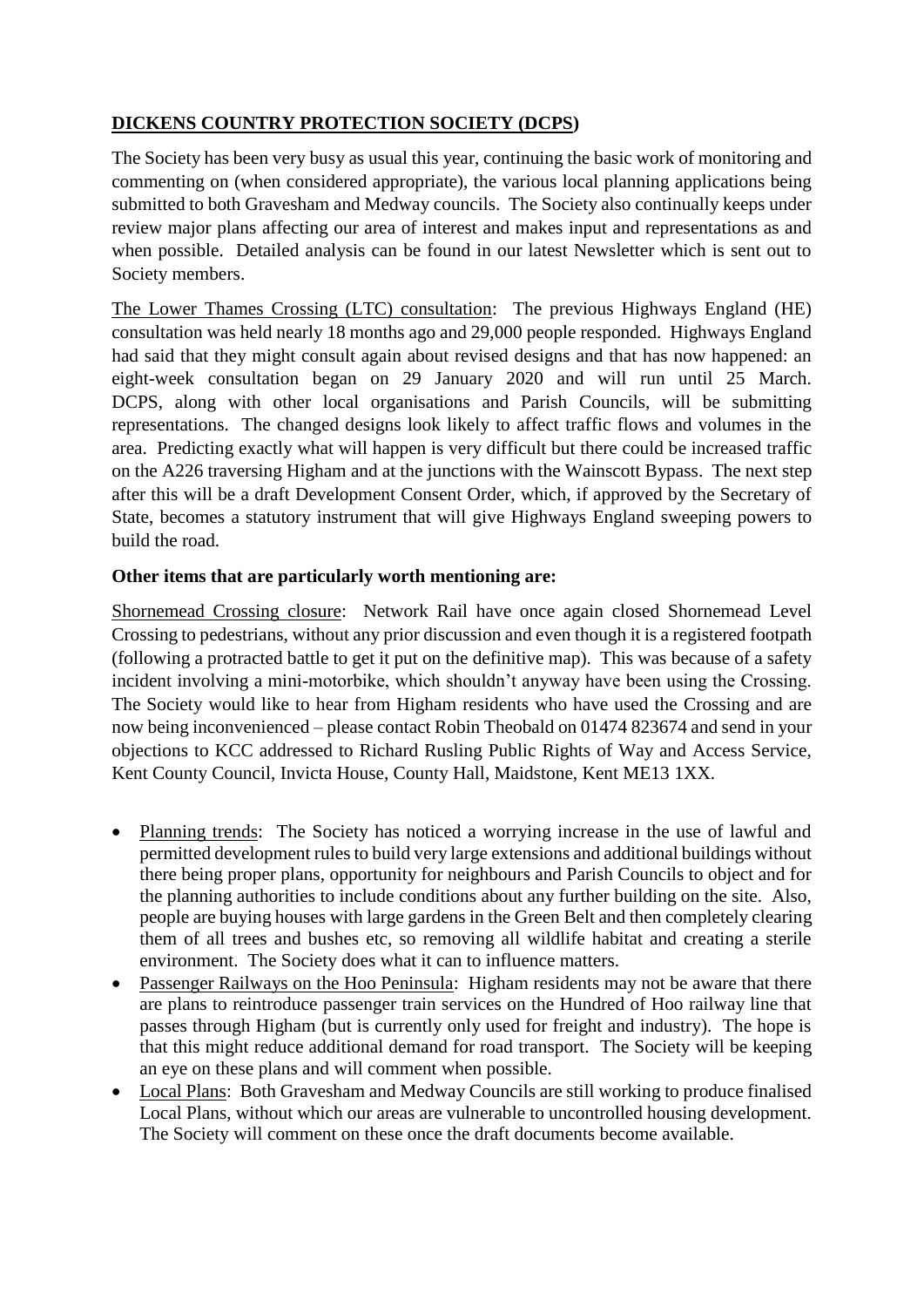On lighter matters: The Society will be holding its annual Barn Dance on Saturday, 9 May this year.

Society contact details: Mrs P Lippiatt, 01322 275389.

*Mrs Susan Lindley, Committee Member of DCPS*

#### **DANCE FITNESS CLASS FOR OVER 50'S**

This group meets at the Memorial Hall every Friday morning at 11am for one hour. No need to book just pay as you go. Cost is £7 per session. The first class is free of charge. For further information, contact Rebecca Grumbridge on 07968 482762.

*Rebecca Grumbridge*

#### **BUMBLEBEES**

#### **Land management recommendations for bumblebees and other pollinators**

A range of open spaces were visited throughout the Parish of Higham on 26 November 2019. These sites are located on the Hoo peninsular on the North Kent coast and are comprised of areas of grassland, scrubland, wetland, hedgerows, amenity spaces and formally planted beds.

The Hoo Peninsular is home to five out of seven of the UK's rare and scarce bumblebee species and Higham has a nearby population of Shrill Carder bee (Bombus sylvarum) (the rarest bumblebee in the UK) at Northward Hill RSPB Reserve.

#### **What do bees need?**

**Nesting sites** should be warm, sheltered and undisturbed. Many bumblebees nest in disused small mammal burrows underground or in grass tussocks. Bumblebees often nest close to good areas of forage.

**Hibernation sites** are often cool and north-facing with loose soft soil, e.g. hedge banks, woodlands, ditch banks, dead wood, or under stones. Bumblebees burrow down a few inches and excavate a small chamber.

Food. Bumblebees need nectar for energy and pollen for protein. Unlike honeybees, they only store a few days food at a time, so they need continuous flowers through the entire flight season (February to October). Spring is a critical time as new queens must build up reserves lost over winter, and establish their colony.

A mosaic of pockets of bumblebee nesting and foraging habitats across the park is particularly beneficial.

#### **Gardening for Bumblebees**!

Gardens can be real havens for bumblebees, with some bee species now being found in greater numbers in gardens than in the countryside. You don't have to be an experienced gardener or even have a garden to help the bees! A window-box, balcony or hanging basket will do.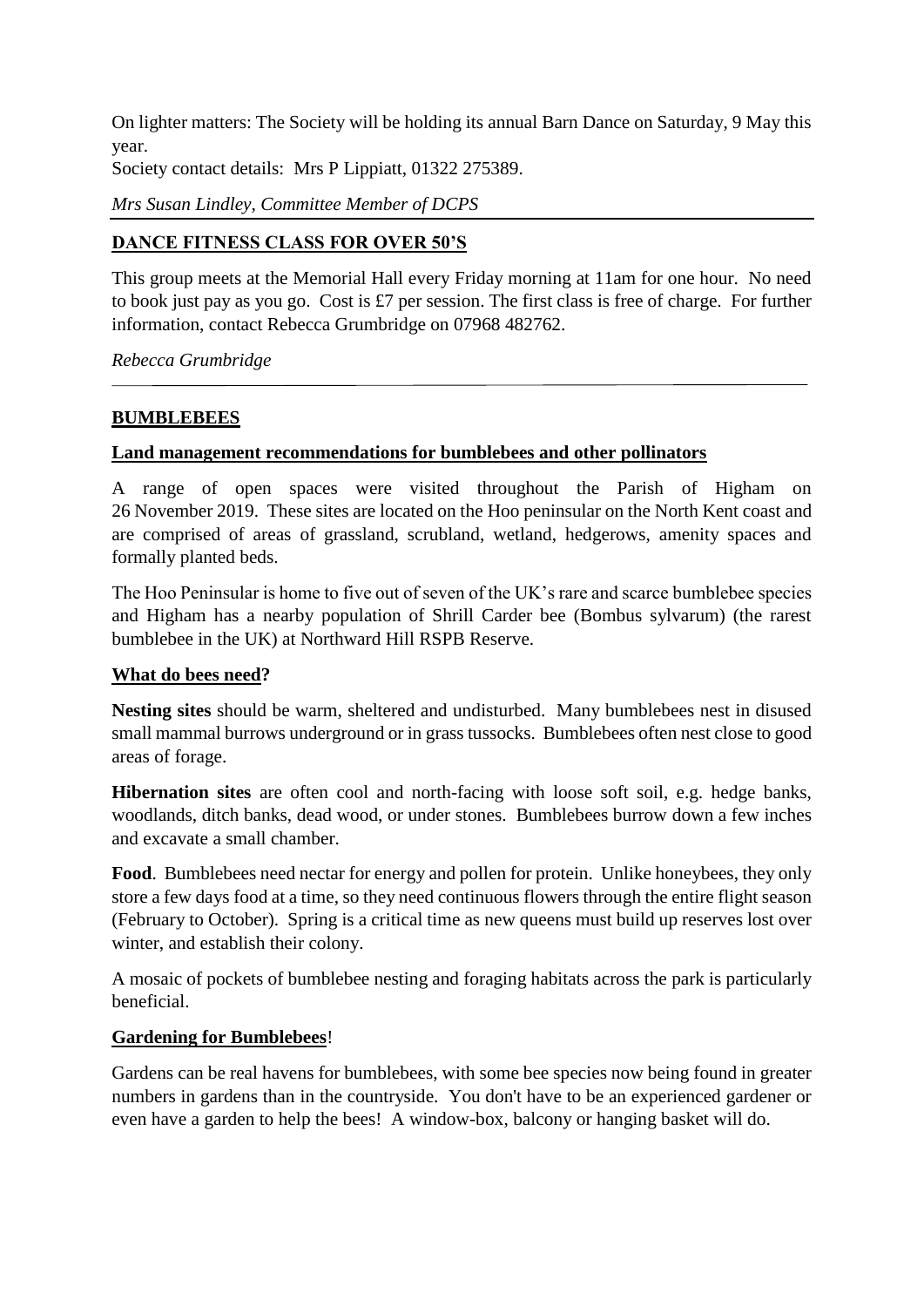Kent is one of the best counties for bumbles, home to five out of the seven rare and scarce species! The Hoo peninsular is a particularly good hotspot along the Kent coastline so you never know, one of our rare bees may visit your garden.

**Spring:** is a critical time as new queens must build up reserves lost over winter, and establish their nest:

Lungwort / Flowering currant / Crocus / Comfrey species.

**Early summer:** Colony growth continues in spring and summer:

Foxglove / Lavender / 'Pea-family' plants – e.g everlasting pea / Alliums.

**Mid-late summer**: Fledging of new queens and males – this requires a lot of food:

Lavender / Honeysuckle / Clovers / Scabious.

**Winter**: Now of ever-growing importance especially for the Buff tailed bumblebee as they now undertake a winter cycle:

Mahonia / Winter honeysuckle / Wintering heather.

There are hundreds of amazing plants for bumblebees so if you want to know more then please visit the Bumblebee conservation Trust's new 'BeeKind' tool on our website:

#### **https://beekind.bumblebeeconservation.org**

*Kate Fidczuk-Sterry Conservation Officer Making a Buzz for the Coast*

## **AGE CONCERN**

Despite my plea in last year's report for help at our Luncheon Club I am very sorry to say that from 3 April we are having to close. I feel it is a shame this has to happen but we cannot run the Club without cooks and also our band of very loyal volunteers is getting smaller and, as our members are getting older, we do need an adequate number to care for them. It was with real regret that our organising committee was forced to the conclusion that the Club was no longer viable.

Over nearly 40 years the Club has benefitted from a considerable number of volunteers and supporters, far too many to name individually. However, we would like to thank particularly the small group of cooks, drivers, hostesses and Jennifer and Pat who have loyally kept us afloat over the last couple of difficult years.

*Barbara West, Co-ordinator*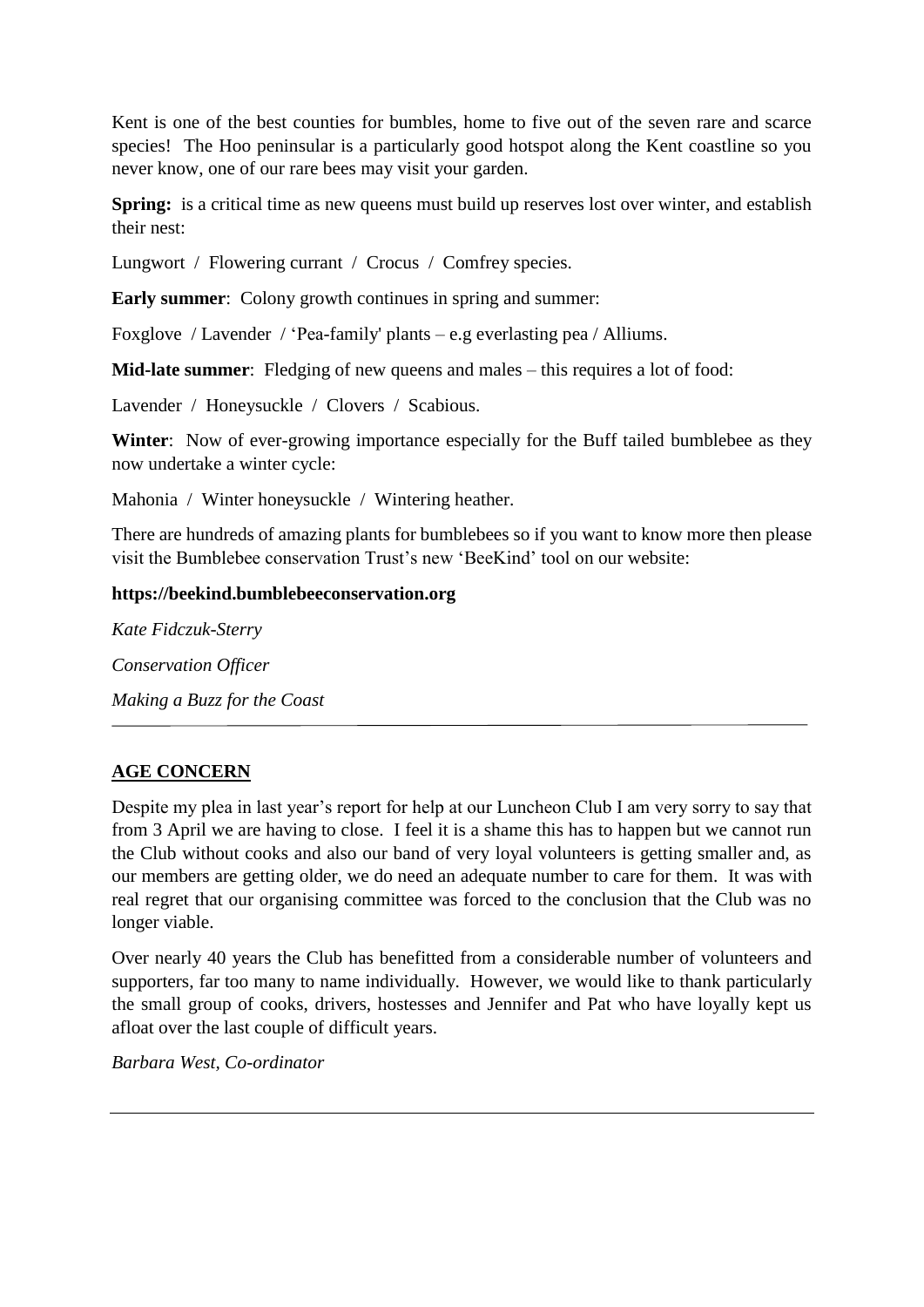## **HIGHAM WOMEN'S INSTITUTE (WI)**

It is with great sadness that we have to report that the Higham branch of the Women's Institute (WI) has started proceedings to close (February 2020).

The WI has been a thriving part of Higham community since 1947 contributing to village life and supporting women of the village.

 Once a group is suspended, it has three years to reform and the Federation will hold the group's assets and any outstanding funds for this period of time and would support any persons willing to reform the group.

All the members of Higham WI are extremely sad at seeing the end of such a long held loved part of village life and would be delighted to see it reformed at some point in the future. We all feel sure the friendships formed will continue to blossom and thrive.

*Stephanie Griffiths, President*